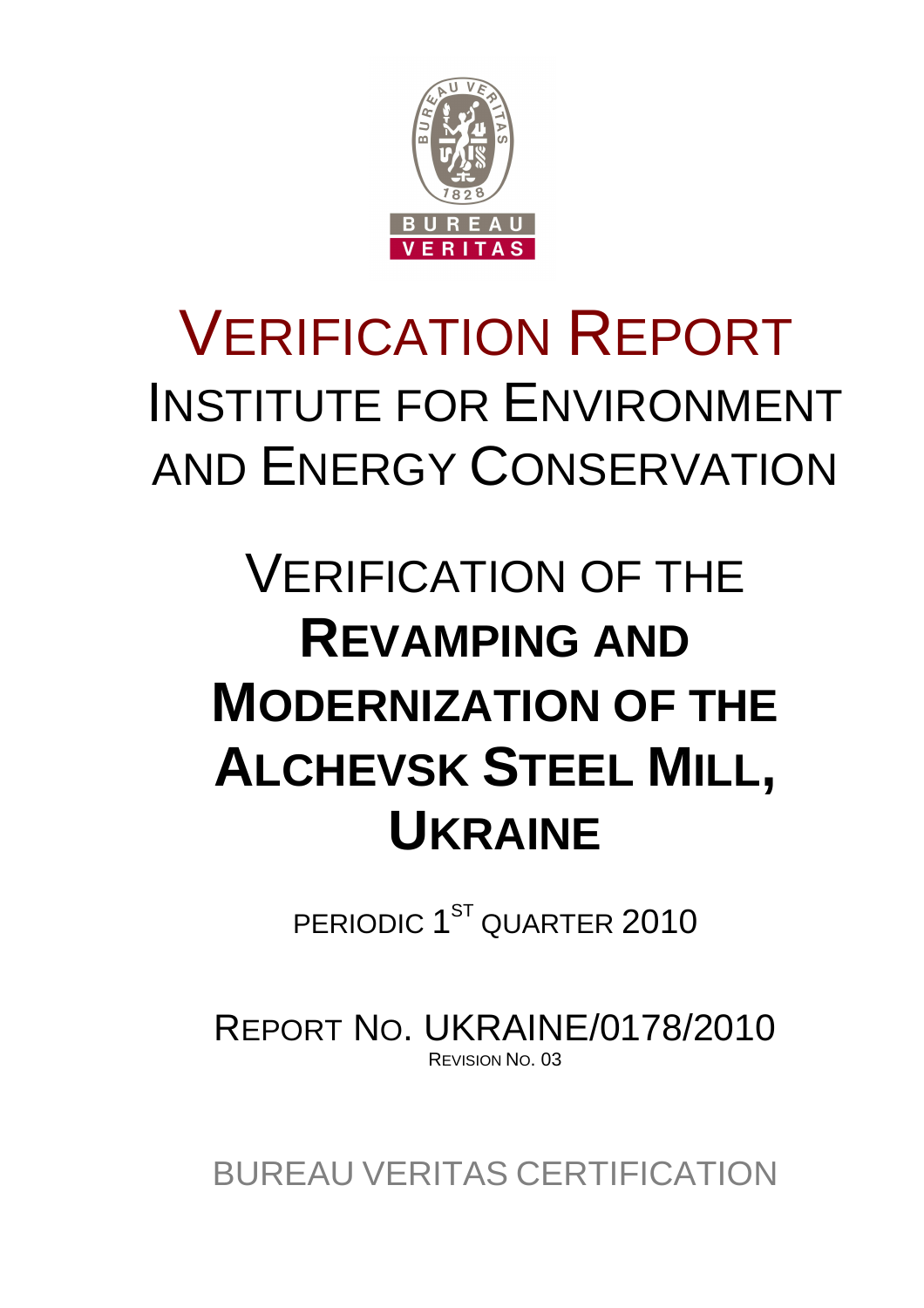

#### VERIFICATION REPORT

| Organizational unit:<br><b>Bureau Veritas Certification Holding</b><br><b>SAS</b> |
|-----------------------------------------------------------------------------------|
| <b>Client ret.:</b><br>Institute for Environment and Energy   Vasyl Vovchak       |
|                                                                                   |
|                                                                                   |

Bureau Veritas Certification has made the verification of the "Revamping and Modernization of the Alchevsk Steel Mill, Ukraine" project of OJSC "Alchevsk Iron and Steel Mill" located in Alchevsk, Ukraine on the basis of UNFCCC criteria for the JI, as well as criteria given to provide for consistent project operations, monitoring and reporting, as well as the host country criteria under Track 1 procedure.

The verification scope is defined as a periodic independent review and post determination by the Independent Accredited Entity of the monitored reductions in GHG emissions during defined verification period, and consisted of the following three phases: i) desk review of the Monitoring Report, Project Design Document and the baseline and monitoring plan; ii) follow-up interviews with project stakeholders; iii) resolution of outstanding issues and the issuance of the final verification report and opinion. The overall verification, from Contract Review to Verification Report & Opinion, was conducted using Bureau Veritas Certification internal procedures.

The first output of the verification process is a list of Clarification Requests, Corrective Actions Requests, Forward Actions Requests (CL, CAR and FAR), presented in Appendix A.

In summary, Bureau Veritas Certification confirms that the project is implemented as planned and described in validated and registered project design documents. Installed equipment being essential for generating emission reduction runs reliably and is calibrated appropriately. The monitoring system is in place and the project is generating GHG emission reductions. The GHG emission reduction is calculated without material misstatements.

Our opinion relates to the project's GHG emissions and resulting GHG emissions reductions reported and related to the valid and registered project baseline and monitoring, and its associated documents. Based on information seen and evaluated we confirm that the implementation of the project has resulted in 292 553 t CO2e reductions during period from 01/01/2010 up to 31/03/2010.

| Report No.:<br>Subject Group:<br>UKRAINE/0178/2010<br>. 11                                                                                                                                    | Indexing terms                                                                           |
|-----------------------------------------------------------------------------------------------------------------------------------------------------------------------------------------------|------------------------------------------------------------------------------------------|
| Project title:<br>Revamping and Modernization of the Alchevskin<br>Steel Mill, Ukraine<br>mvil<br>Work approved by:                                                                           | Climate Change, Kyoto Protocol, JI, Emission<br>Reductions, Verification                 |
| Flavio Gomes - Operational Manager<br>Work carried out by:<br>Ivan Sokolov - Team Leader, Lead Verifier<br>Kateryna Zinevych - Team member, Verifier<br>Olena Manziuk - Team member, Verifier | No distribution without permission from the<br>Client or responsible organizational unit |
| Work reviewed by:<br>Ivan Sokolov                                                                                                                                                             | Limited distribution                                                                     |
| $Rev. N6$ .<br>Date of this revision:<br>Number of pages:<br>16/11/2010<br>03<br>56                                                                                                           | Unrestricted distribution                                                                |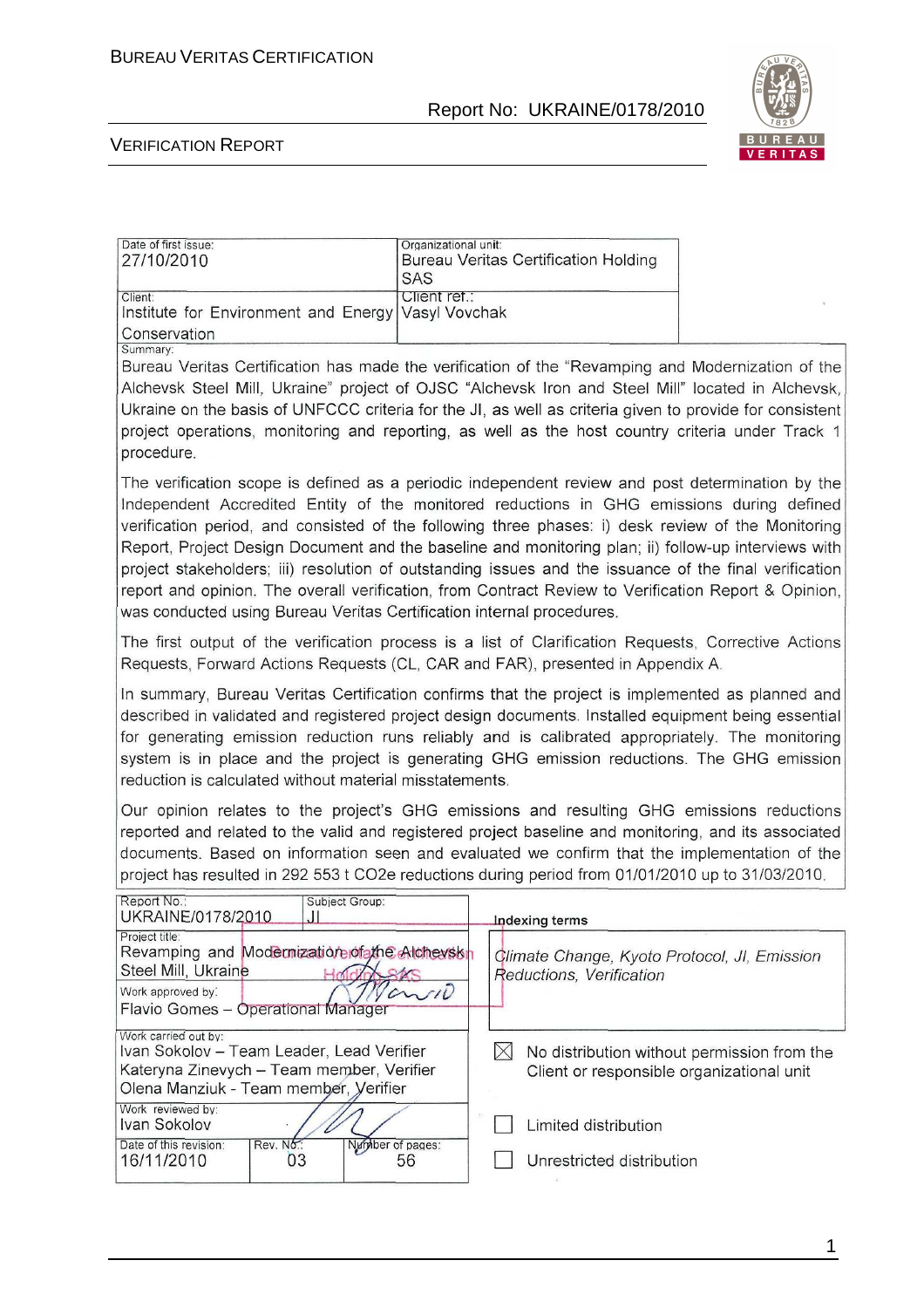

VERIFICATION REPORT

# **Abbreviations**

| <b>AIE</b>      | <b>Accredited Independent Entity</b>                  |
|-----------------|-------------------------------------------------------|
| <b>BVCH</b>     | <b>Bureau Veritas Certification Holding SAS</b>       |
| <b>CAR</b>      | <b>Corrective Action Request</b>                      |
| CL              | <b>Clarification Request</b>                          |
| CO <sub>2</sub> | <b>Carbon Dioxide</b>                                 |
| <b>ERU</b>      | <b>Emission Reduction Unit</b>                        |
| <b>FAR</b>      | <b>Forward Action Request</b>                         |
| <b>GHG</b>      | Green House Gas(es)                                   |
| <b>IETA</b>     | International Emissions Trading Association           |
| <b>IEEC</b>     | Institute for Environment and Energy Conservation     |
| <b>FER</b>      | <b>Fuel and Energy Resources</b>                      |
| JI              | Joint Implementation                                  |
| <b>JISC</b>     | <b>JI Supervisory Committee</b>                       |
| MoV             | <b>Means of Verification</b>                          |
| МP              | <b>Monitoring Plan</b>                                |
| <b>PCF</b>      | <b>Prototype Carbon Fund</b>                          |
| <b>PDD</b>      | <b>Project Design Document</b>                        |
| <b>UNFCCC</b>   | United Nations Framework Convention on Climate Change |
|                 |                                                       |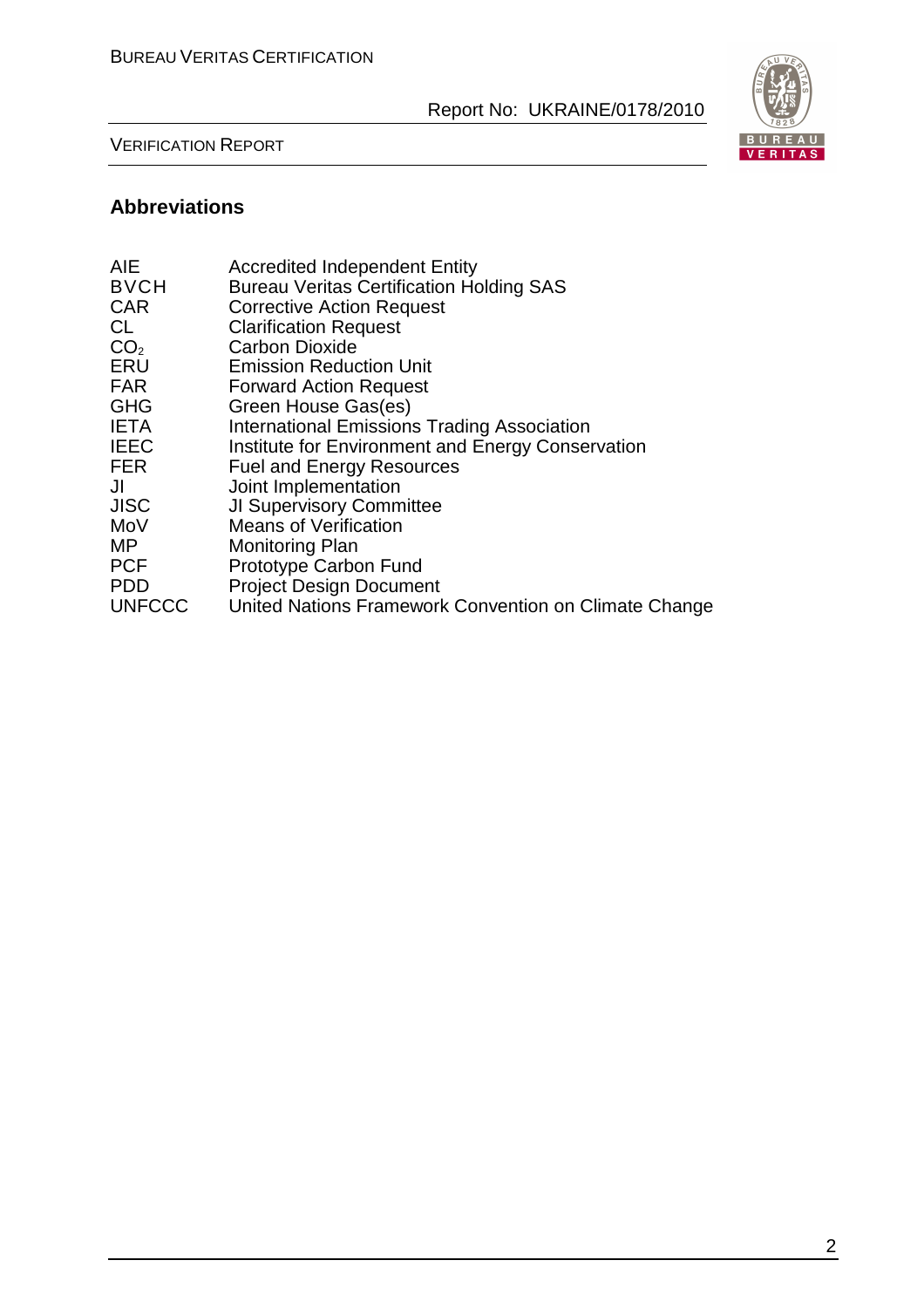

VERIFICATION REPORT

# **Table of Contents Page 2018**

| $\mathbf{1}$<br>1.1<br>1.2<br>1.3                    | Objective<br>Scope<br><b>GHG Project Description</b>                                                                         | $\overline{4}$<br>5<br>6 |  |
|------------------------------------------------------|------------------------------------------------------------------------------------------------------------------------------|--------------------------|--|
| $\overline{2}$<br>2.1<br>2.2<br>2.3                  | <b>Review of Documents</b><br>Follow-up Interviews<br>Resolution of Clarification, Corrective and Forward Action<br>Requests | 11<br>11<br>12           |  |
| 3                                                    | $1^{ST}$<br>QUARTER OF 2010 PERIODIC VERIFICATION                                                                            | 13                       |  |
| 3.1                                                  | Remaining issues CAR's, FAR's from previous<br>determination/verification                                                    | 13                       |  |
| 3.2                                                  | <b>Project Implementation</b>                                                                                                | 14                       |  |
| 3.3                                                  | <b>Internal and External Data</b>                                                                                            | 17                       |  |
| 3.4                                                  | <b>Environmental and Social Indicators</b><br>20                                                                             |                          |  |
| 3.5                                                  | Management and Operational System                                                                                            | 21                       |  |
| 3.6                                                  | <b>Completeness of Monitoring</b>                                                                                            | 22                       |  |
| 3.7                                                  | <b>Accuracy of Emission Reduction Calculations</b><br>23                                                                     |                          |  |
| 3.8                                                  | <b>Quality Evidence to Determine Emissions Reductions</b>                                                                    | 24                       |  |
| 3.9                                                  | Management System and Quality Assurance                                                                                      | 24                       |  |
| 4                                                    |                                                                                                                              |                          |  |
| 5                                                    | $1^{ST}$<br>QUARTER OF 2010 PERIODIC VERIFICATION                                                                            |                          |  |
| 6                                                    |                                                                                                                              |                          |  |
| APPENDIX A: COMPANY JI PROJECT VERIFICATION PROTOCOL |                                                                                                                              |                          |  |
| <b>APPENDIX B: VERIFICATION TEAM</b>                 |                                                                                                                              |                          |  |
| APPENDIX C: DOCUMENTS CHECKED DURING VERIFICATION    |                                                                                                                              |                          |  |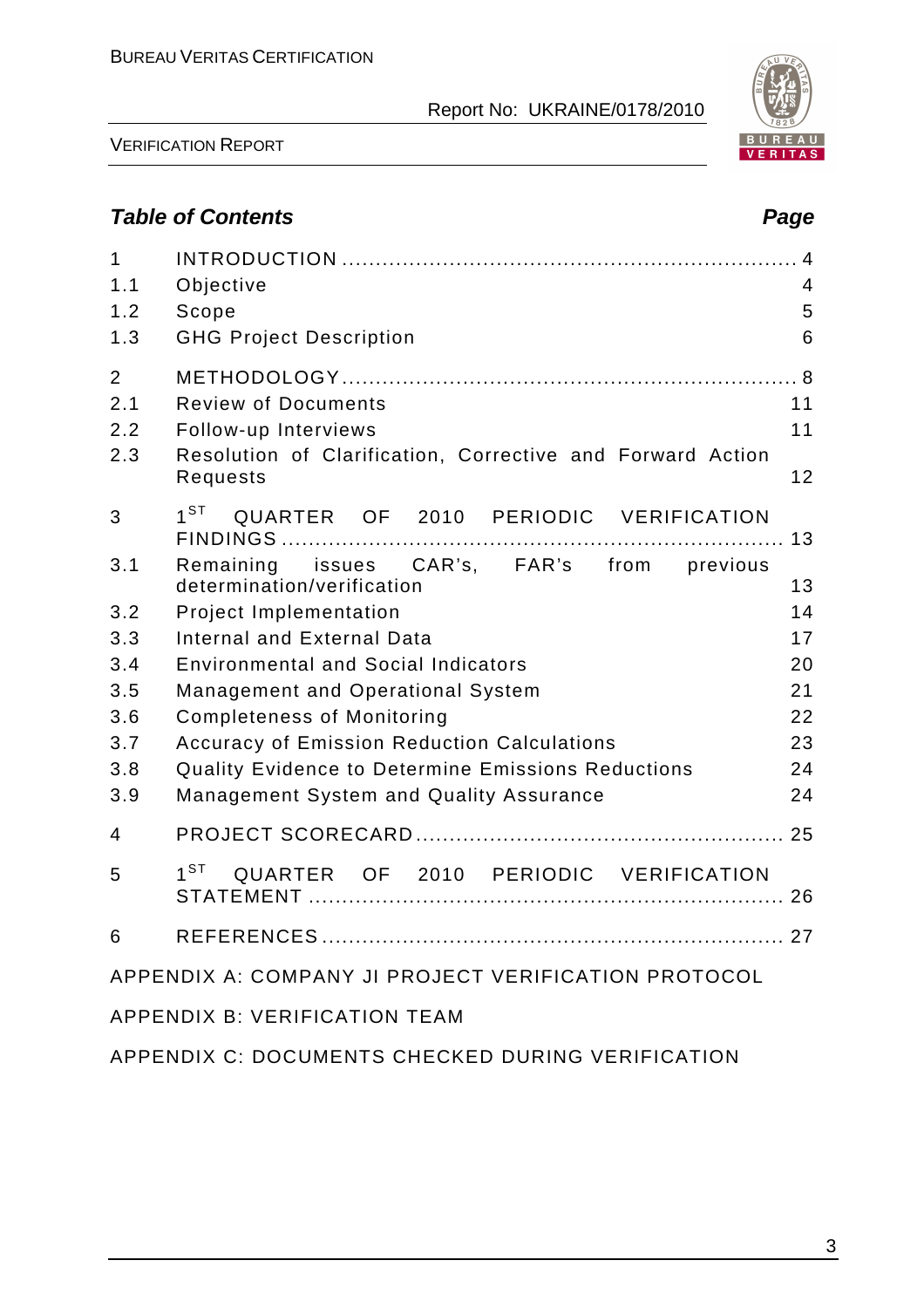

VERIFICATION REPORT

#### **1. INTRODUCTION**

Institute for Environment and Energy Conservation has commissioned Bureau Veritas Certification to verify the emissions reductions of its JI project "Revamping and Modernization of the Alchevsk Steel Mill, Ukraine" (hereafter called "the project") at Alchevsk, Ukraine, UNFCCC JI Reference Number UA1000022 (Track 1).

This report summarizes the findings for the period 01/01/2010 up  $31/03/2010$  (1<sup>st</sup> quarter of 2010) periodic verification of the project, performed on the basis of criteria given to provide for consistent project operations, monitoring and reporting, and contains a statement for the verified emission reductions.

The Verification Report is based on the Periodic Verification Report Template Version 3.0, December 2003, both part of the Validation and Verification Manual (VVM) published by International Emission Trading Association (IETA).

Current periodic verification has been performed with the account of findings and conclusions reflected in the following determination and verification reports:

Determination performed by "Climate and Energy" of TÜV Süddeutschland, Report No. 947241 dated 23.04.2008.

"Early Credit" Verification performed by BVCH, report No. UKRAINE/0007/2008 dated 02.12.2008,

Initial and first periodic of 2008 verification performed by BVCH, report No. UKRAINE/0024/2008, dated 29.05.2009,

 $1<sup>st</sup>$ quarter of 2009 verification performed by BVCH, report No. UKRAINE/0051/2009, dated 19.10.2009,

2<sup>nd</sup> quarter of 2009 verification performed by BVCH, report No. UKRAINE/0051/2009, dated 15.01.2010,

 $3<sup>rd</sup>$ quarter of 2009 verification performed by BVCH, report No. UKRAINE/0089/2010, dated 16.02.2010.

 $4^{\text{th}}$ quarter of 2009 verification performed by BVCH, report No. UKRAINE/0110/2010, dated 27.08.2010.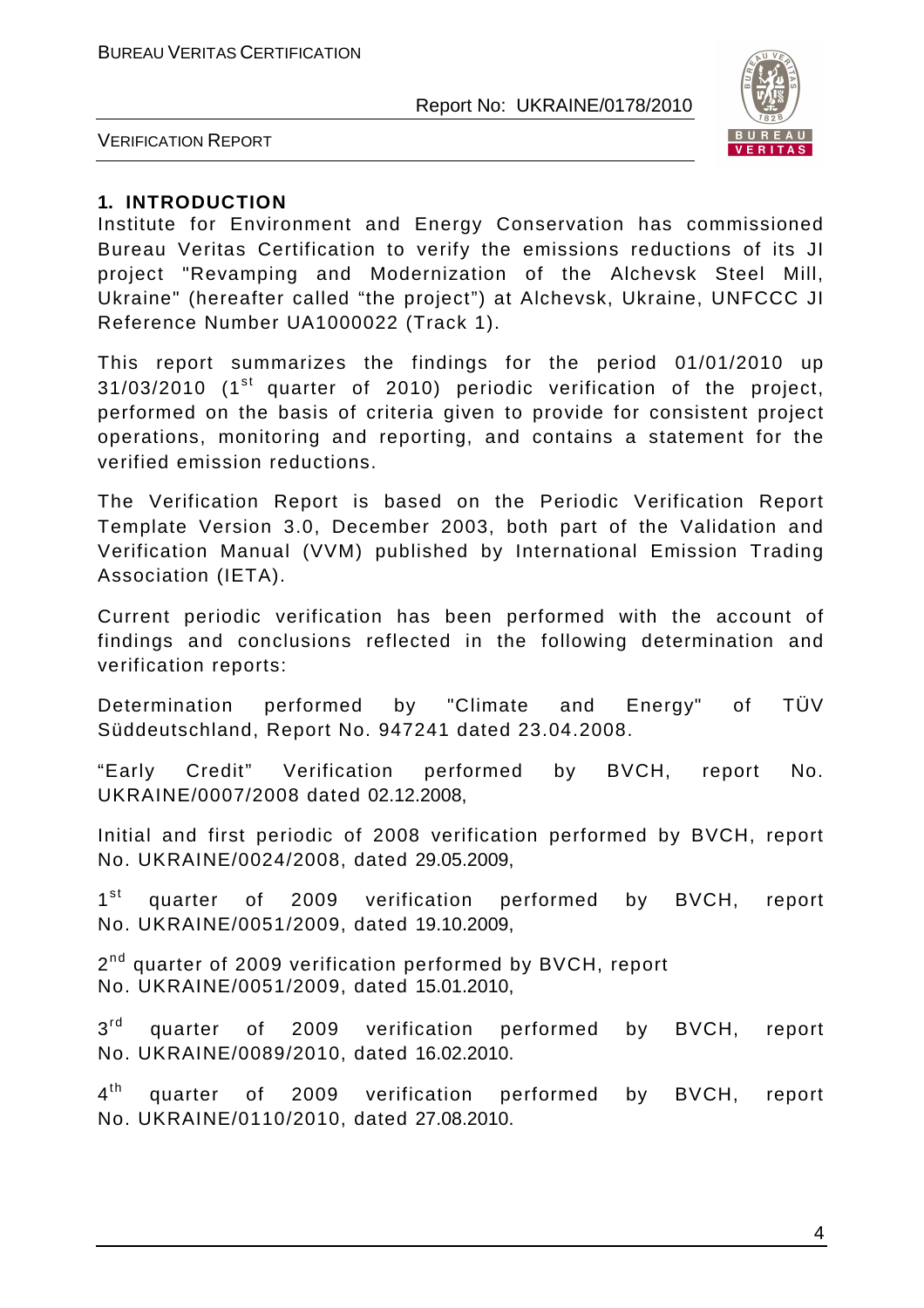#### VERIFICATION REPORT



The project is approved by the National Environmental Investment Agency of Ukraine and Ministry of Economical Affairs in Netherlands (Letters of approval are presented, see Section 6) and registered under Track 1.

#### **1.1. Objective**

Verification is the periodic independent review and ex post determination by the AIE of the monitored reductions in GHG emissions during defined verification period.

The objective of verification can be divided in Initial Verification and Periodic Verification.

Initial Verification: The objective of an initial verification is to verify that the project is implemented as planned, to confirm that the monitoring system is in place and fully functional, and to assure that the project will generate verifiable emission reductions. A separate initial verification prior to the project entering into regular operations is not a mandatory requirement.

Periodic Verification: The objective of the periodic verification is to verify that actual monitoring systems and procedures are in compliance with the monitoring systems and procedures described in the monitoring plan; furthermore the periodic verification evaluates the GHG emission reduction data and express a conclusion with a high, but not absolute, level of assurance about whether the reported GHG emission reduction data is free of material misstatements; and verifies that the reported GHG emission data is sufficiently supported by evidence, i.e. monitoring records.

The verification follows UNFCCC criteria referring to the Kyoto Protocol criteria, the JI/CDM rules and modalities, and the subsequent decisions by the JISC, as well as the host country criteria.

#### **1.2. Scope**

Verification scope is defined as an independent and objective review and ex post determination by the Independent Accredited Entity of the monitored reductions in GHG emissions. The verification is based on the submitted monitoring report and the determined project design document including the project's baseline study and monitoring plan and other relevant documents. The information in these documents is reviewed against Kyoto Protocol requirements, UNFCCC rules and associated interpretations. Bureau Veritas Certification has, based on the recommendations in the Validation and Verification Manual employed a risk-based approach in the verification, focusing on the identification of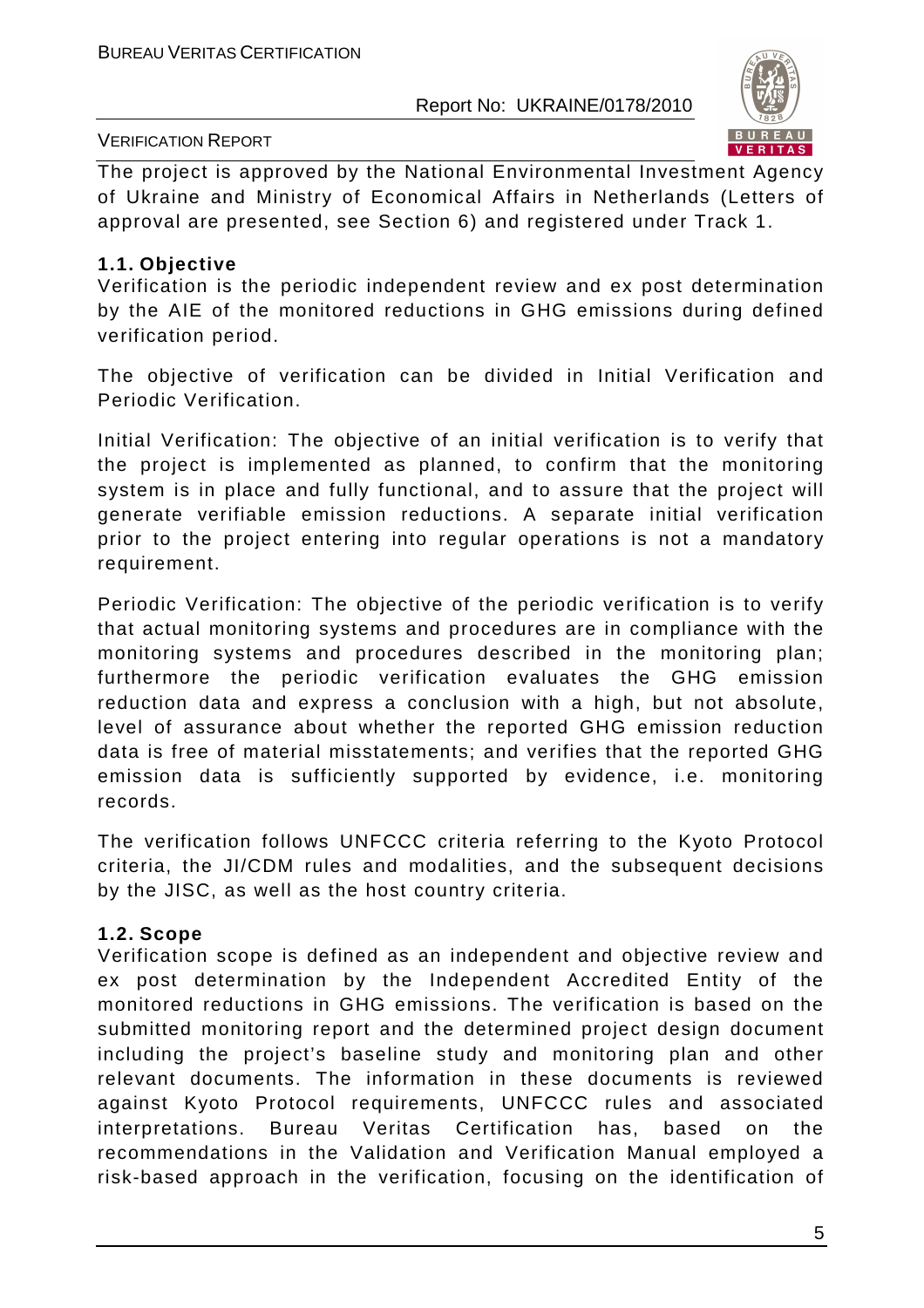

VERIFICATION REPORT

significant risks of the project implementation and the generation of ERUs.

The verification is not meant to provide any consulting towards the Client. However, stated requests for forward actions and/or corrective actions may provide input for improvement of the project monitoring towards reductions in the GHG emissions.

The audit team has been provided with a Monitoring Report and underlying data records, covering the period from 01 January 2010 to 31 March 2010 inclusive (see Section 6).

#### **1.3. GHG Project Description**

OJSC Alchevsk Iron and Steel Works (AISW) is currently the 5th largest integrated iron and steel plant in Ukraine. It is located in the city of Alchevsk in Lugansk Oblast, Eastern Ukraine. It is part of the Industrial Union of Donbass (IUD), an industrial group that is a major shareholder in a number of metallurgical enterprises in Ukraine as well as in Poland and Hungary.

Steel making process at OJSC Alchevsk Iron and Steel Works. Steel is a metal alloy whose major component is iron, with carbon content between 0.02% and 1.7% by weight. Carbon and other elements act as hardening agents. The first part of the process of producing steel is to combine the main ingredients of coal (coke), iron ore in the pelletized form of sinter and lime in Blast Furnaces to produce pig iron. Pig iron is the immediate product of smelting iron ore with coke and limestone in a blast furnace. It has a very high carbon content, typically 3.5%, which makes it very brittle and not useful directly as a material except for limited applications.

In the basic oxygen process proposed in this project, molten pig iron and some scrap steel are placed in a ladle, and 99% pure oxygen are blown onto the steel and iron, causing the temperature to rise to about 1700°C. This melts the scrap, lowers the carbon content of the molten iron and helps remove unwanted chemical elements. Fluxes (like lime) are fed into the vessel to form slag which absorbs impurities of the steelmaking process. Steel is further refined in the Ladle Furnace and cast into slabs in a Continuous Caster.

AISW has used a traditional steel making technology - Open Hearth Furnaces (OHF), Ingot Casting, and Blooming Mills to produce semifinished products. The pig iron, limestone and iron ore go into an Open Hearth Furnace which has a wide, saucer-shaped hearth and a low roof. It is heated to about 1600  $\mathcal{F}$  (871 °C). The limestone and ore forms a slag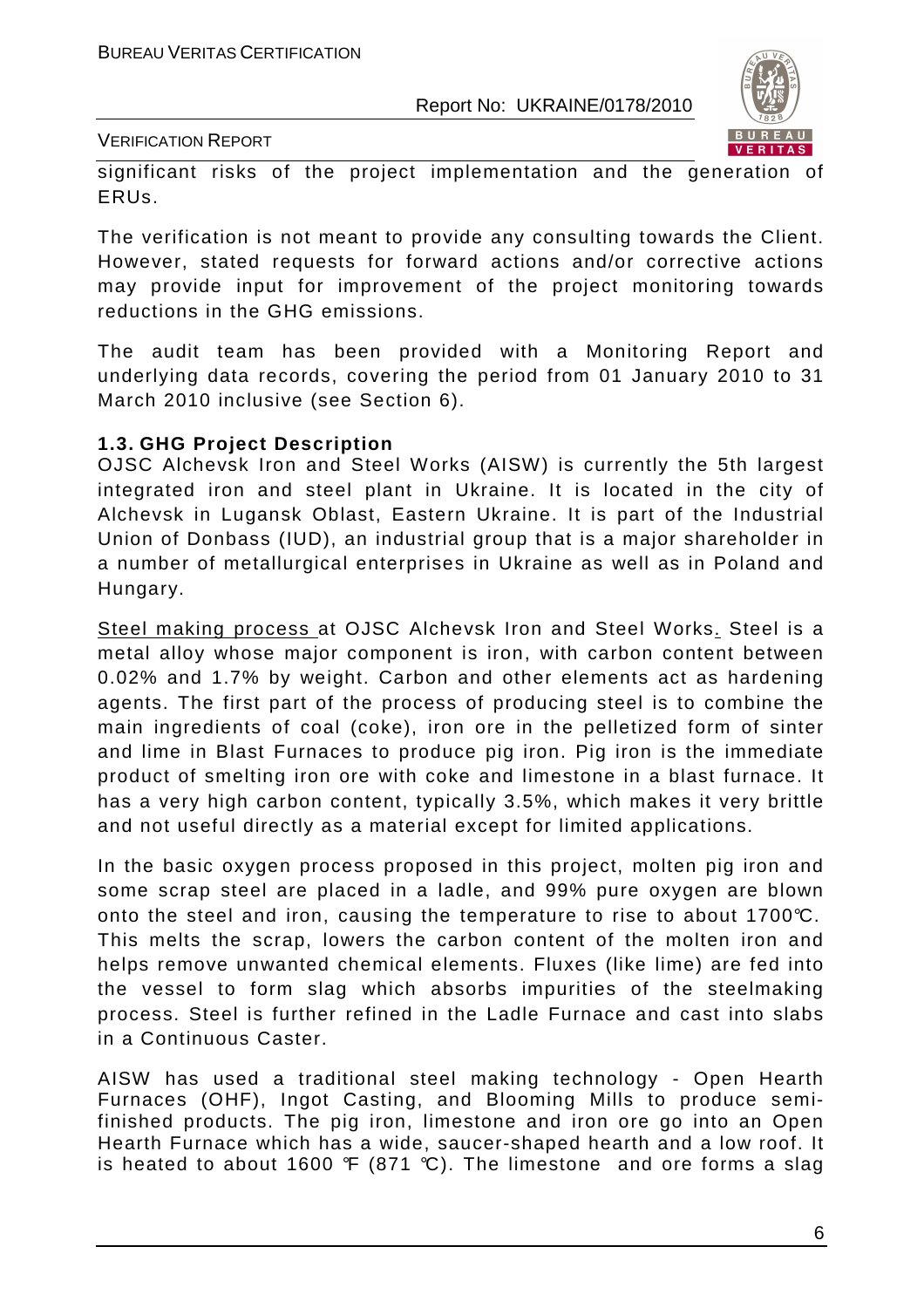

VERIFICATION REPORT

that floats on the surface. Impurities, including carbon, are oxidized and float out of the iron into the slag.

The modernization program of Open Joint Stock Company "Alchevsk Iron and Steel Mill" (OJSC "AISW"), which was started in 2004, pursues complex goals: implementation of energy efficient technologies to increase competitiveness of the plant, improvement of ecological impacts, and also expansion of market presence due to increase of manufacture capacity.

The realization of the technical revamping and modernization of the steel manufacturing process, which envisaged displacement old Open-Hearth Furnaces (OHF's) by the complex of oxygen-converter shop with two new LD Converters, was the top priority task of the project. LD Converters are joined together into one cycle with two Slab Casters, with Ladle-Furnaces (LF's) and Vacuumator (VD Plant), which together displaces the Blooming Mills. From the beginning it was envisaged that the project will be implemented as Joint Implementation (JI) project under the Kyoto protocol on climate change.

Before the project implementation OJSC "AISW" was using a traditional steel making technology: OHF's, Ingot Casting and Blooming Mills. According to this technology, around 20-21% of produced slabs in cutoff pieces were returned back to the OHF's.

According to the investment plan the project envisages the following basic Phases:

- #1 installation of Slab Caster #1 along with LF;
- #2 installation of Slab Caster #2 along with VD Plant;
- #3 installation of LD Converter #2
- #4 installation of LD Converter #1
- #5 reconstruction of Oxygen Plant #4
- #6 installation of Oxygen Plant #7
- #7 installation of Oxygen Plant #8

Phases 5-7 aimed to reconstruction and introduction of Oxygen Plants are indissolubly linked with the operation of main steel facilities (Phases #1- 4).

With the project implementation, generally with introduction of new Slab Casters with LF's and VD Plant, only around 3% of steel in cutoff pieces returns back to OHF's or to the LD Converters for recasting. As a result, such a difference between project and baseline scenarios leads to economy of pig iron, natural gas and also blast furnace gas, which is then used as the result of project activity, for blast furnace blowing production at the existing power plant. However the project leads to increase of electricity consumption in comparison with the baseline.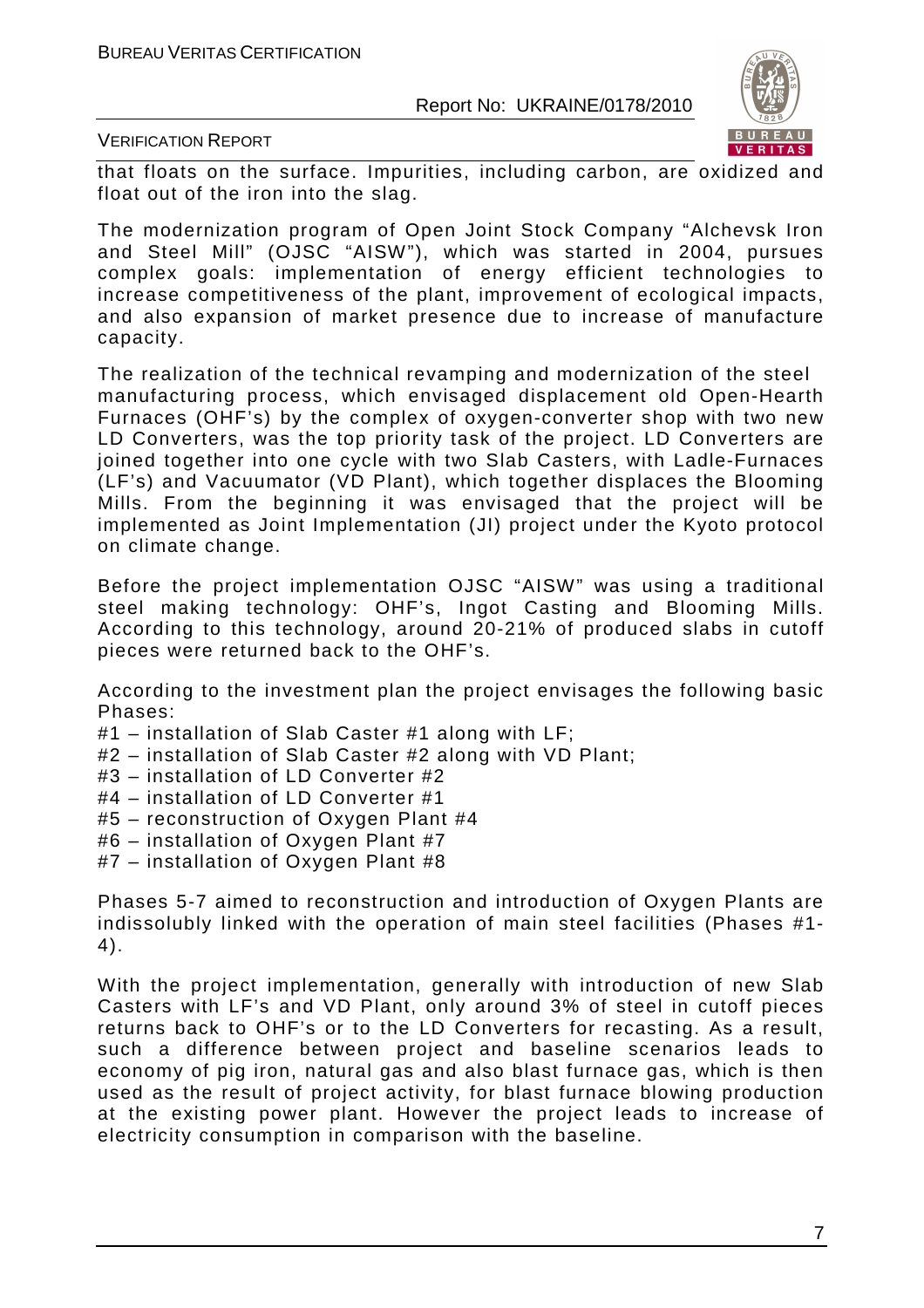

#### VERIFICATION REPORT

In general the JI project leads to reduction of fuel and energy resources (FER) consumption and, therefore, to GHG emission reductions.

#### **2. METHODOLOGY**

The verification is as a desk review and field visit including discussions and interviews with selected experts and stakeholders.

In order to ensure transparency, a verification protocol was customized for the project, according to the Validation and Verification Manual (IETA/PCF) a verification protocol is used as part of the verification (see Section 6). The protocol shows, in a transparent manner, criteria (requirements), means of verification and the results from verifying the identified criteria. The verification protocol serves the following purposes:

It organizes, details and clarifies the requirements the project is expected to meet; and

It ensures a transparent verification process where the verifier will document how a particular requirement has been verified and the result of the verification;

The verification protocol consists of one table under Initial Verification checklist and four tables under Periodic verification checklist. The different columns in these tables are described in Figure 1.

The overall verification, from Contract Review to Verification Report & Opinion, was conducted using Bureau Veritas Certification procedures.

The completed verification protocol is enclosed in Appendix A to this report.

| <b>Initial Verification Protocol Table 1</b> |                                                                    |                                                                                      |                                                                                                                                                                                                                                                                          |
|----------------------------------------------|--------------------------------------------------------------------|--------------------------------------------------------------------------------------|--------------------------------------------------------------------------------------------------------------------------------------------------------------------------------------------------------------------------------------------------------------------------|
| Objective                                    | <b>Reference</b>                                                   | <b>Comments</b>                                                                      | <b>Conclusion (CARs/FARs)</b>                                                                                                                                                                                                                                            |
| The requirements the<br>project must meet    | Gives reference to<br>where<br>the<br>requirement<br>is.<br>found. | Description<br>of l<br>circumstances and<br>further<br>comments<br>on the conclusion | This is either acceptable based on<br>evidence provided (OK), or a<br>Corrective Action Request (CAR)<br>of risk or non-compliance of the<br>requirements. Forward<br>stated<br>Action Request (FAR) indicates<br>essential risks for further periodic<br>verifications. |

| Periodic Verification Checklist Protocol Table 2: Data Management System/Controls |                                           |                         |
|-----------------------------------------------------------------------------------|-------------------------------------------|-------------------------|
| dentification of potential<br>reporting risk                                      | Identification.<br>assessment and testing | Areas of residual risks |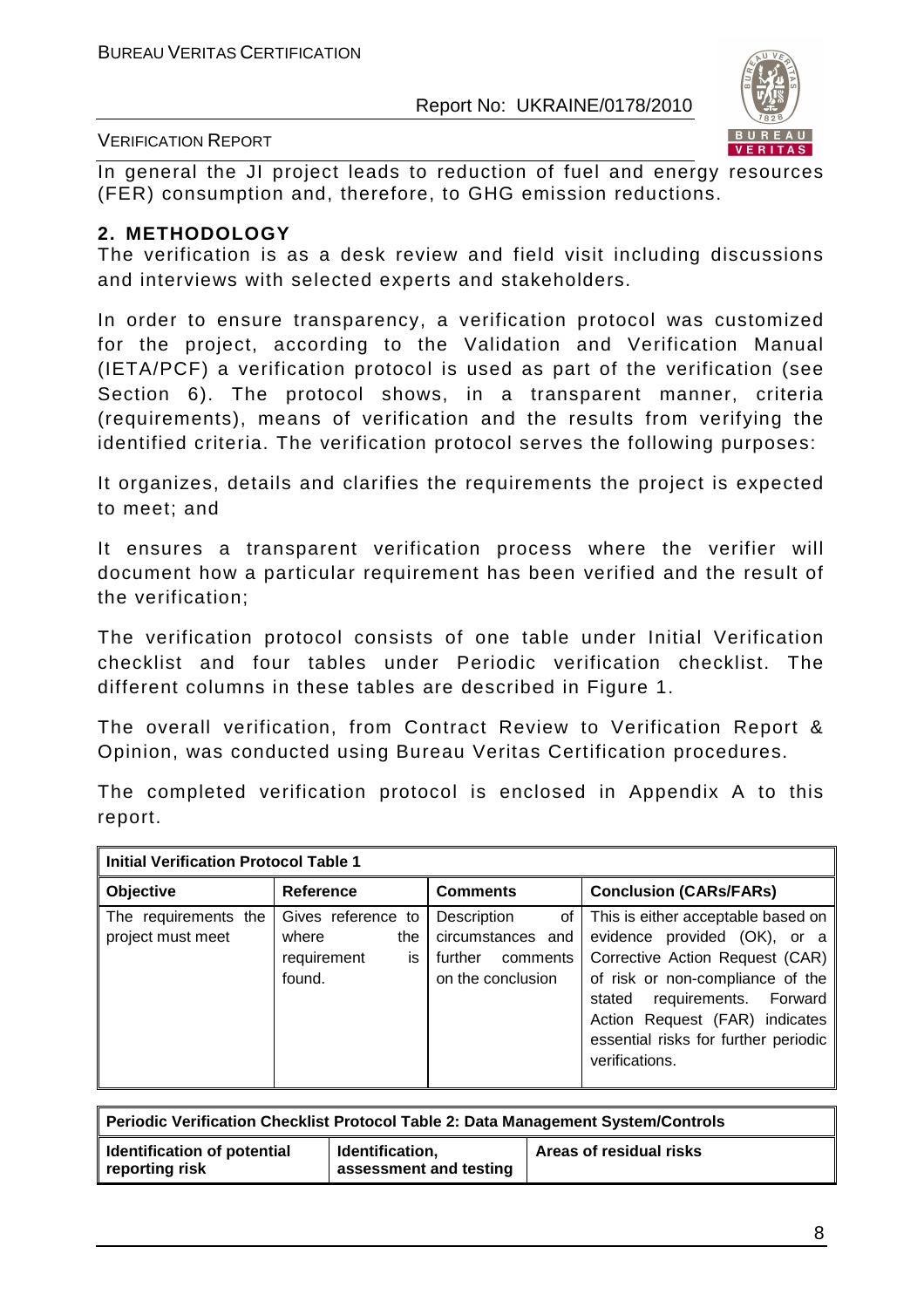

|                                                                                                                                                                                                                                                                                                                                                                | of management controls                                                                                                                                                                                                                                                                                                                      |                                                                                                                                                                                                                                                                                                                                                                                                                                                                                                                              |
|----------------------------------------------------------------------------------------------------------------------------------------------------------------------------------------------------------------------------------------------------------------------------------------------------------------------------------------------------------------|---------------------------------------------------------------------------------------------------------------------------------------------------------------------------------------------------------------------------------------------------------------------------------------------------------------------------------------------|------------------------------------------------------------------------------------------------------------------------------------------------------------------------------------------------------------------------------------------------------------------------------------------------------------------------------------------------------------------------------------------------------------------------------------------------------------------------------------------------------------------------------|
| The project operator's data<br>management system/controls<br>identify<br>assessed<br>to<br>are<br>reporting risks and to assess<br>the<br>data<br>management<br>system's/control's ability to<br>mitigate reporting risks. The<br><b>GHG</b><br>data<br>management<br>system/controls are assessed<br>against<br>the<br>expectations<br>detailed in the table. | A score is assigned as<br>follows:<br>Full - all best-<br>practice<br>expectations are<br>implemented.<br>Partial<br>a<br>$\bullet$<br>proportion of the<br>best<br>practice<br>expectations<br>İS.<br>implemented<br>Limited<br>this<br>$\bullet$<br>should be given if<br>little or none of<br>the<br>system<br>component is in<br>place. | Description of circumstances and further<br>commendation to the conclusion. This is<br>either acceptable based on evidence<br>provided (OK), or a Corrective Action<br>Request (CAR) of risk or non compliance<br>with stated requirements. The corrective<br>requests are numbered<br>action<br>and<br>presented to the client in the verification<br>Verification<br>Initial<br>report. The<br>has<br>additional Forward Action<br>Requests<br>(FAR). FAR indicates essential risks for<br>further periodic verifications. |

| <b>Identification</b><br><b>of</b><br>potential<br>Identification,<br>and<br>assessment<br>Areas of residual risks<br>reporting risk<br>testing of management controls<br>Identify and list potential reporting<br>Identify the key controls for each area<br>risks based on an assessment of<br>with potential reporting risks. Assess<br>risks,<br>i.e.<br>areas<br>the adequacy of the key controls and<br>the<br>emission<br>estimation<br>eventually test that the key controls are<br>there<br>procedures, <i>i.e.</i><br>where<br>are<br>actually in operation.<br>adequate<br>the calculation methods,<br>➤<br>controls<br>to<br>Internal<br>controls<br>include<br>(not<br>raw data collection and<br>↘<br>potential reporting risks<br>exhaustive):<br>of<br>supporting<br>sources<br>where<br>Areas<br>of<br>Understanding<br>documentation,<br>➤<br>responsibilities and roles<br>reports/databases/informat<br>➤<br>ion systems from which<br>Reporting,<br>reviewing<br>➤<br>and<br>data is obtained.<br>formal<br>management<br>approval of data;<br>Identify key source data. Examples<br>of source data include metering<br>Procedures<br>for<br>ensuring<br>⋗<br>monitors,<br>completeness,<br>records,<br>data<br>process<br>conformance with reporting<br>operational<br>logs,<br>laboratory/analytical<br>guidelines, maintenance of<br>data,<br>accounting records, utility data and<br>data trails etc.<br>vendor data. Check appropriate<br>Controls<br>⋗<br>to<br>ensure<br>the<br>calibration and maintenance of<br>arithmetical accuracy of the<br>equipment, and assess the likely<br>GHG data generated<br>and<br>accuracy of data supplied.<br>accounting<br>records<br>e.g.<br>Focus on those risks that impact<br>internal<br>audits.<br>and<br>the accuracy, completeness and<br>checking/<br>review<br>consistency of the reported data.<br>procedures; | Periodic Verification Protocol Table 3: GHG calculation procedures and management control<br>testing |  |                                                                                                                                                                                          |  |
|-------------------------------------------------------------------------------------------------------------------------------------------------------------------------------------------------------------------------------------------------------------------------------------------------------------------------------------------------------------------------------------------------------------------------------------------------------------------------------------------------------------------------------------------------------------------------------------------------------------------------------------------------------------------------------------------------------------------------------------------------------------------------------------------------------------------------------------------------------------------------------------------------------------------------------------------------------------------------------------------------------------------------------------------------------------------------------------------------------------------------------------------------------------------------------------------------------------------------------------------------------------------------------------------------------------------------------------------------------------------------------------------------------------------------------------------------------------------------------------------------------------------------------------------------------------------------------------------------------------------------------------------------------------------------------------------------------------------------------------------------------------------------------------------------------------------------------------------------------------------------------------------|------------------------------------------------------------------------------------------------------|--|------------------------------------------------------------------------------------------------------------------------------------------------------------------------------------------|--|
|                                                                                                                                                                                                                                                                                                                                                                                                                                                                                                                                                                                                                                                                                                                                                                                                                                                                                                                                                                                                                                                                                                                                                                                                                                                                                                                                                                                                                                                                                                                                                                                                                                                                                                                                                                                                                                                                                           |                                                                                                      |  |                                                                                                                                                                                          |  |
| Controls over the computer<br>⋗<br>calculation<br>systems<br>and<br>may<br>information systems;<br>include:<br>Review<br>⋗<br>processes<br>for<br>transfer<br>↘<br>0f<br>manual<br>identification<br>and                                                                                                                                                                                                                                                                                                                                                                                                                                                                                                                                                                                                                                                                                                                                                                                                                                                                                                                                                                                                                                                                                                                                                                                                                                                                                                                                                                                                                                                                                                                                                                                                                                                                                  | Risks are weakness in the GHG                                                                        |  | Identify areas of residual<br>οf<br>potential reporting risks<br>no<br>management<br>mitigate<br>data<br>accuracy, completeness<br>and consistency could be<br>improved are highlighted. |  |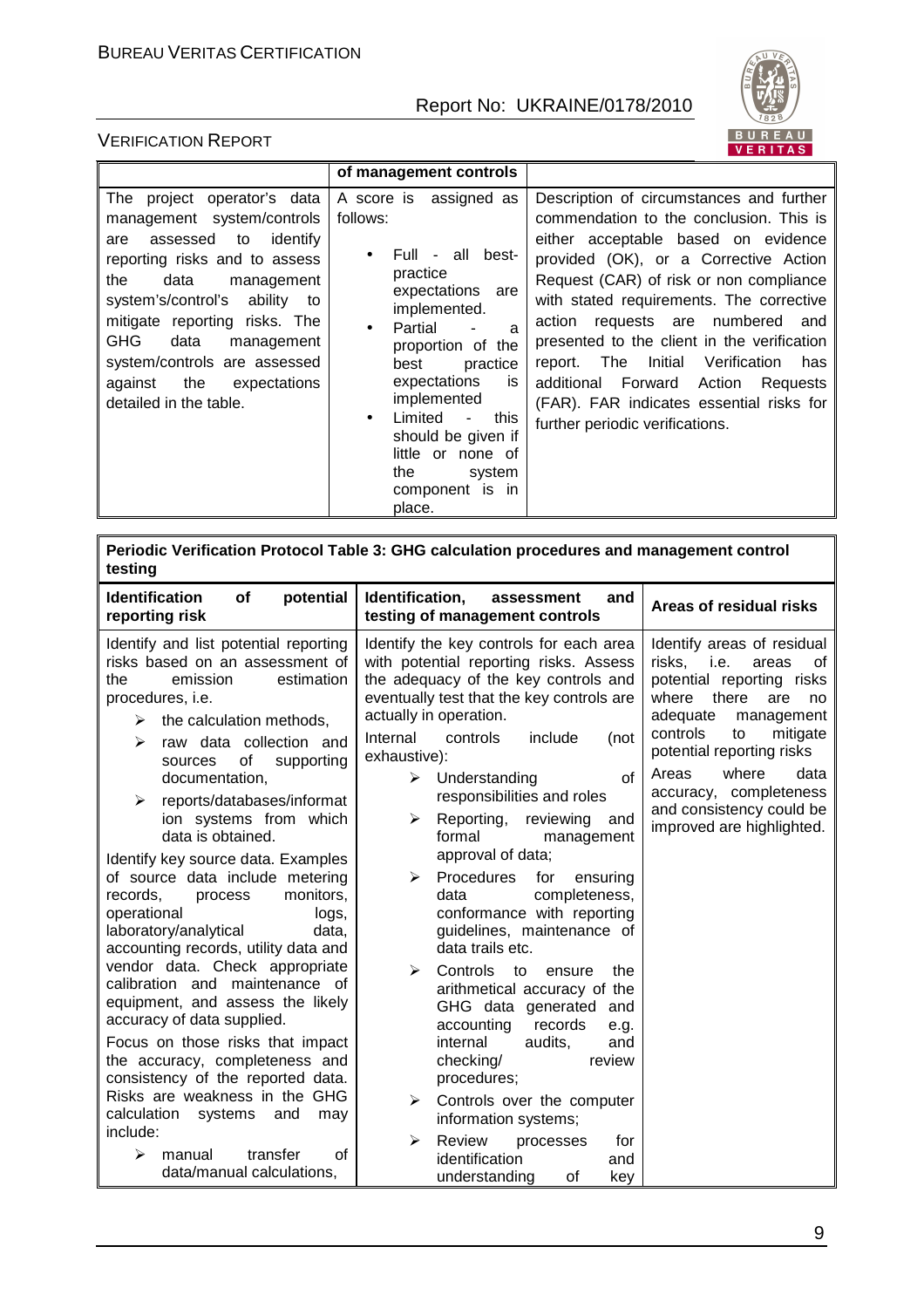

### VERIFICATION REPORT

| unclear origins of data,<br>➤<br>due<br>accuracy<br>➤<br>to<br>technological limitations,<br>lack of appropriate data<br>➤<br>protection measures? For<br>example,<br>protected<br>calculation<br>cells<br>in.<br>and/or<br>spreadsheets<br>password restrictions. | and<br>parameters<br>process<br>implementation of calibration<br>maintenance regimes<br>Comparing and analysing<br>➤<br>the GHG data with previous<br>periods,<br>targets<br>and<br>benchmarks.                                                    |  |
|--------------------------------------------------------------------------------------------------------------------------------------------------------------------------------------------------------------------------------------------------------------------|----------------------------------------------------------------------------------------------------------------------------------------------------------------------------------------------------------------------------------------------------|--|
|                                                                                                                                                                                                                                                                    | When testing the specific internal<br>controls, the following questions are<br>considered:<br>1. Is the control designed properly to<br>ensure that it would either prevent<br>detect<br>and<br>correct<br>or<br>any<br>significant misstatements? |  |
|                                                                                                                                                                                                                                                                    | To what extent have the internal<br>2.<br>controls<br>been<br>implemented<br>according to their design;                                                                                                                                            |  |
|                                                                                                                                                                                                                                                                    | 3.<br>To what extent have the internal<br>controls (if existing) functioned<br>properly (policies and procedures<br>have been followed) throughout<br>the period?                                                                                  |  |
|                                                                                                                                                                                                                                                                    | How does management assess<br>4.<br>the internal control as reliable?                                                                                                                                                                              |  |

| Periodic Verification Protocol Table 4: Detailed audit testing of residual risk areas and random<br>testing    |                                                                                                                                                                                                                                                                                                                                                          |                                                                                                                                                                                                                                                                                                                                                                                                                                                                                                                                                         |  |
|----------------------------------------------------------------------------------------------------------------|----------------------------------------------------------------------------------------------------------------------------------------------------------------------------------------------------------------------------------------------------------------------------------------------------------------------------------------------------------|---------------------------------------------------------------------------------------------------------------------------------------------------------------------------------------------------------------------------------------------------------------------------------------------------------------------------------------------------------------------------------------------------------------------------------------------------------------------------------------------------------------------------------------------------------|--|
| residual<br>οf<br><b>Areas</b><br>risks                                                                        | verification<br><b>Additional</b><br>testing performed                                                                                                                                                                                                                                                                                                   | <b>Conclusions</b><br><b>Requiring</b><br>and<br><b>Areas</b><br>Improvement<br>(including Forward Action Requests)                                                                                                                                                                                                                                                                                                                                                                                                                                     |  |
| List the residual areas<br>of risks (Table 2 where<br>detailed audit testing                                   | additional<br>verification<br>The<br>testing performed is described.<br>Testing may include:                                                                                                                                                                                                                                                             | Having investigated the residual risks, the<br>conclusions should be noted here. Errors and<br>uncertainties should be highlighted.                                                                                                                                                                                                                                                                                                                                                                                                                     |  |
| is necessary.<br>addition,<br>other<br>In.<br>material areas may be<br>selected for detailed<br>audit testing. | Sample cross checking of<br>1.<br>manual transfers of data<br>Recalculation<br>2.<br>3.<br>Spreadsheet<br>ʻwalk<br>throughs' to check links<br>and equations<br>Inspection of calibration<br>4.<br>and maintenance records<br>for key equipment<br>sampling<br>Check<br>➤<br>analysis results<br><b>Discussions</b><br>↘<br>with<br>engineers<br>process | Errors and uncertainty can be due to a<br>number of reasons:<br>Calculation errors. These may be due<br>➤<br>to inaccurate manual transposition,<br>use of inappropriate emission factors<br>or assumptions etc.<br>Lack of clarity in the monitoring plan.<br>➤<br>This could lead to inconsistent<br>approaches to calculations or scope<br>of reported data.<br>$\blacktriangleright$<br>Technological limitations. There may<br>inherent uncertainties<br>(error<br>be.<br>bands) associated with the methods<br>used to measure emissions e.g. use |  |
|                                                                                                                | have<br>detailed<br>who<br>knowledge of process<br>uncertainty/error<br>bands.                                                                                                                                                                                                                                                                           | of particular equipment such as<br>meters.<br>Lack of source data. Data for some<br>⋗<br>sources may not be cost effective or                                                                                                                                                                                                                                                                                                                                                                                                                           |  |

ī.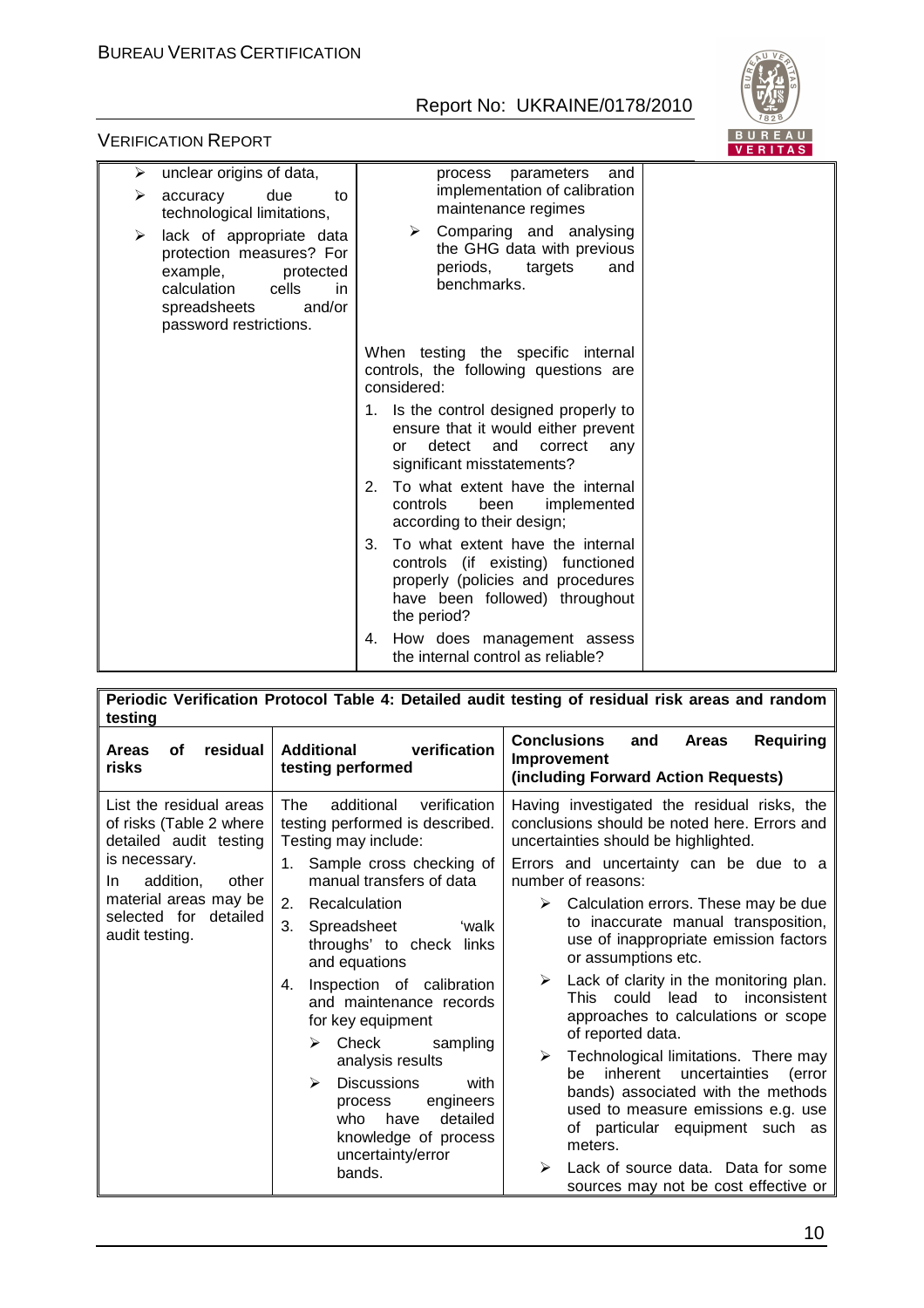

VERIFICATION REPORT

| practical to collect. This may result in<br>the use of default data which has<br>derived based on<br>certain<br>been<br>which<br>assumptions/conditions and<br>therefore have<br>will<br>varying<br>applicability in different situations.                                                                   |  |
|--------------------------------------------------------------------------------------------------------------------------------------------------------------------------------------------------------------------------------------------------------------------------------------------------------------|--|
| The second two categories are explored with<br>the site personnel, based on their knowledge<br>and experience of the processes. High risk<br>process parameters or source data (i.e. those<br>with a significant influence on the reported<br>data, such as meters) are reviewed for these<br>uncertainties. |  |

| Verification Protocol Table 5: Resolution of Corrective Action and Clarification Requests                                                                                            |                                                                                                                                                                                           |                                                                                                                                                                                                |                                                                                                                                                                                                                  |
|--------------------------------------------------------------------------------------------------------------------------------------------------------------------------------------|-------------------------------------------------------------------------------------------------------------------------------------------------------------------------------------------|------------------------------------------------------------------------------------------------------------------------------------------------------------------------------------------------|------------------------------------------------------------------------------------------------------------------------------------------------------------------------------------------------------------------|
| clarifications<br>Report<br>and corrective action<br>requests                                                                                                                        | checklist<br>Ref.<br>to<br>question in tables<br>2/3                                                                                                                                      | Summary of project<br>owner response                                                                                                                                                           | <b>Verification conclusion</b>                                                                                                                                                                                   |
| If the conclusions from<br>Verification<br>the<br>are<br>either<br>a Corrective<br>Action<br>Request or a<br>Clarification<br>Request,<br>these should be listed in<br>this section. | Reference<br>the<br>to<br>checklist<br>question<br>number in Tables 2, 3<br>and $4$<br>where<br>the<br>Corrective<br>Action<br>Request<br>or<br>Clarification<br>Request<br>is explained. | The responses given<br>by the Client or other<br>project<br>participants<br>during<br>the<br>with<br>communications<br>verification<br>team<br>the<br>should be summarized<br>in this section. | <b>This</b><br>should<br>section<br>summarize the verification<br>team's responses and final<br>conclusions.<br>The<br>conclusions should also be<br>included in Tables 2, 3 and<br>4, under "Final Conclusion". |

**Figure 1 Verification protocol tables** 

#### **2.1. Review of Documents**

The Monitoring Report (MR) for the  $1<sup>st</sup>$  quarter 2010 submitted by IEEC and additional background documents related to the project design and baseline, i.e. country Law, Project Design Document (PDD), applied methodology, Kyoto Protocol, Clarifications on Verification Requirements to be checked were reviewed.

The verification findings presented in this report relate to the project as described in the PDD version 4 and Monitoring Report version 2 modified.

#### **2.2. Follow-up Interviews**

On 28/04/2010 Bureau Veritas Certification performed interviews with project stakeholders to confirm selected information and to resolve issues identified in the document review. Representatives of OJSC "AISW" were interviewed (see References). The main topics of the interviews are summarized in Table 1.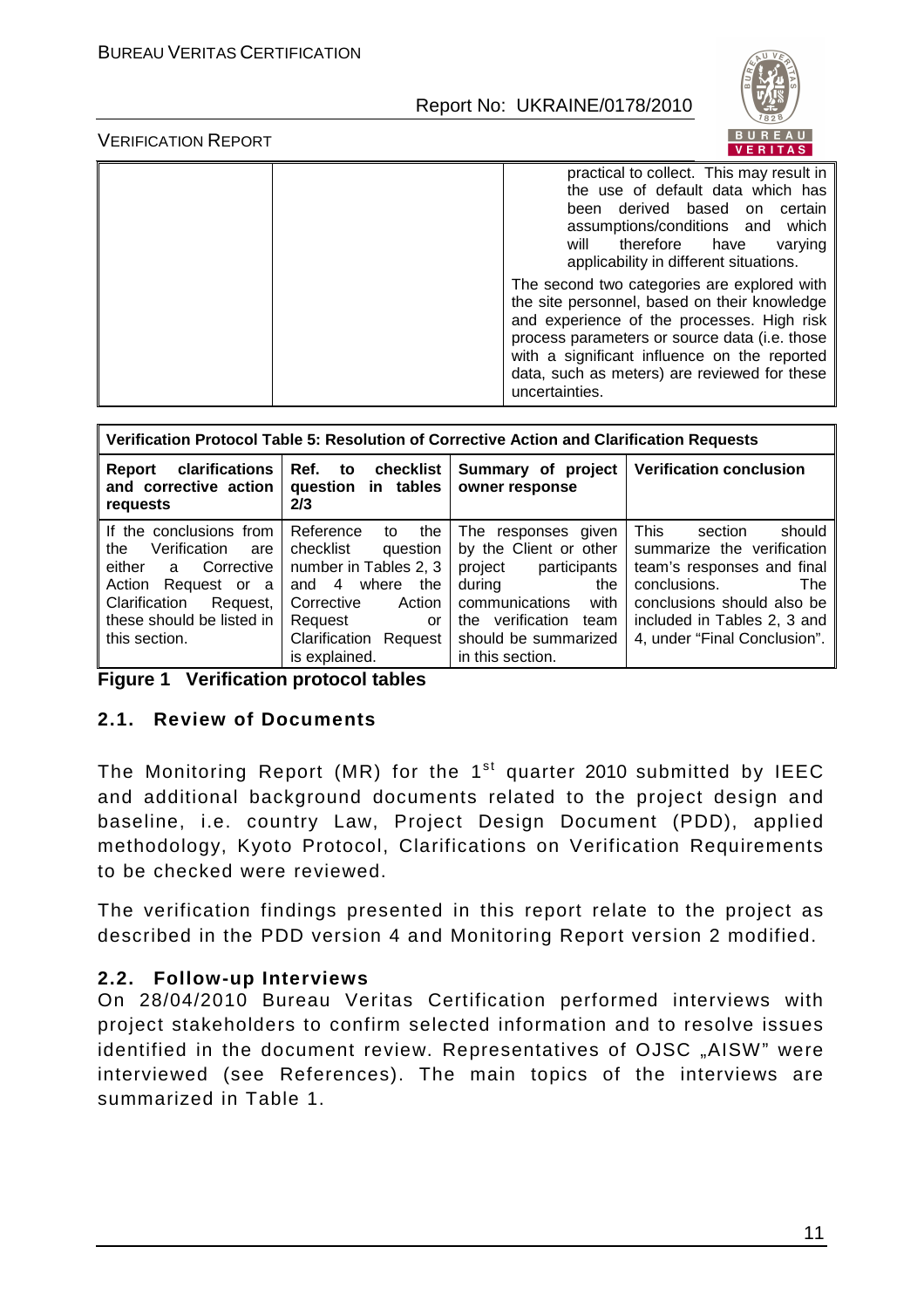

VERIFICATION REPORT

| Table 1 Interview topics                                               |                                                                                                                                                                                                                                                                 |
|------------------------------------------------------------------------|-----------------------------------------------------------------------------------------------------------------------------------------------------------------------------------------------------------------------------------------------------------------|
| <b>Interviewed organization</b>                                        | <b>Interview topics</b>                                                                                                                                                                                                                                         |
| OJSC "Alchevsk Steel Mill"                                             | Organizational structure.<br>Responsibilities and authorities.<br>Training of personnel.<br>Quality management procedures and technology.<br>Implementation of equipment (records).<br>Metering equipment control.<br>Metering record keeping system, database. |
| Local Stakeholder:<br><b>District State Administration</b>             | Social impacts.<br>Environmental impacts.                                                                                                                                                                                                                       |
| Consultant:<br>Institute for Environment<br><b>Energy Conservation</b> | Baseline methodology.<br>and   Monitoring plan.<br>Monitoring report.<br>Deviations from PDD.                                                                                                                                                                   |

#### **2.3. Resolution of Clarification, Corrective and Forward Action Requests**

The objective of this phase of the verification is to raise the requests for corrective actions and clarification and any other outstanding issues that needed to be clarified for Bureau Veritas Certification positive conclusion on the GHG emission reduction calculation.

Findings established during the initial verification can either be seen as a non-fulfilment of criteria ensuring the proper implementation of a project or where a risk to deliver high quality emission reductions is identified.

Corrective Action Requests (CARs) are issued, where:

i) there is a clear deviation concerning the implementation of the project as defined by the PDD;

ii) requirements set by the MP or qualifications in a verification opinion have not been met; or

iii) there is a risk that the project would not be able to deliver (high quality) ERUs.

Forward Action Requests (FARs) are issued, where:

iv) the actual status requires a special focus on this item for the next consecutive verification, or

v) an adjustment of the MP is recommended.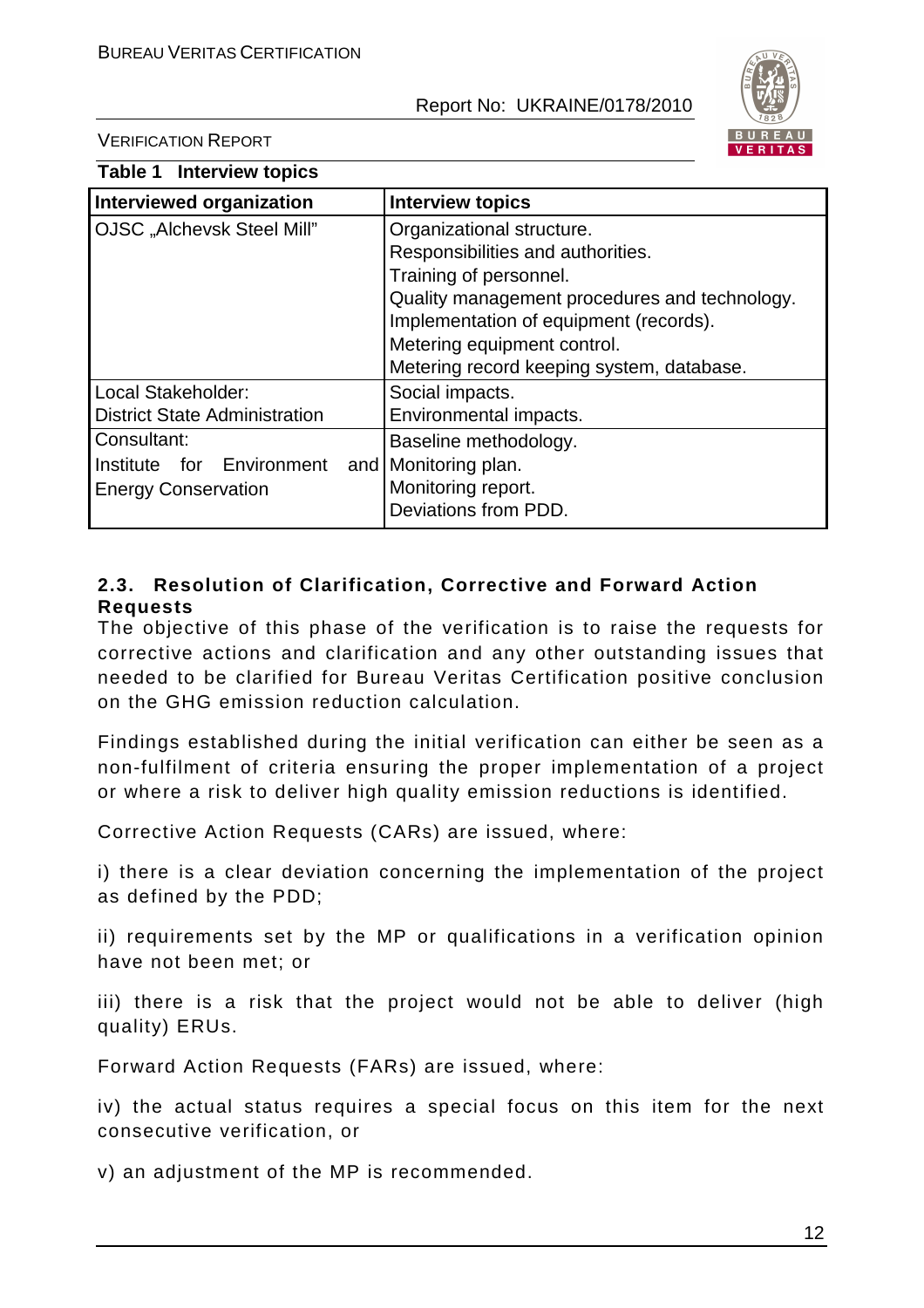

VERIFICATION REPORT

The verification team may also use the term Clarification Requests (CLs), which would be where:

vi) additional information is needed to fully clarify an issue.

To guarantee the transparency of the verification process, the concerns raised are documented in more detail in the verification protocol in Appendix A.

# **3. 1ST QUARTER OF 2010 PERIODIC VERIFICATION FINDINGS**

In the following sections, the findings of the verification are stated. The verification findings for each verification subject are presented as follows:

1) The findings from the desk review of the original project activity documents and the findings from interviews during the follow up visit are summarized. A more detailed record of these findings can be found in the Verification Protocol in Appendix A.

2) The conclusions for verification subject are presented.

In the final verification report, the discussions and the conclusions that followed the preliminary verification report and possible corrective action requests are encapsulated in this section.

#### **3.1 Remaining issues CAR's, FAR's from previous determination/verification**

One task of the verification is to check the remaining issues from the previous determination and verification or issues which are clearly defined for assessment in the PDD. The verification report prepared by Bureau Veritas Holding SAS for the  $4<sup>th</sup>$  quarter 2009 does not note any open issues.

#### **3.2 Project Implementation**

#### **3.2.1 Discussion**

The modernization program of Open Joint Stock Company "Alchevsk Iron and Steel Mill" (OJSC "AISW"), which was started in 2004, pursues complex goals: implementation of energy efficient technologies to increase competitiveness of the plant, improvement of ecological impacts, and also expansion of market presence due to increase of manufacture capacity.

The realization of the technical revamping and modernization of the steel manufacturing process, which envisaged displacement old Open-Hearth Furnaces (OHF's) by the complex of oxygen-converter shop with two new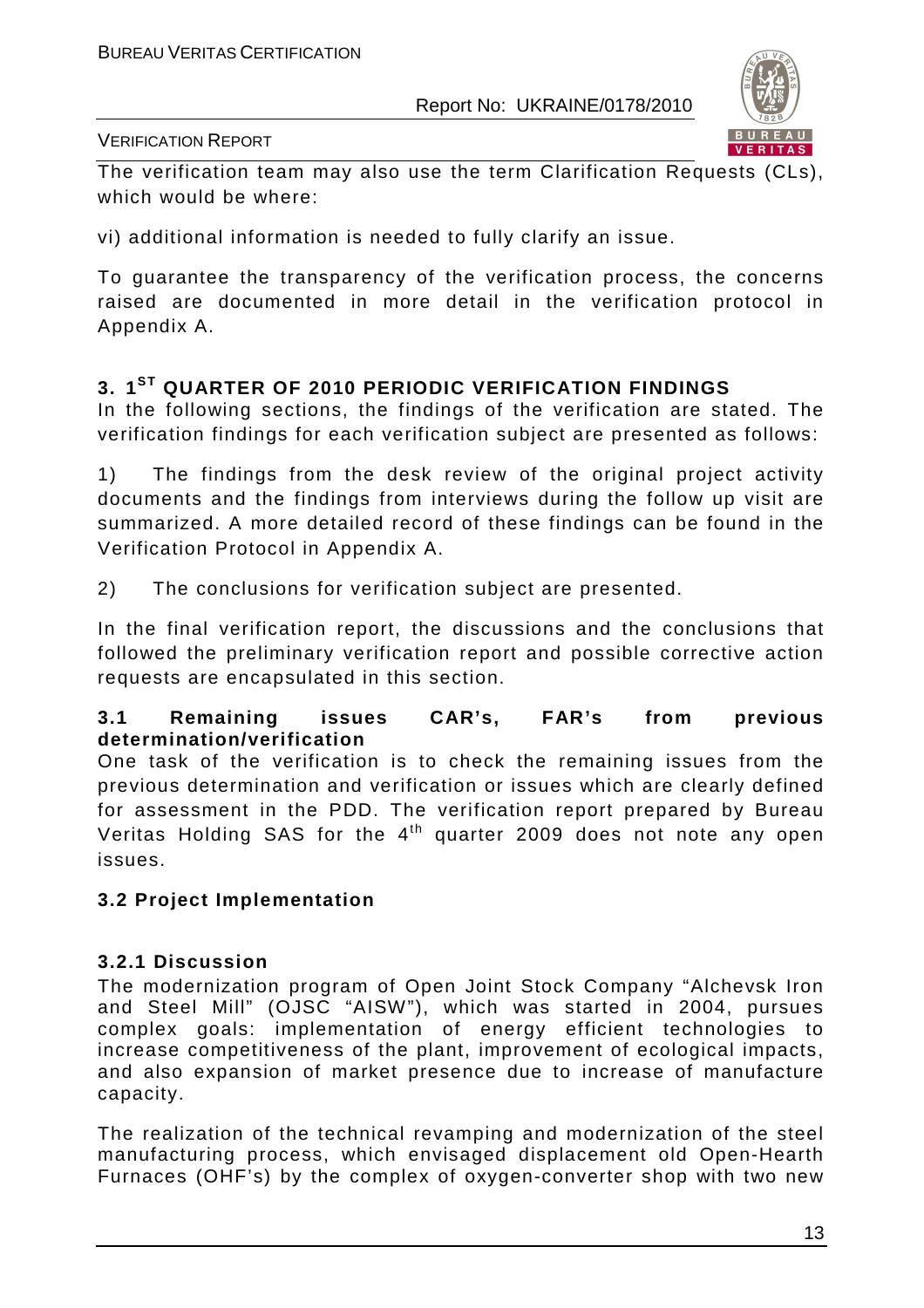

VERIFICATION REPORT

LD Converters, was the top priority task of the project. LD Converters are joined together into one cycle with two Slab Casters, with Ladle-Furnaces (LF's) and Vacuumator (VD Plant), which together displaces the Blooming Mills. From the beginning it was envisaged that the project will be implemented as Joint Implementation (JI) project under the Kyoto protocol on climate change.

Phases #1 and #2 were implemented: Slab Caster #1 was implemented in August 2005 and Slab Caster # 2 – in March 2007.

The implementation of LD Converter #2 (Phase #3) was completed in January 2008 (it had to be finished in the third quarter of 2007). Such a delay was caused by the financial, technical and customs difficulties and also by the delay of equipment supply.

LD Converter #1 was implemented in September 2008 (completion of Phase #4). However then, in about a month, the operation of LD Converter #1 was suspended because of financial and economic crisis. LD Converter #1 was launched again in March 2009.

The reconstruction of Oxygen Plant #4 (Phase #5) was completed on  $30<sup>th</sup>$ of September 2005 (almost together with Slab Caster #1).

The installation of Oxygen Plant #7 (Phase #6) was completed on 19<sup>th</sup> of March 2008 (according to the previous plan it should have been completed in the third quarter of 2007). The delay was caused by the same reasons (financial, technical and customs difficulties), which were mentioned for the Phase #3, because Oxygen Plant #7 supplies oxygen for LD Converter #2.

The installation of Oxygen Plant #8 (Phase #7) was completed on 10th of December 2009 (according to the previous plan it should have been completed in the third quarter of 2009). Such a delay was caused by a lack of money for balancing and commissioning of the facility, which was caused by global financial and economic crisis.

Thereby, all basic units, mentioned in Phases of project implementation, were operational in the reporting period.

During reporting monitoring period the level of OHF steel and rolledformed slabs output (baseline slabs) was decreased. The main volume of slabs was manufactured at Slab Casters #1,2. The productivity decrease in the baseline has caused the increase of constant FER consumption data (increase of specific FER per 1 ton of steel output). At the same time, the productivity increase in the project (at LD Converters and Slab Casters instead of OHF's) has caused the decrease of specific FER consumption data.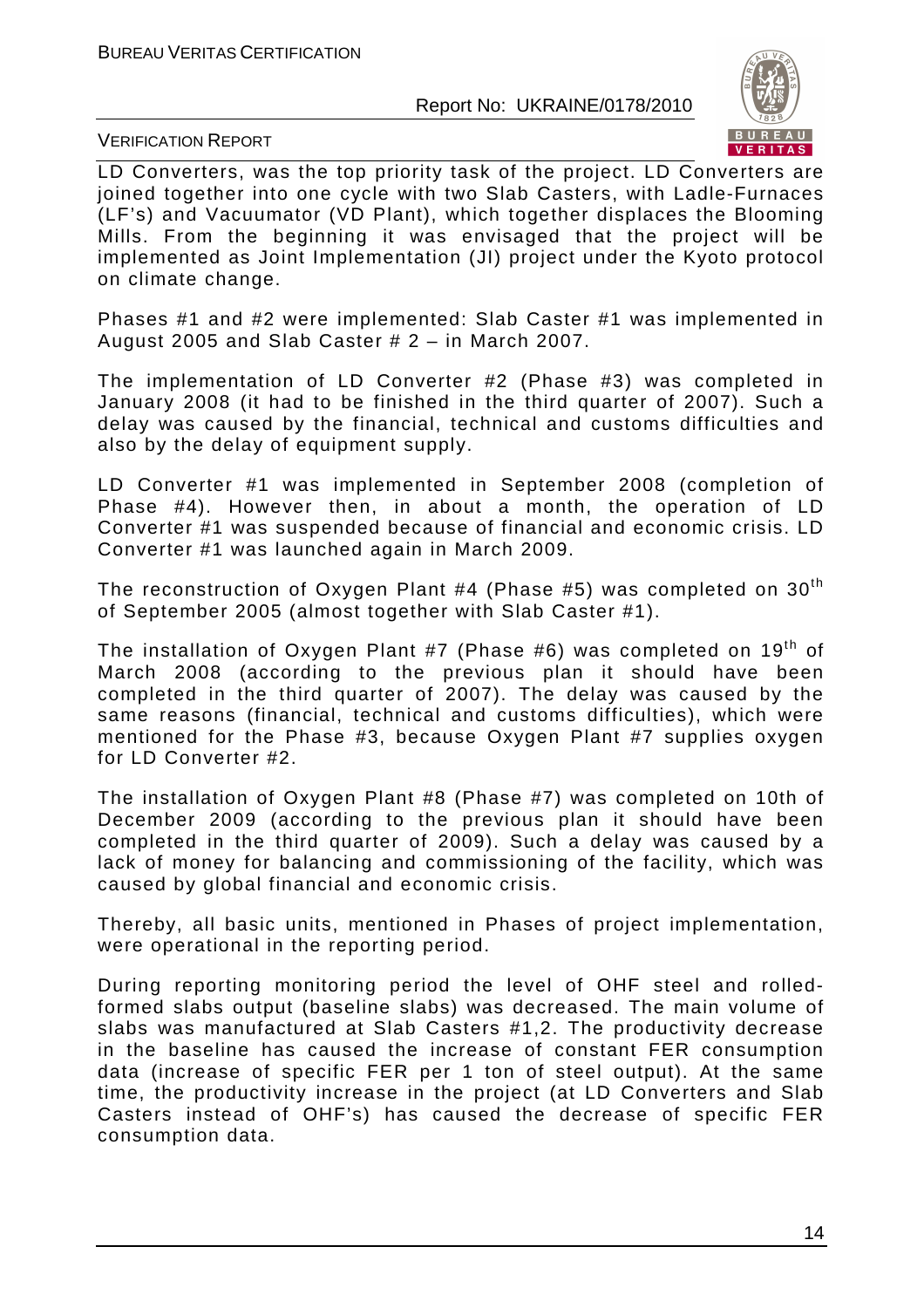

The emission reductions, examined in this monitoring report, were generated during the whole monitoring period. The monitoring was based on actual data (mentioned in the reporting documents) of output production and FER consumption in project and in baseline scenarios as it is required by the Joint Implementation Project Design Document (PDD).

#### **3.2.2 Findings**

None.

#### **Conclusion of the verification team**

The project complies with the requirements.

#### **3.2.3 Conclusion**

The project complies with the requirements.

#### **3.3 Internal and External Data**

#### **3.3.1 Discussion**

The monitoring approach in the Monitoring Plan of the PDD version 4 requires monitoring and measurement of variables and parameters necessary to quantify the baseline emissions and project emissions in a conservative and transparent way.

The parameters that are determined to quantify the baseline and project emissions are presented in the Table 1.

| Table 1. Baseline and project parameters |  |
|------------------------------------------|--|
|------------------------------------------|--|

| <b>ID Number</b> | Data variable                                                                                     | <b>Units</b> |
|------------------|---------------------------------------------------------------------------------------------------|--------------|
|                  | (BE), Project<br>Baseline Emissions<br>Emissions (PE)                                             | t $CO2$      |
| $B-1, P-1$       | Total Steel Output (TSO)                                                                          |              |
| $B-2, P-2$       | Total CO2 of Pig Iron (TCPI)                                                                      | t $CO2$      |
| $B-3, P-3$       | Total CO2 from Fuel Consumption in Pig<br>Iron production (TCFCPI)                                | t $CO2$      |
| $B-4, P-4$       | Percentage of Total amount of Pig Iron<br>Produced Used in project Steel Making<br>Activity (PII) | share        |
| $B-5, P-5$       | Total Pig Iron Input into Steel Making<br>Process (TPII)                                          |              |

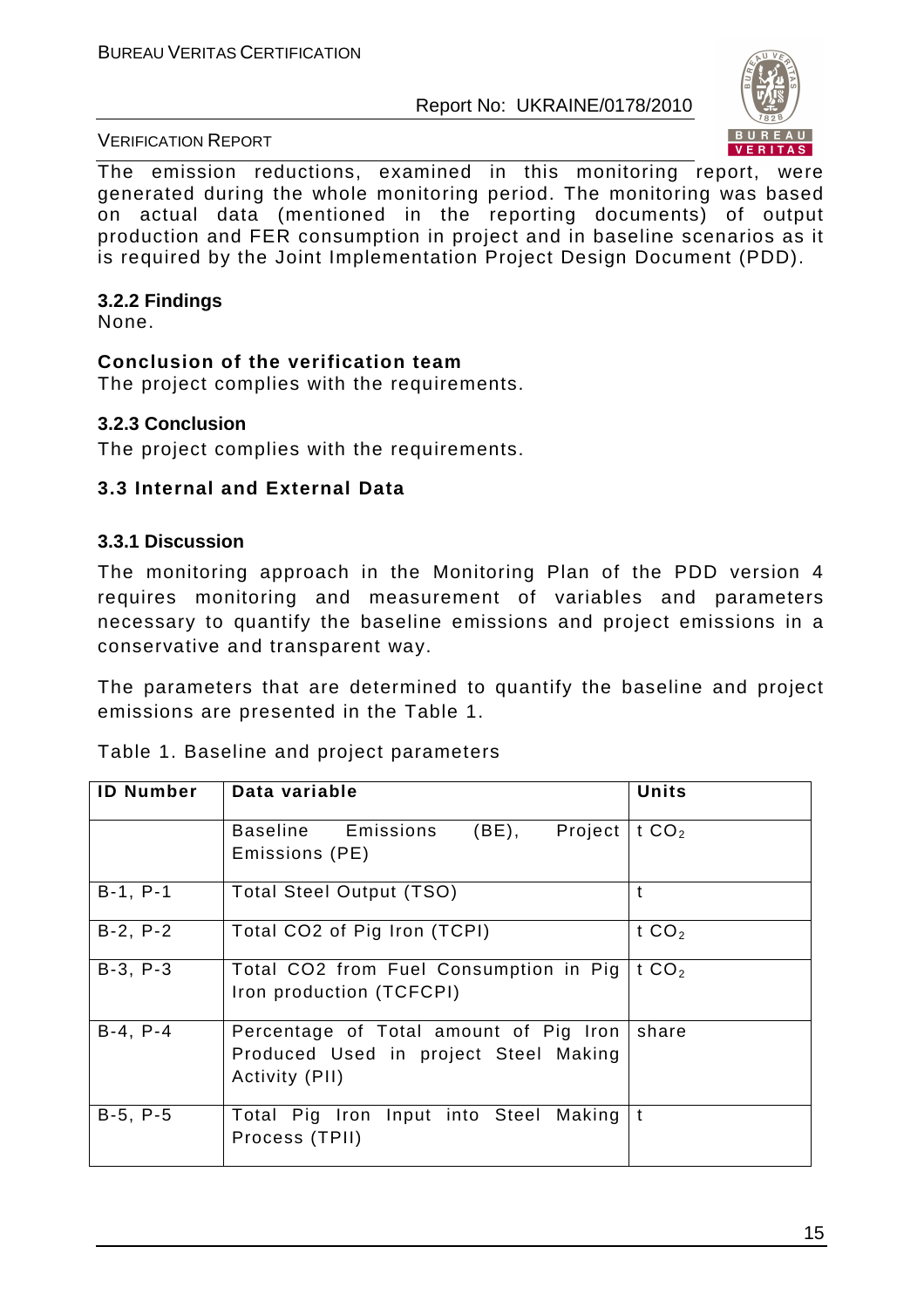

|              |                                                                                           | <b>VERITAS</b>              |
|--------------|-------------------------------------------------------------------------------------------|-----------------------------|
| $B-6, P-6$   | <b>Total Pig Iron Produced (TPIP)</b>                                                     | $\mathbf t$                 |
| $B-7, P-7$   | Quantity of each fuel (fpi) used in making<br>Pig Iron $(Q_{\text{foi}})$                 | $m^3$ , 1000 m <sup>3</sup> |
| $B-8, P-8$   | Emission factor of each fuel (fpi) $EF_{\text{fpi}}$                                      | t CO2 per $m3$              |
| $B-9, P-9$   | Total CO2 from Electricity used in Pig Iron<br>production (TCEPI)                         | t $CO2$                     |
| B-10, P-10   | <b>Electricity Consumed in producing Pig Iron</b><br>(ECPI)                               | <b>MWh</b>                  |
| $B-11, P-11$ | Factor<br>for<br>Electricity<br>Emissions<br>Consumption in making Pig Iron (EFECPI)      | t $CO2/Mwh$                 |
| B-12, P-12   | Total CO2 from inputs into Pig Iron $ t CO2$<br>(TCIPI)                                   |                             |
| $B-13, P-13$ | Total Carbon from Fuel Consumption in<br>Sintering (TCFIO)                                | t $CO2$                     |
| $B-14, P-14$ | Quantity of each fuel (fio) used<br>in<br>Sintering $(Q_{\text{fio}})$                    | m <sup>3</sup>              |
| B-15, P-15   | Emission factor of each fuel in Sintering<br>$(fio) EF_{fio}$                             | $m^3$                       |
| B-16, P-16   | CO2 from<br>Electricity used<br>Total<br>in<br>Sintering (TCEIO)                          | t $CO2$                     |
| B-17, P-17   | Electricity Consumed in Sintering (ECIO)                                                  | <b>MWh</b>                  |
| B-18, P-18   | Emissions<br>for Electricity   t $CO2/MWh$<br>Factor<br>Consumption in Sintering (EFECIO) |                             |
| B-19, P-19   | CO <sub>2</sub><br>Reducing<br>Agents<br>Total<br>from<br>(TCRAPI)                        | t CO <sub>2</sub>           |
| B-20, P-20   | Total CO2 from limestone (TCLPI) in Pig<br>Iron production                                | t $CO2$                     |
| B-21, P-21   | Total CO2 from steam production in Pig<br>Iron Production (TCSPI)                         | t $CO2$                     |
| B-22, P-22   | Quantity of each fuel (fspi) used in steam<br>production in Pig Iron Production (Qfspi)   | m <sup>3</sup>              |
| B-23, P-23   | Emission factor of each fuel in steam                                                     | t $CO2$ per m <sup>3</sup>  |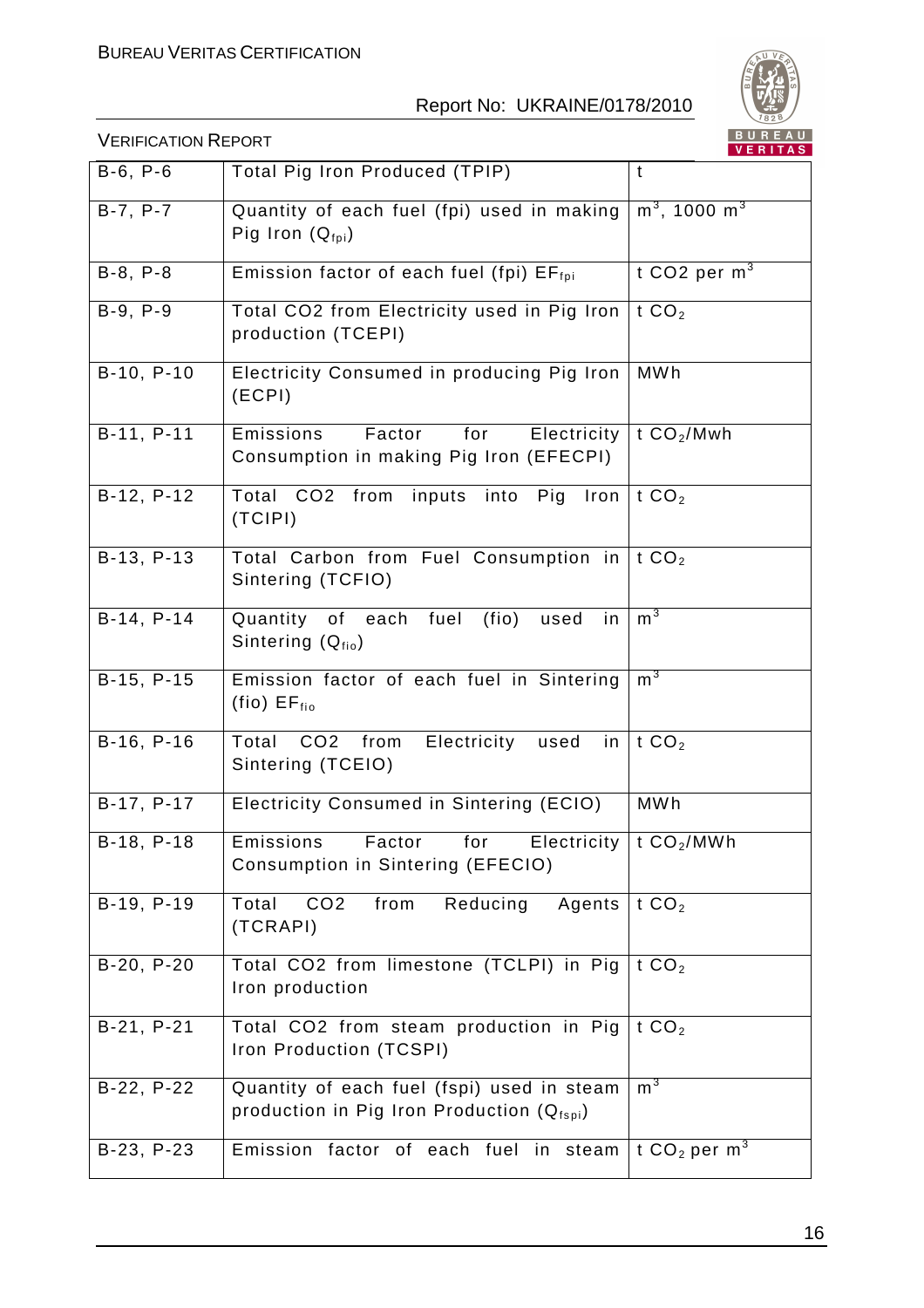

|            |                                                                                                              | <u>VERITAS</u>                 |
|------------|--------------------------------------------------------------------------------------------------------------|--------------------------------|
|            | production (fspi) EF <sub>fspi</sub>                                                                         |                                |
| B-24, P-24 | Total CO2 emissions from the furnace<br>process (TCFP)                                                       |                                |
| B-25, P-25 | CO2 emissions from<br>Total<br>consumptions in the furnace process<br>(TCFCFP)                               | fuel $\vert$ t CO <sub>2</sub> |
| B-26, P-26 | Quantity of each fuel (ffp) used in furnace<br>process $(Q_{ffp})$                                           | $m^3$                          |
| B-27, P-27 | Emission factor of each fuel in furnace<br>process (ffp) $EF_{\text{ffp}}$                                   | t $CO2$ per m <sup>3</sup>     |
| B-28, P-28 | Total CO2 emissions from electricity   t $CO2$<br>in the furnace<br>consumption<br>process<br>(TCECFP)       |                                |
| B-29, P-29 | Electricity Consumed in furnace process<br>(ECFP)                                                            | <b>MWh</b>                     |
| B-30, P-30 | Emissions<br>Factor<br>for<br>Consumption in furnace<br>process<br>(EFECFP)                                  | Electricity   t $CO2/MWh$      |
| B-31, P-31 | Total CO2 emissions from inputs to the<br>furnace process (TCIFP)                                            | t $CO2$                        |
| B-32, P-32 | Total CO2 from Argon entering the furnace<br>(TCAFP)                                                         | t $CO2$                        |
| B-33, P-33 | Total CO2<br>from<br>production<br>steam<br>furnace process (TCSFP)                                          | in   t $CO2$                   |
| B-34, P-34 | Quantity of each fuel (fsp) used in steam<br>production in furnace process $(Q_{fsp})$                       | m <sup>3</sup>                 |
| B-35, P-35 | Emission factor of each fuel in furnace<br>process (fsp) $EF_{fsp}$                                          | t $CO2$ per m <sup>3</sup>     |
| B-36, P-36 | Total CO2 from compressed air production<br>in furnace process (TCCAFP)                                      | t $CO2$                        |
| B-37, P-37 | Quantity of each fuel (fca)<br>used<br>-in<br>compressed air<br>production in furnace<br>process $(Q_{fca})$ | m <sup>3</sup>                 |
| B-38, P-38 | Emission factor for each fuel in furnace                                                                     | t $CO2$ per m <sup>3</sup>     |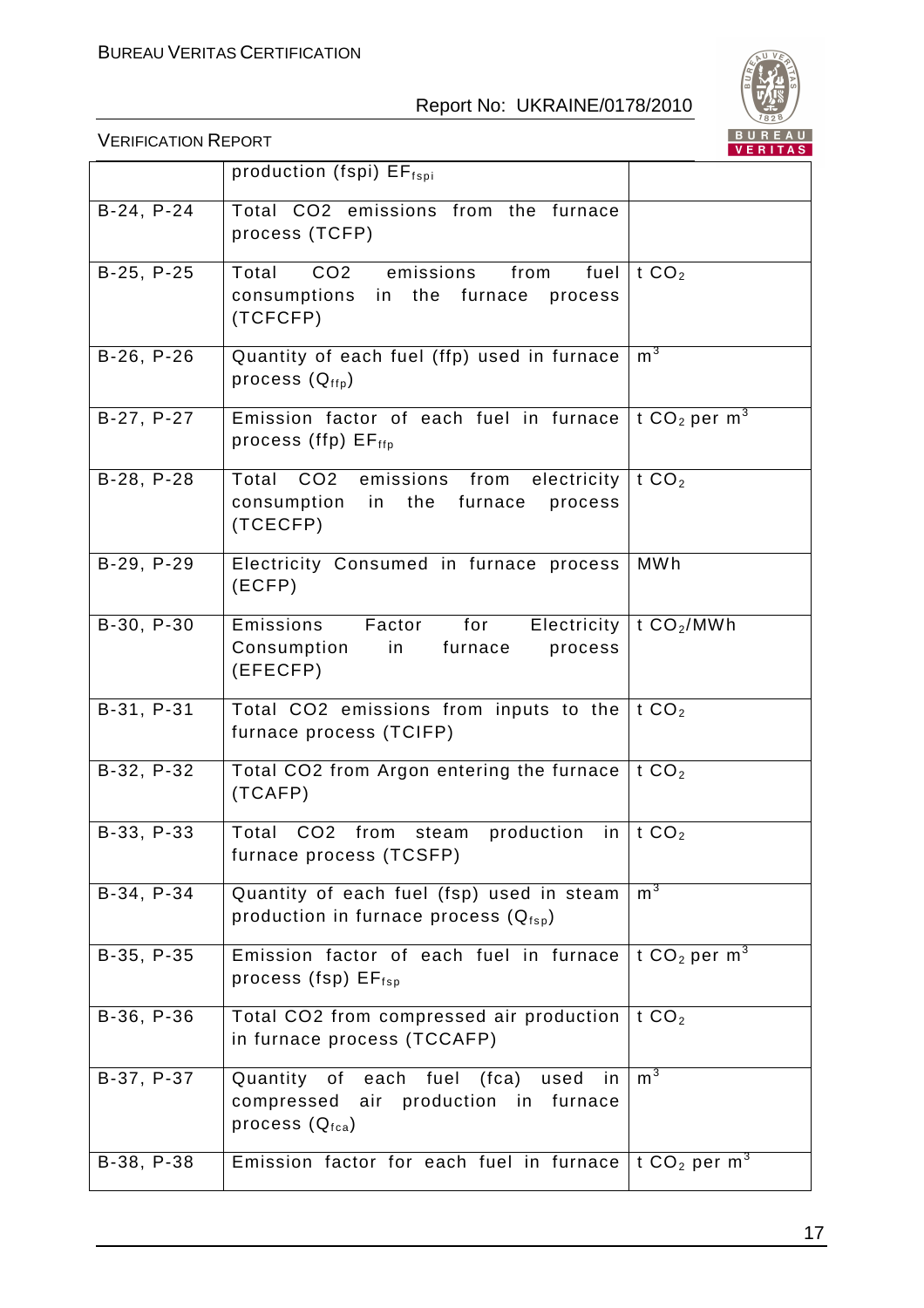

|              | process (fca) $EF_{\text{fca}}$                                                                             |                                      |
|--------------|-------------------------------------------------------------------------------------------------------------|--------------------------------------|
| $B-39$       | Electricity<br>Consumed<br>in<br>making<br>compressed air for the furnace process in<br>steel making (ECCA) | <b>MWh</b>                           |
| $B-40$       | Emissions<br>Factor<br>for<br>Consumption (EFECCA)                                                          | Electricity   t $CO2/MWh$            |
| B-41, P-41   | Total CO2 from<br>oxygen production $\vert$ t CO <sub>2</sub><br>(TCOFP)                                    |                                      |
| B-42, P-42   | Quantity of each fuel (fop) used in oxygen<br>production $(Q_{\text{fsp}})$                                 | m <sup>3</sup>                       |
| B-43, P-43   | Emission factor of each fuel in oxygen<br>production (fop) $EF_{\text{fop}}$                                | t CO <sub>2</sub> per m <sup>3</sup> |
| B-44, P-44   | Electricity Consumed in making oxygen<br>(ECOP)                                                             | <b>MWh</b>                           |
| $B-45, P-45$ | Factor<br>Emissions<br>for<br>Electricity<br>Consumption in making oxygen (EFECOP)                          | t $CO2/MWh$                          |
| $B-46, P-46$ | Total CO2 from limestone for furnace<br>process (TCLFP)                                                     | t $CO2$                              |
| $B-47$       | Total CO2 from blooming (TCBM)                                                                              | t $CO2$                              |
| $B-48$       | Total CO2 from fuel consumption in<br>blooming (TCFCBM)                                                     | t $CO2$                              |
| $B-49$       | (fbm)<br>Quantity of each fuel<br>used<br>in<br>blooming $(Q_{\text{fbm}})$                                 | m <sup>3</sup>                       |
| $B-50$       | Emission factor of each fuel in blooming<br>$(fbm)$ $EF_{fbm}$                                              | t $CO2$ per m <sup>3</sup>           |
| $B-51$       | Total CO2 from electricity consumption in<br>blooming (TCECBM)                                              | tCO <sub>2</sub>                     |
| $B-52$       | Electricity Consumed in blooming (ECBM)                                                                     | <b>MWh</b>                           |
| $B-53$       | Emissions<br>Factor<br>Electricity<br>for<br>Consumption in blooming (EFECBM)                               | t $CO2/MWh$                          |
| $P-39$       | Electricity<br>Consumed<br>making<br>in<br>compressed air for the furnace process<br>(ECCA)                 | <b>MWh</b>                           |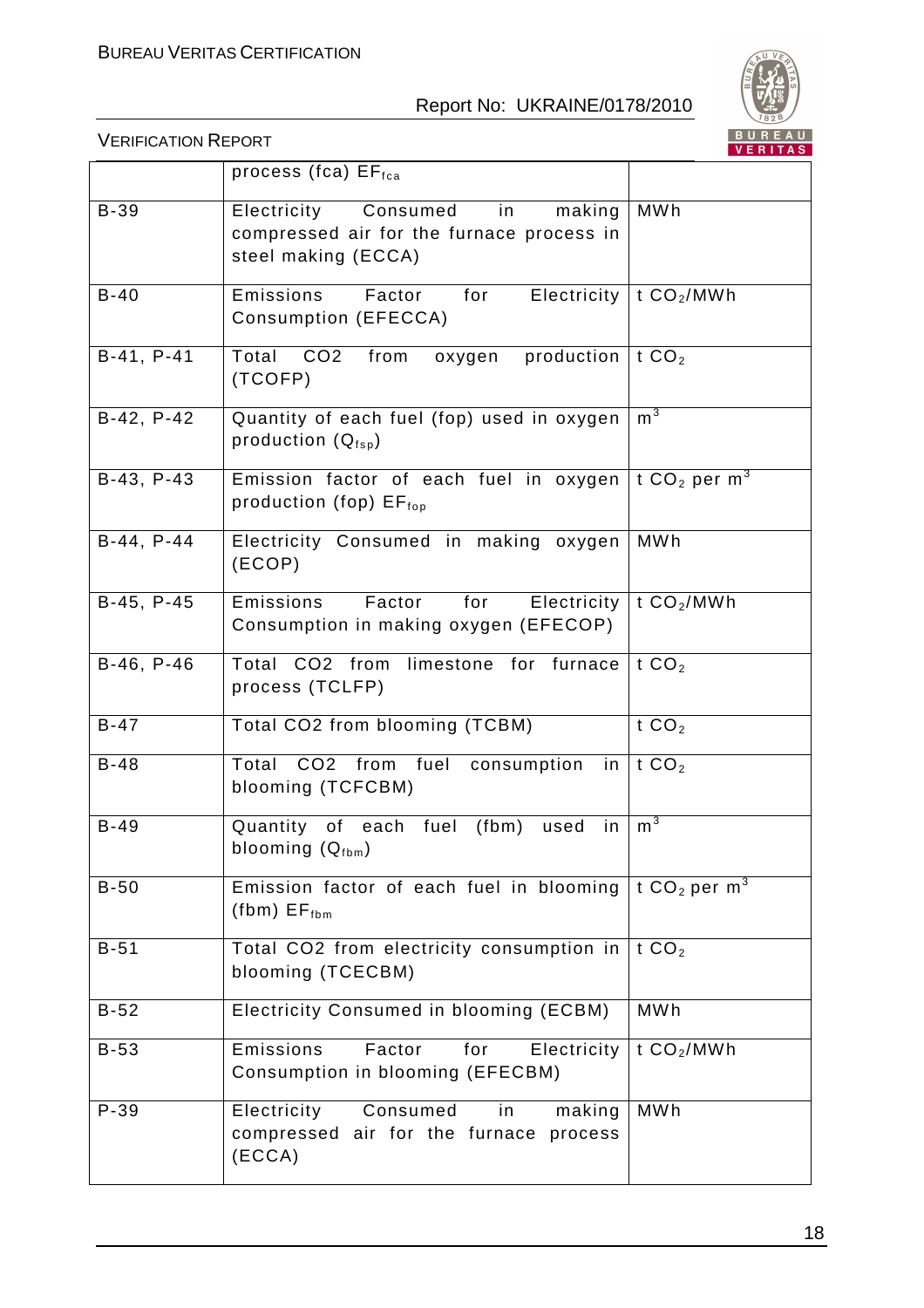

VERIFICATION REPORT

|                     |                                                                                                           | <b>VENTIAS</b>             |
|---------------------|-----------------------------------------------------------------------------------------------------------|----------------------------|
| $P-40$              | Factor<br>for<br>Emission<br>Electricity  <br>Consumption in compressed air production<br>(EFECCA)        | t $CO2/MWh$                |
| $P-41$              | CO <sub>2</sub><br>from<br>production   t $CO2$<br>Total<br>oxygen<br>(TCOFP)                             |                            |
| $P-42$              | Quantity of each fuel (fop) used in oxygen<br>production $(Q_{\text{fop}})$                               | m <sup>3</sup>             |
| $P-43$              | Emission factor of each fuel in oxygen   t $CO2$ per m <sup>3</sup><br>production (fop) $EF_{\text{fop}}$ |                            |
| $P-44$              | Electricity Consumed in making oxygen<br>(ECOP)                                                           | <b>MWh</b>                 |
| $P-45$              | Factor<br>for<br>Emissions<br>Consumption in making oxygen (EFECOP)                                       | Electricity   t $CO2/MWh$  |
| $\overline{P} - 46$ | Total CO2 from<br>limestone for furnace<br>process (TCLFP)                                                | t $CO2$                    |
| $P-47$              | Total CO2 from casting (TCBM)                                                                             | t $CO2$                    |
| $P-48$              | Total CO2 from fuel consumption<br>in<br>casting (TCFCBM)                                                 | t $CO2$                    |
| $P-49$              | Quantity of each fuel (fbm) used in casting<br>$(Q_{fbm})$                                                | m <sup>3</sup>             |
| $P-50$              | Emission factor of each fuel<br>used<br>in<br>casting (fbm) $EF_{fbm}$                                    | t $CO2$ per m <sup>3</sup> |
| $P-51$              | Total CO2 from electricity consumption in $\vert$ t CO <sub>2</sub><br>casting (TCECBM)                   |                            |
| $P - 52$            | Electricity Consumed in casting (ECBM)                                                                    | <b>MWh</b>                 |
| $P-53$              | Emissions<br>Factor<br>Electricity<br>for<br>Consumption in casting (EFECBM)                              | t CO <sub>2</sub> /MWh     |

The calculations of GHG emission reduction are based on the real data of FER consumption both for baseline and project line, according to the methodology. All productivity fluctuations and, therefore, the GHG emission reductions are determined by the market and are not under control by project owner and project developer**.**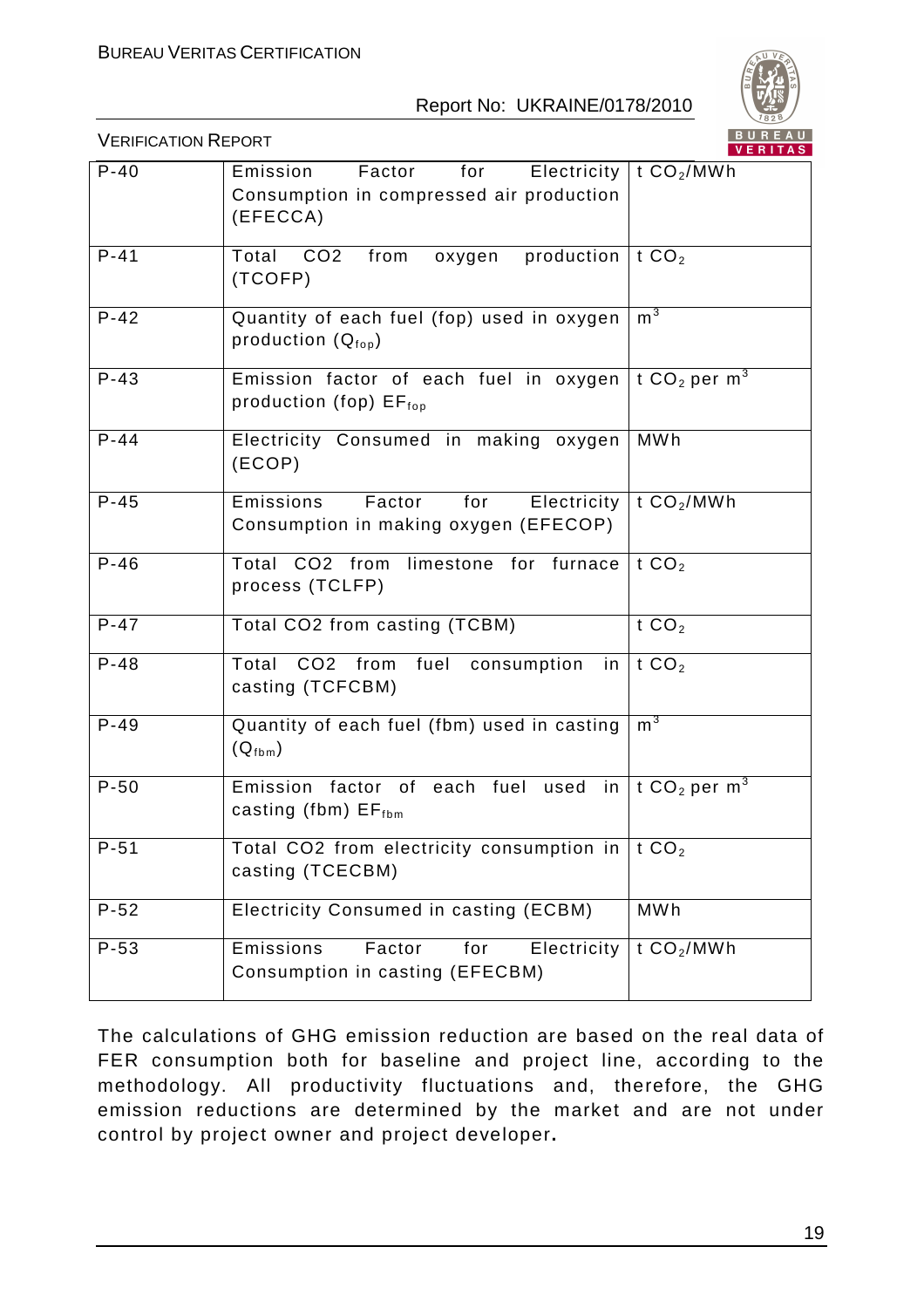

#### VERIFICATION REPORT

Thereby, actual level of GHG emission reductions within the project, which were received during the reporting period, is a bit lower than it was expected.

According to the PDD version 4 during verification the AIE has to check the specific consumption of pig iron consumed during the monitoring period and compare it with the calculations provided in the Project Design Document. The amount of total pig iron input into steel making process stated in PDD version 4 is  $4.744174/4 = 1.186043.5$  t while the monitoring report states the number of 609 652 t. The amount of total steel output calculated in PDD version 4 is  $5\,274\,000/4 = 1\,318\,500$  t while the monitoring report states the number of 690 275 t (The difference is explained by the sluggish situation on the steel market due to the global economic crisis).

#### **3.3.2 Findings**

None.

#### **3.3.3 Conclusion**

The project complies with the requirements.

#### **3.4 Environmental and Social Indicators**

#### **3.4.1 Discussion**

The project consists in the increase of energy efficiency, which reduces consumption of FER per 1 ton of steel output and improvement of the environmental safety due to replacing the main technological components by the modern equipment, highly efficient gas cleaning and aspiration facilities, which stops the increase of mass pollution formation due to raise of output. Besides, according to the project almost all new facilities are constructed with the complex of circulating water supply, which leads to reduction of sewage water and harmful substances spillage into the surface basins.

Therefore the realization of joint implementation project leads to significant improvement of environmental and working conditions at the Steel Mill not only because of GHG emission reductions, but also from reduction of harmful substances discharge.

In addition, project implementation leads to increase of payments to the budgets of all levels and, therefore, to increase of inhabitants social well being.

#### **3.4.2 Findings**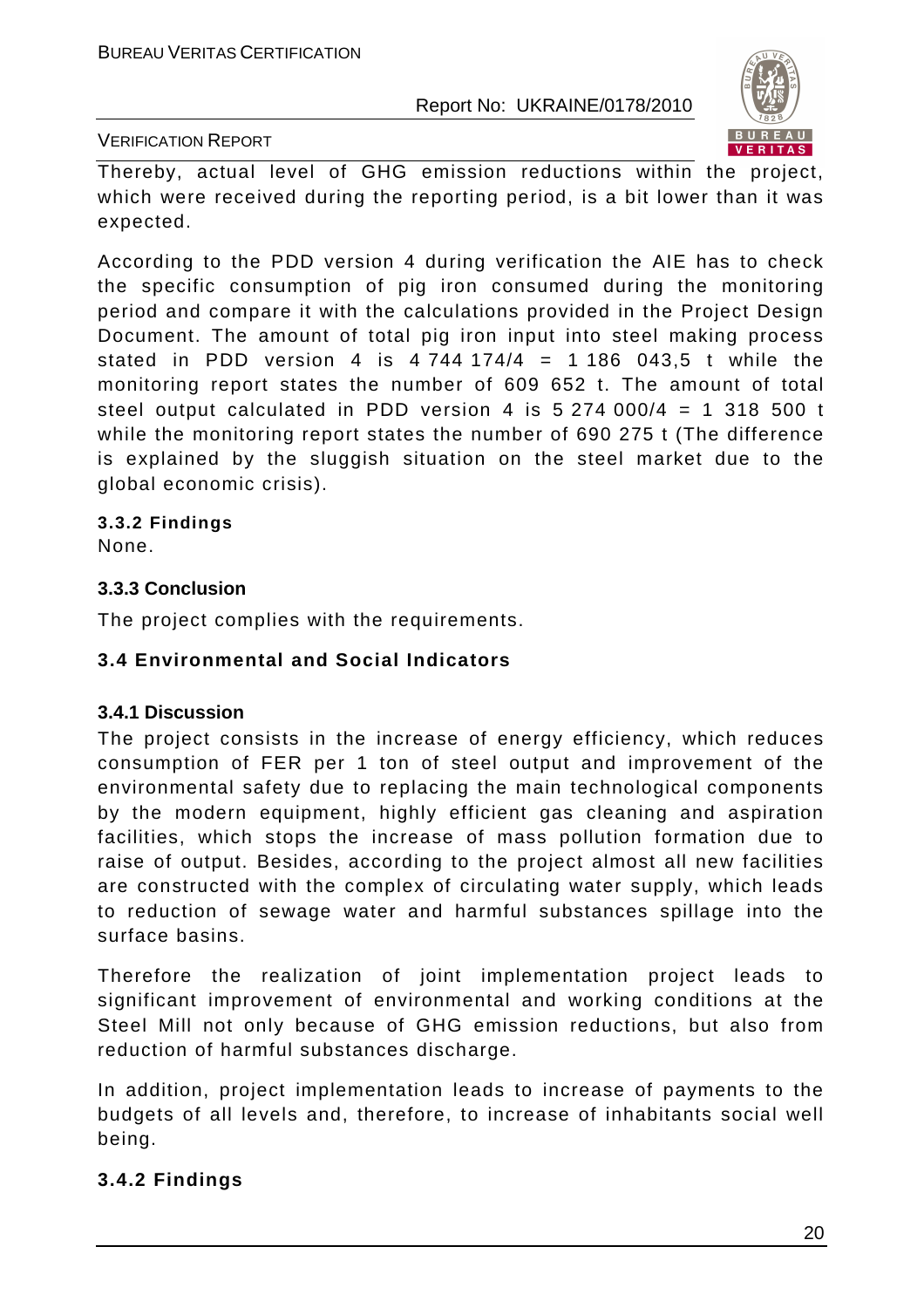

VERIFICATION REPORT

None

### **3.4.3. Conclusion**

The project complies with the JI requirements.

#### **3.5 Management and Operational System**

#### **3.5.1 Discussion**

The Chief Metrological Specialist of the AISW is in charge for maintenance of the facilities and monitoring equipment as well as for their accuracy required by Regulation PP 229-Э-056-863/02-2005 of "Metrological services of the metallurgical mills" and by "Guiding Metrological Instructions". In case of defect, discovered in the monitoring equipment, the actions of the staff are determined in Guiding Metrological Instructions. The measurements are conducted constantly in automatic regime. Data are collected in the electronic AISW database and in printed documents. Also data are systematized in the documents of the daily, monthly and annually registration. All those documents are saved in the planning-economic department.

The measurement results are being used by the Chief power-engineering specialist department, by the following services and technical staff of the Steel Mill. They are reflected in the technological instructions of production processes regime and also in the "Guiding Metrological Instructions" revised versions. The monitoring data reports and calculations are under the competence of the Chief power engineering specialist assistant in accordance to the interior orders of the Steel Mill.

The management of OJSC "AISW" has organized appropriate staff training to operate the project equipment. Thus, the trainings were conducted at the Ukrainian and foreign plants in order to operate Slab Casters and LD Converters. With the project equipment introduction the workers of OJSC "AISW" have the opportunity to update their working skills, stimulated by the permanent educational theoretical and practical courses at the Steel Plant. The information about the trainings can be given additionally.

#### **3.5.2 Findings**

None.

#### **3.5.3 Conclusion**

The Monitoring Report and the Management and Operational Systems are eligible for reliable project monitoring.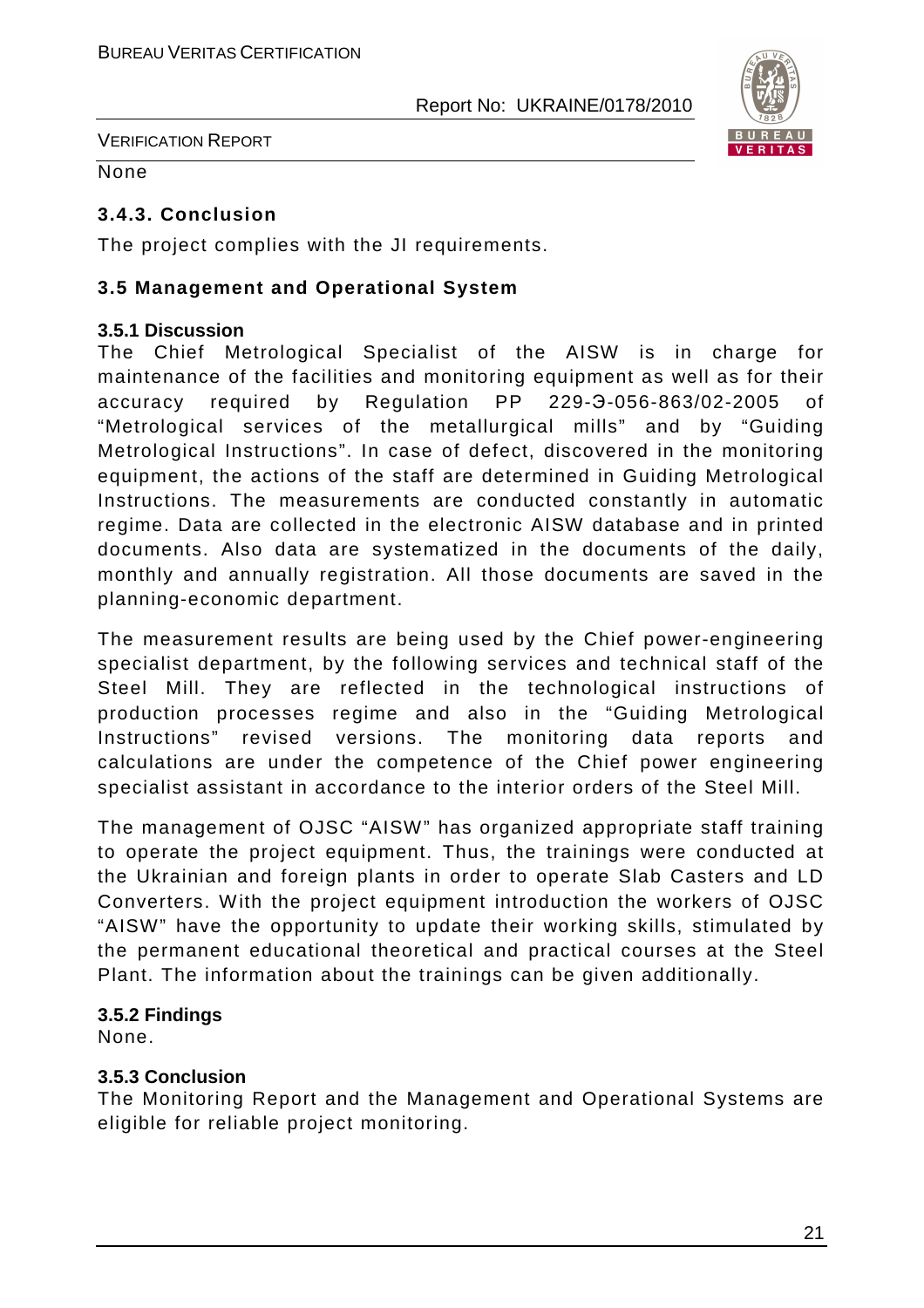

VERIFICATION REPORT

#### **3.6 Completeness of Monitoring**

#### **3.6.1 Discussion**

The reporting procedures reflect the monitoring plan completely. It is confirmed that the monitoring report does comply with the monitoring methodology and PDD.

All parameters were determined as prescribed. The complete data is stored electronically and documented. The necessary procedures have been defined in internal procedures.

According to PDD version 4, emission reductions during first quarter of 2010 monitoring period were expected to be 234 065 t CO2 e. According to Monitoring Report emission reductions achieved are 292 553 t CO2 e. The difference in the emission reductions is explained as follows. The baseline of the project was developed based on the real steel manufacturing process as well as projectline. Taking into account the implication of economy of scale and the fact that loading factor for baseline was much lower than for projectline, the emission reductions were more sensitive to change of specific energy consumption per 1 t of slabs produced than actually envisaged in the PDD. However this influence was beyond of project participants' control and fully based on market situation and requirements.

#### **3.6.2 Findings**

#### Clarification Request (CL) 01

Please provide information on the difference of amount of ERU's for the 1<sup>st</sup> quarter of 2010 according to the calculations in PDD.

#### **Response**

The amount of emission reductions is actually higher than it was expected in PDD because of the following reasons. The baseline of the project is developed based on the real steel manufacturing process as well as projectline. Taking into account the implication of economy of scale and the fact that loading factor for baseline was much lower than for projectline, The emission reductions were more sensitive to change of specific energy consumption per tonne of slabs produced than actually envisaged in the PDD. However this influence was beyond of project participants' control and fully based on market situation and requirements.

#### **Conclusion of the verification team**

Based on provided explanation, issue is closed.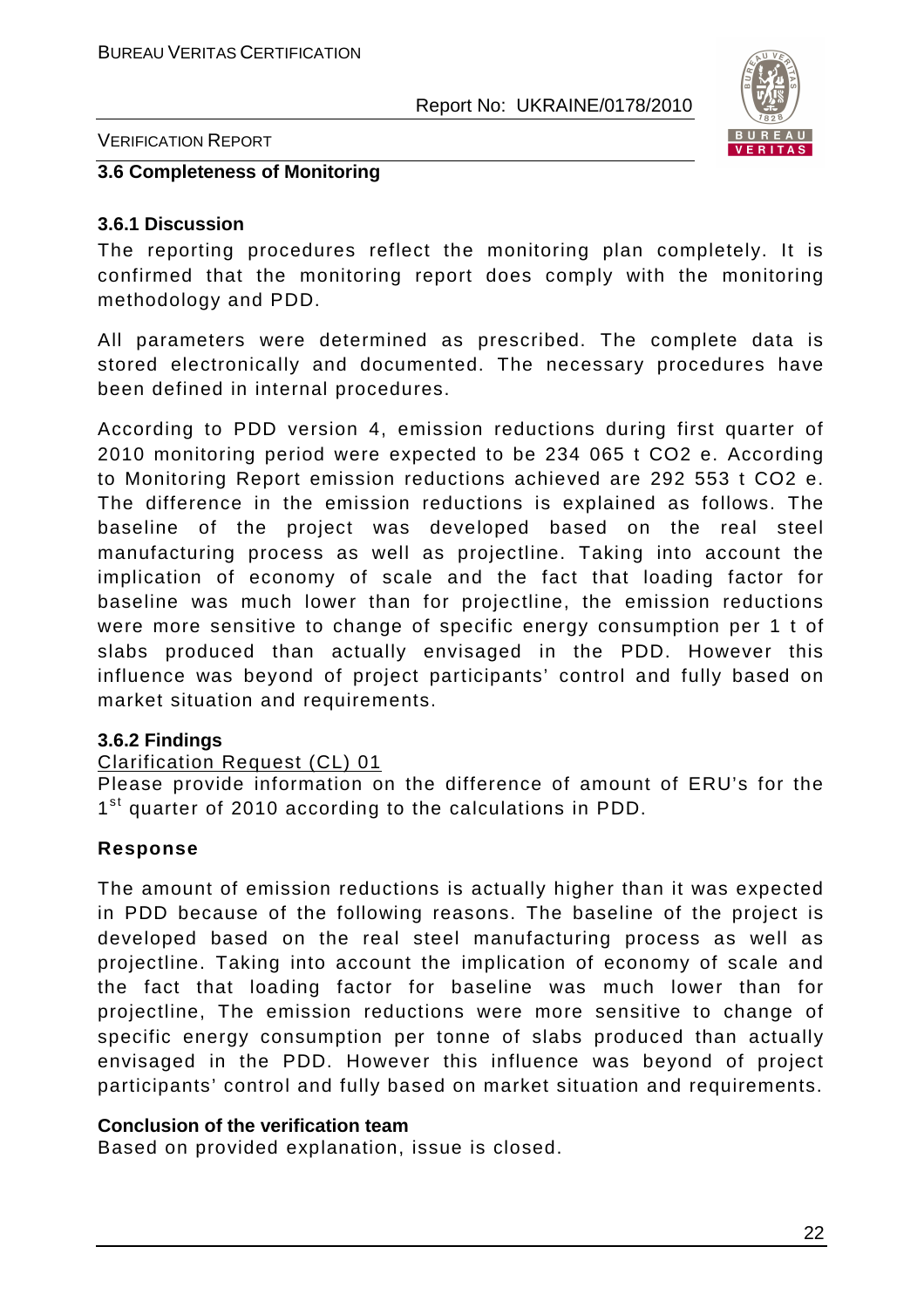

VERIFICATION REPORT

#### **3.6.3 Conclusion**

The project complies with the requirements.

#### **3.7 Accuracy of Emission Reduction Calculations**

#### **3.7.1 Discussion**

The Chief Metrological Specialist of the AISW is in charge for maintenance of the facilities and monitoring equipment as well as for their accuracy required by Regulation PP 229-Э-056-863/02-2005 of "Metrological services of the metallurgical mills" and by "Guiding Metrological Instructions". In case of defect, discovered in the monitoring equipment, the actions of the staff are determined in Guiding Metrological Instructions. The measurements are conducted constantly in automatic regime.

Data are collected in the electronic AISW database and in printed documents. Also data are systematized in the documents of the daily, monthly and annually registration. All those documents are saved in the planning-economic department.

The measurement results are being used by the Chief power-engineering specialist department, by the following services and technical staff of the Steel Mill. They are reflected in the technological instructions of production processes regime and also in the "Guiding Metrological Instructions" revised versions. The monitoring data reports and calculations are under the competence of the Chief power engineering specialist assistant in accordance to the interior orders of the Steel Mill.

The direction of OJSC "AISW" has organized appropriate staff training to operate the project equipment. Thus, the trainings were conducted at the Ukrainian and foreign plants in order to operate Slab Casters and LD Converters. With the project equipment introduction the workers of OJSC "AISW" have the opportunity to update their working skills, stimulated by the permanent educational theoretical and practical courses at the Steel Plant. The information about the trainings can be given additionally.

#### **3.7.2 Findings**

None.

#### **3.7.3 Conclusion**

The project complies with the requirements.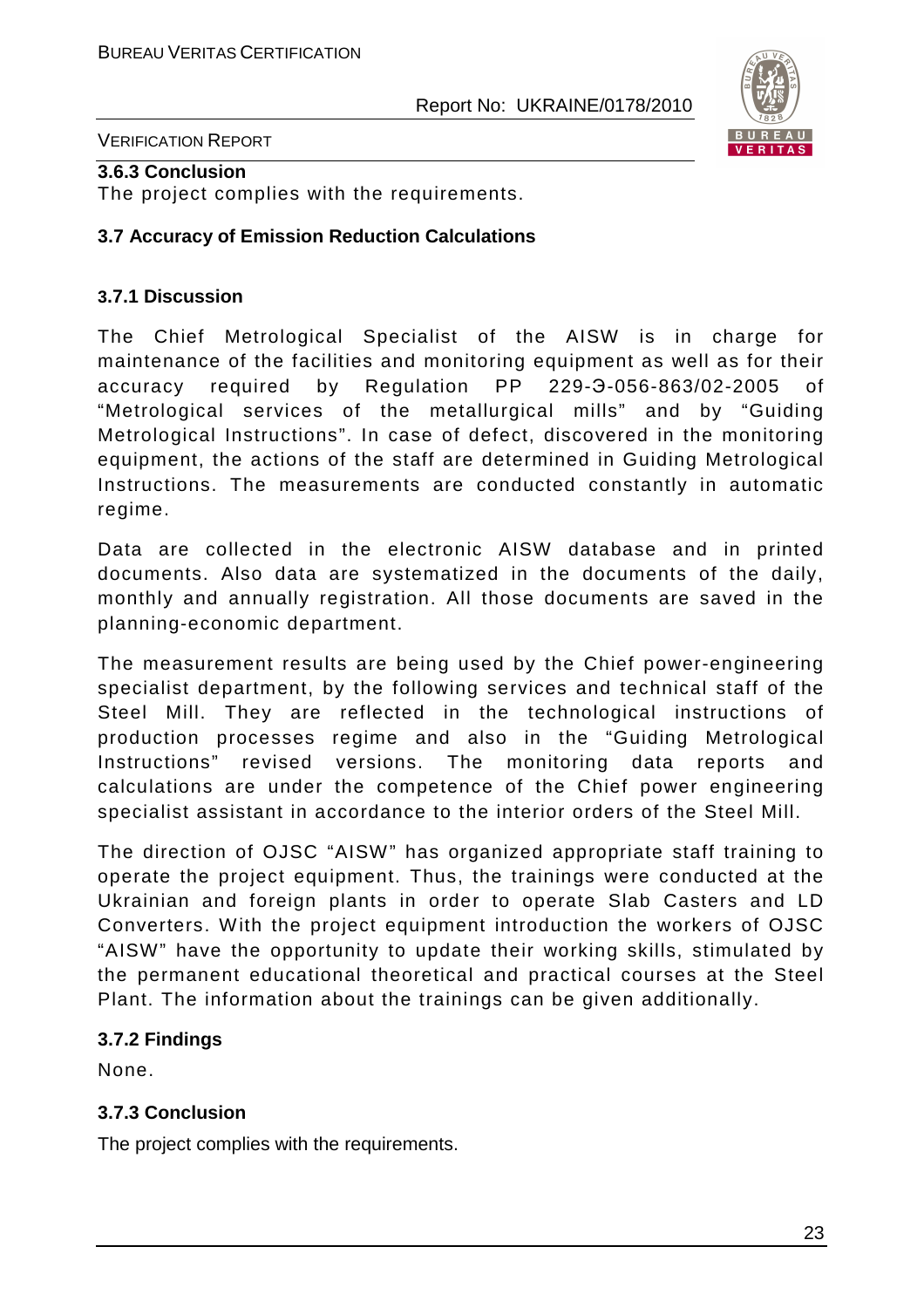

#### VERIFICATION REPORT

#### **3.8 Quality Evidence to Determine Emissions Reductions**

#### **3.8.1 Discussion**

Concerning verification the calculation of emission reductions is based on internal data. The origin of those data was explicitly checked. Further on, entering and processing of those data in the monitoring workbook Excel sheet was checked where predefined algorithms compute the annual value of the emission reductions. All equations and algorithms used in the different workbook sheets were checked. Inspection of calibration and maintenance records for key equipment was performed for all relevant meters.

Necessary procedures have been defined in internal procedures and additional internal documents relevant for the determination of the various parameters on daily basis.

#### **3.8.2 Findings**

None.

#### **3.8.3 Conclusion**

The project complies within the requirements.

#### **3.9 Management System and Quality Assurance**

#### **3.9.1 Discussion**

The company complies with all legal and statutory requirements of the Ukraine and the same were made available to the verification team. AISW has all the necessary permissions and licenses, issued by the State Inspection on Labor Safety.

The monitoring of JI project indicators at AISW is realized on regular basis where the system of data collection is being used. The data needed for the monitoring of the project is collected during the process of normal equipment use. The production facilities of the plant are equipped with the measuring devices such as scales, meters and gas, water, steam, electricity consumption meters. The monitoring of the project forms an organic part of routine monitoring of manufacturing process. This allows receiving data regarding the project continuously.

AISW uses the accredited system of quality regulation according to the requirements of the ISO 9001 standard. The Guiding Metrological Instructions were developed in accordance with ISO 9001. They secure required level of accuracy by using monitoring equipment and by the possibility to crosscheck the data adequacy.

Monitoring equipment meets the regulatory requirements of Ukraine regarding accuracy and measurement error. All the equipment used for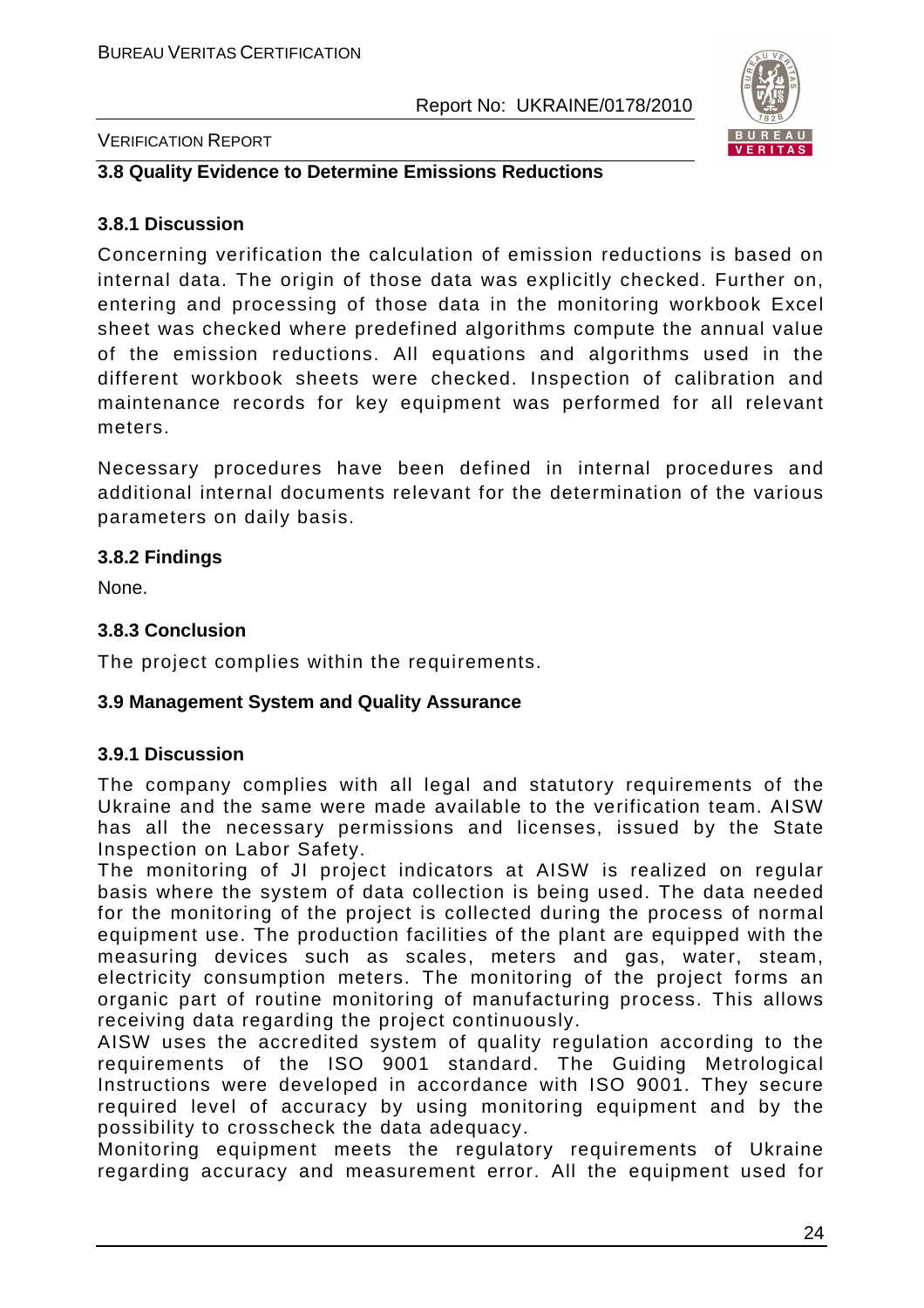

VERIFICATION REPORT

monitoring purposes, are in line with national legislative requirements and standards and also with ISO 9001 standards. The accuracy of devices is guaranteed by the manufacturers; the error is calculated and confirmed by device certificates. All monitoring equipment is covered by the detailed verification (calibration) plan. The verification process is under strict control. All measuring equipment is included in the verification schedule and verified with established periodicity. According to the schedule of verification, all devices are in satisfactory condition. The documented instructions to operate the facilities are stored at the working places.

The monitoring procedures are quite comprehensible, because they had already been used at OJSC "AISW" for measuring input and output production parameters, and also for receiving data on level of FER and raw-materials consumption. The most effective accessible methods are used for the error minimization. Generally the error level is low for all parameters (less than 2%) that are subjected to the monitoring. Thus, the measurements uncertainty level corresponded with technologies, used in the production process, and is taken into the account when the data are taken from devices.

The procedures of receiving data for monitoring execution and responsibility for its realization at OJSC "AISW" are regulated by the normative documents of OJSC "AISW" and by the "Guiding Meteorological Instructions" in accordance with project documentation and monitoring plan.

#### **3.9.2 Findings**

None.

#### **3.9.3 Conclusion**

The project complies with the requirements.

# **4 PROJECT SCORECARD**

|                     | <b>Conclusions</b>                            |                                     | Summary of findings and<br>comments |                                                           |                                                                                                                                                         |
|---------------------|-----------------------------------------------|-------------------------------------|-------------------------------------|-----------------------------------------------------------|---------------------------------------------------------------------------------------------------------------------------------------------------------|
| <b>Risk Areas</b>   |                                               | <b>Baseline</b><br><b>Emissions</b> | Project<br><b>Emissions</b>         | <b>Calculated</b><br><b>Emission</b><br><b>Reductions</b> |                                                                                                                                                         |
| <b>Completeness</b> | Source<br>coverage/<br>boundary<br>definition |                                     | ✓                                   |                                                           | All relevant sources are covered<br>by the monitoring plan and the<br>boundaries of the project<br>are<br>defined<br>correctly<br>and<br>transparently. |
| <b>Accuracy</b>     | Physical<br>Measurement<br>and Analysis       |                                     |                                     |                                                           | State-of-the-art<br>technology<br>is<br>applied in an appropriate manner.<br>Appropriate backup solutions are<br>provided.                              |
|                     | Data<br>calculations                          | ✓                                   | ✓                                   |                                                           | Emission<br>reductions<br>are<br>calculated correctly                                                                                                   |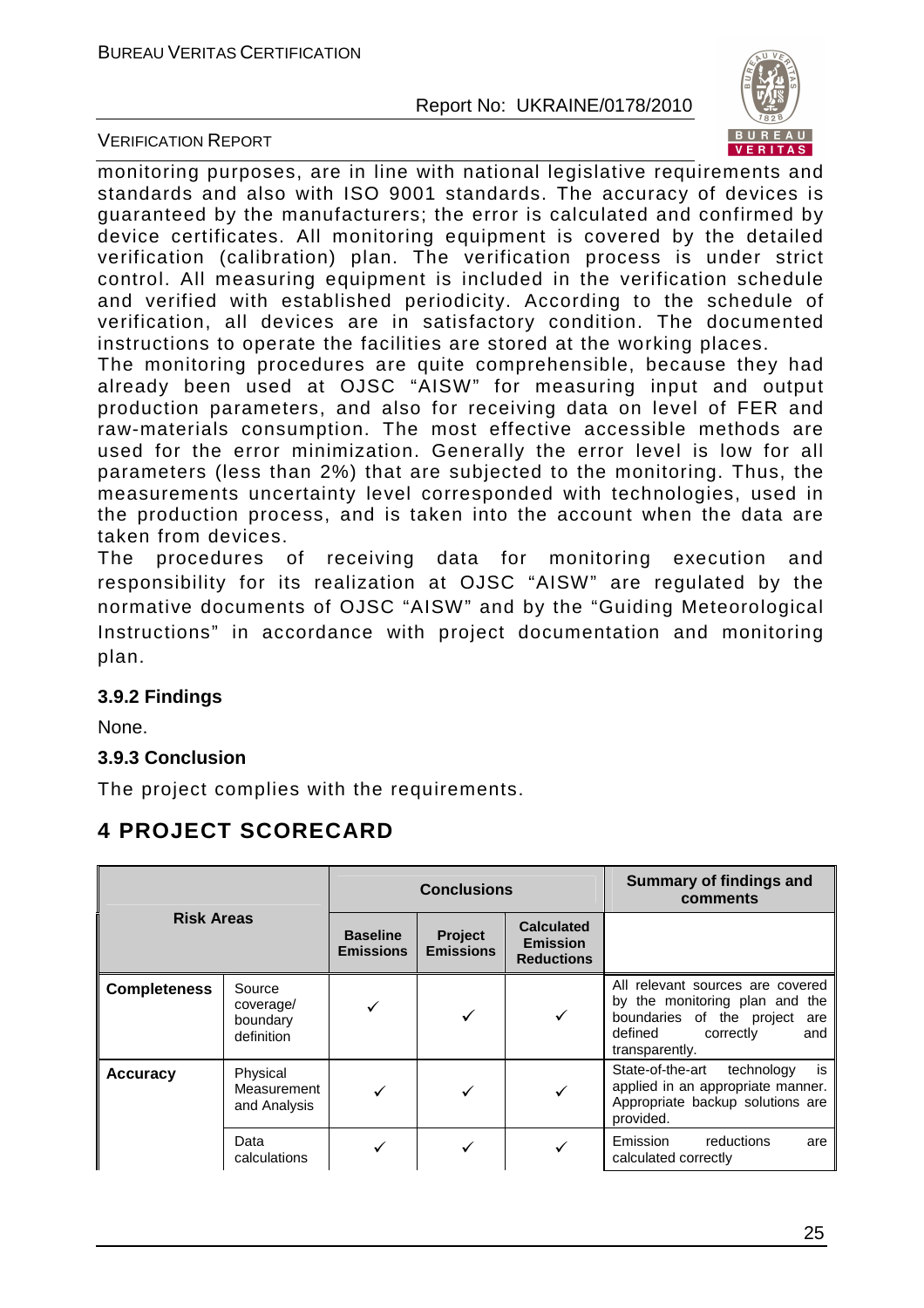

VERIFICATION REPORT

|                                   |                           | <b>Conclusions</b>                  |                                    |                                                           | <b>Summary of findings and</b><br>comments                    |
|-----------------------------------|---------------------------|-------------------------------------|------------------------------------|-----------------------------------------------------------|---------------------------------------------------------------|
| <b>Risk Areas</b>                 |                           | <b>Baseline</b><br><b>Emissions</b> | <b>Project</b><br><b>Emissions</b> | <b>Calculated</b><br><b>Emission</b><br><b>Reductions</b> |                                                               |
| Data<br>management<br>& reporting |                           |                                     | ✓                                  | ✓                                                         | Data management and reporting<br>were found to be satisfying. |
| <b>Consistency</b>                | Changes in<br>the project |                                     | ✔                                  | v                                                         | consistent<br>Results<br>to<br>are<br>underlying raw data.    |

# **5 1ST QUARTER OF 2010 PERIODIC VERIFICATION STATEMENT**

Bureau Veritas Certification has performed a verification of the JI project "Revamping and Modernization of the Alchevsk Steel Mill, Ukraine". The verification is based on the currently valid documentation of the United Nations Framework Convention on the Climate Change (UNFCCC).

The management of the OJSC "AISW" is responsible for the preparation of the GHG emissions data and the reported GHG emissions reductions of the project on the basis set out within the project Monitoring and Verification Plan indicated in the final PDD version 04. The development and maintenance of records and reporting procedures in accordance with that plan, including the calculation and determination of GHG emission reductions from the project is the responsibility of the management of the project.

Bureau Veritas Certification verified the Quarterly Monitoring Report of the JI project for the reporting period as indicated below. Bureau Veritas Certification confirms that the project is implemented as planned and described in validated and registered project design documents. Installed equipment being essential for generating emission reduction runs reliably and is calibrated appropriately. The monitoring system is in place and the project is generating GHG emission reductions.

Bureau Veritas Certification can confirm that the GHG emission reduction is calculated without material misstatements. Our opinion relates to the project's GHG emissions and resulting GHG emissions reductions reported and related to the valid and registered project baseline and monitoring, and its associated documents. Based on the information we have seen and evaluated we confirm the following statement:

Reporting period: From 01/01/2010 to 31/03/2010

| Baseline emissions         | : 2294811 | t CO2 equivalents.             |
|----------------------------|-----------|--------------------------------|
| Project emissions          | : 2002258 | t CO <sub>2</sub> equivalents. |
| <b>Emission Reductions</b> | 292 553   | t CO <sub>2</sub> equivalents. |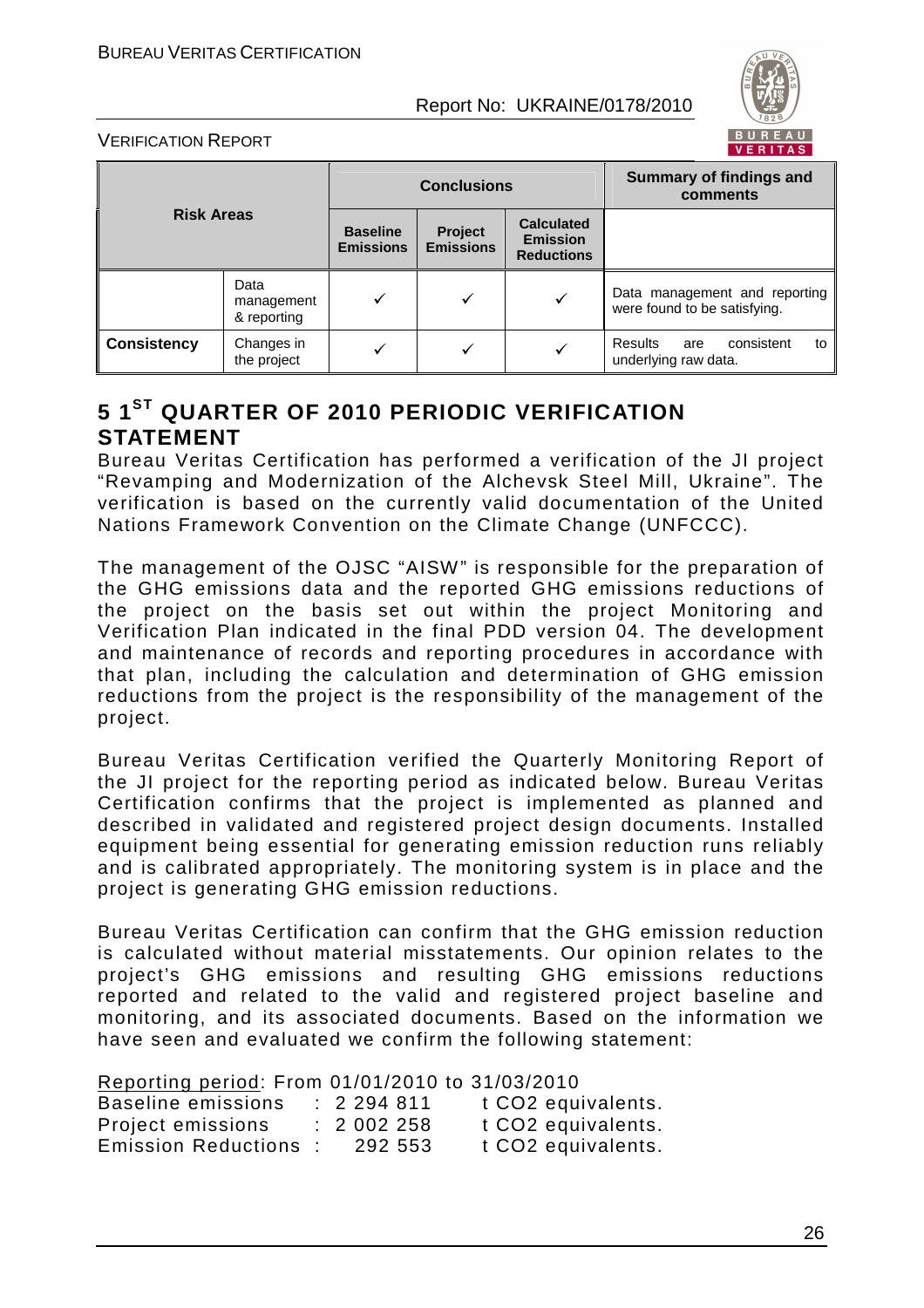

VERIFICATION REPORT

## **6 REFERENCES**

#### **Category 1 Documents:**

Documents provided that relate directly to the GHG components of the project.

/1/ Project Design Document, version 04 dated 30 of March 2008

Annual monitoring report for the JI project "Revamping and Modernization of the Alchevsk Steel Mill, Ukraine", JI Registration Number UA 1000022, 1<sup>st</sup>

/2/ quarter 2010, version 1

Annual monitoring report for the JI project "Revamping and Modernization of the Alchevsk Steel Mill, Ukraine", JI Registration Number UA 1000022, 1<sup>st</sup>

/3/ quarter 2010, version 2

/4/ Determination performed by "Climate and Energy" of TÜV Süddeutschland, Report No. 947241 dated 23.04.2008.

/5/ "Early Credit" Verification performed by BVCH, report No. UKRAINE/0007/2008 dated 02.12.2008

/6/ Initial and first periodic of 2008 verification performed by BVCH, report No. UKRAINE/0024/2008, dated 29.05.2009

/7/  $1<sup>st</sup>$ quarter of 2009 verification performed by BVCH, report No. UKRAINE/0051/2009, dated 19.10.2009

/8/ 2<sup>nd</sup> quarter of 2009 verification performed by BVCH, report No. UKRAINE/0051/2009, dated 15.01.2010

/9/  $3^{\text{rd}}$ quarter of 2009 verification performed by BVCH, report No. UKRAINE/0089/2010, dated 16.02.2010

/10/ No. UKRAINE/0110/2010, dated 27.08.2010 4<sup>th</sup> quarter of 2009 verification performed by BVCH, report

/11/ Ukraine, № 540/23/07 from 29.07.2008 Letter of Approval of National Environmental Investment Agency of

/12/ project of Ministry of Economical Affairs in Netherlands Approval of Voluntary participation in a Joint Implementation №2007JI03, dated 25 of October 2007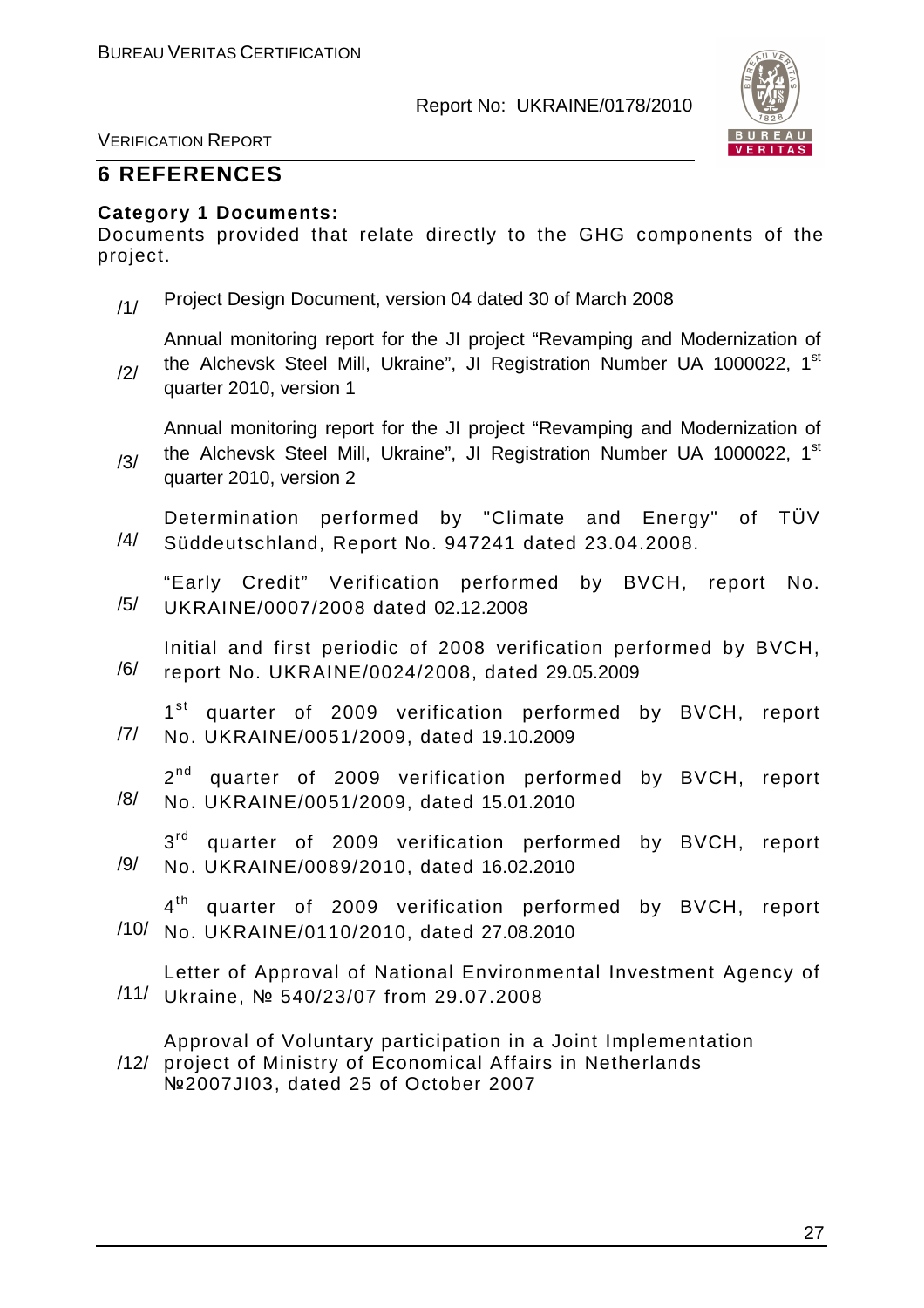

#### VERIFICATION REPORT

#### **Category 2 Documents:**

Background documents related to the design and/or methodologies employed in the design or other reference documents.

Documents checked during the verification onsite are presented in Annex  $\Omega$ 

#### **Persons interviewed:**

List of persons interviewed during the verification or persons that contributed with other information that are not included in the documents listed above.

- /1/ Ageeva Valentina, Deputy Head of Environmental Prc.
- /2/ Bremze Georgy, Deputy Energetic General
- /3/ Chub A.I., energetic
- $/4$  Denisenko L.D., engineer of the accounting and normative bureau of the head energetic
- $/5/$  Kayuda E.V., head of the measuring group
- /6/ Komarov V.A., head of the electrotechnik laboratory
- $/7/$  Lukyanov Y.V., deputy head of the labour safety and environment
- $/8/$  Mikheev E.A., deputy head of OCW on the electric equipment
- /9/ Pashenko Mykola, Engineer-metrologist
- /10/ Shulepova L.V., engineer on metrology
- /11/ Sidorov Pavel, Metrologist General, Shop PSI Head
- /12/ Vavilin E.V., energetic
- /13/ Yaroshenko L.N., engineer on metrology of the waging workshop

- o0o -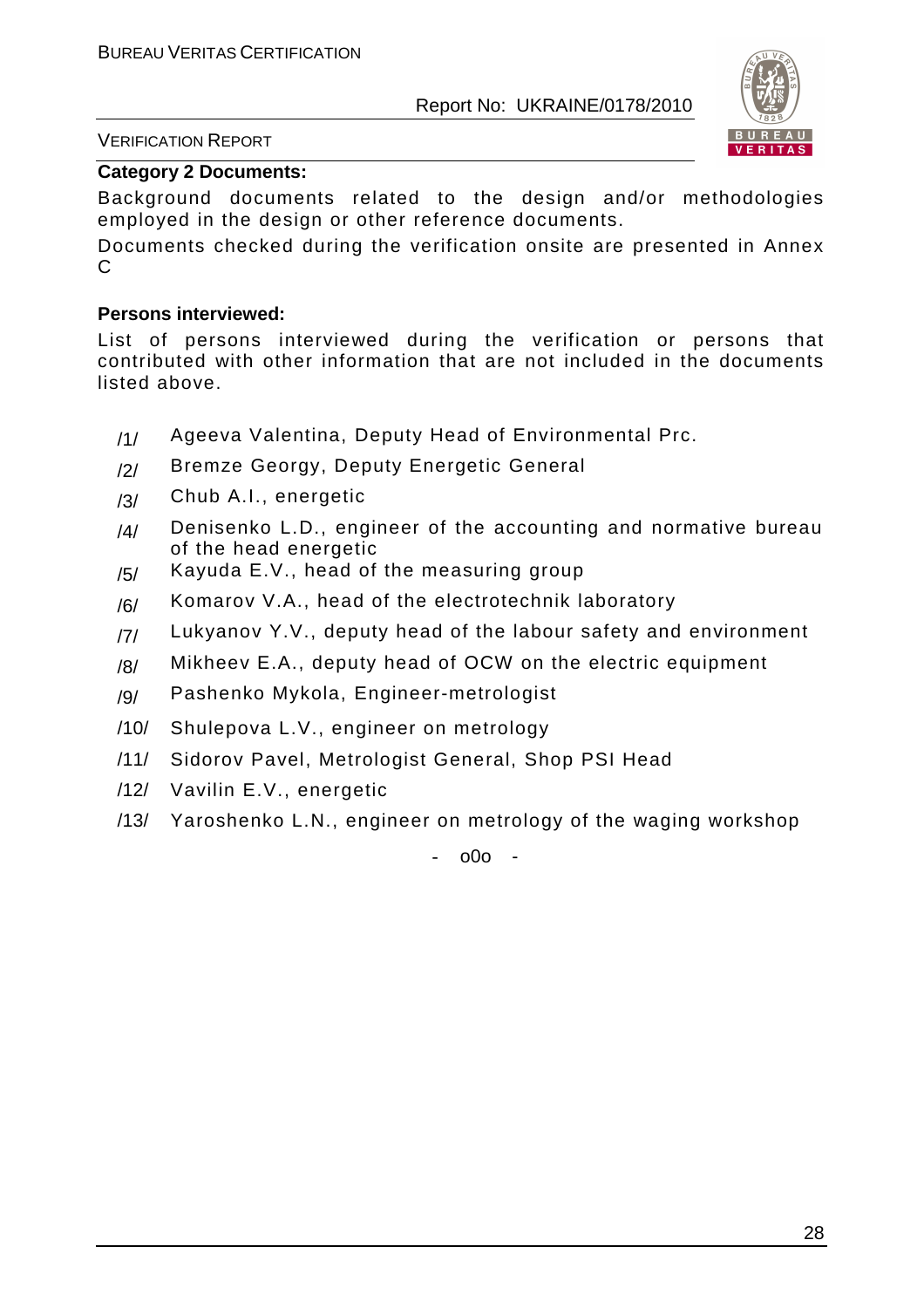

#### VERIFICATION REPORT

# APPENDIX A: COMPANY JI PROJECT VERIFICATION PROTOCOL

#### **Initial Verification Protocol Table 1**

| <b>Objective</b>            | Reference | <b>Comments</b>                                                                                                                                                                                                                                                                                                                                                                                                                                                                                                                                                                                                                                                                                                                                                                                                                                                         | <b>Conclusion</b><br>(CARS/FARS) |
|-----------------------------|-----------|-------------------------------------------------------------------------------------------------------------------------------------------------------------------------------------------------------------------------------------------------------------------------------------------------------------------------------------------------------------------------------------------------------------------------------------------------------------------------------------------------------------------------------------------------------------------------------------------------------------------------------------------------------------------------------------------------------------------------------------------------------------------------------------------------------------------------------------------------------------------------|----------------------------------|
| <b>1. Opening Session</b>   |           |                                                                                                                                                                                                                                                                                                                                                                                                                                                                                                                                                                                                                                                                                                                                                                                                                                                                         |                                  |
| 1.1. Introduction to audits | 7         | The intention and the target of the audit were illustrated to<br>the participants of the audit. Participants at the audit were<br>the following persons:<br>Verification team: Mr. Ivan Sokolov Lead Verifier, Bureau<br>Veritas Ukraine; Kateryna Zinevych, Verifier, Bureau Veritas<br>Ukraine, Olena Manziuk, Verifier, Bureau Veritas Ukraine.<br>Interviewed persons: Alchevsk Iron & Steel Works:<br>Ageeva Valentina, Deputy Head of Environmental Prc.<br>Bremze Georgy, Deputy Energetic General<br>Chub A.I., energetic<br>Denisenko L.D., engineer of the accounting and normative<br>bureau of the head energetic<br>Kayuda E.V., head of the measuring group<br>Komarov V.A., head of the electrotechnik laboratory<br>Lukyanov Y.V., deputy head of the labour safety and<br>environment<br>Mikheev E.A., deputy head of OCW on the electric<br>equipment | <b>OK</b>                        |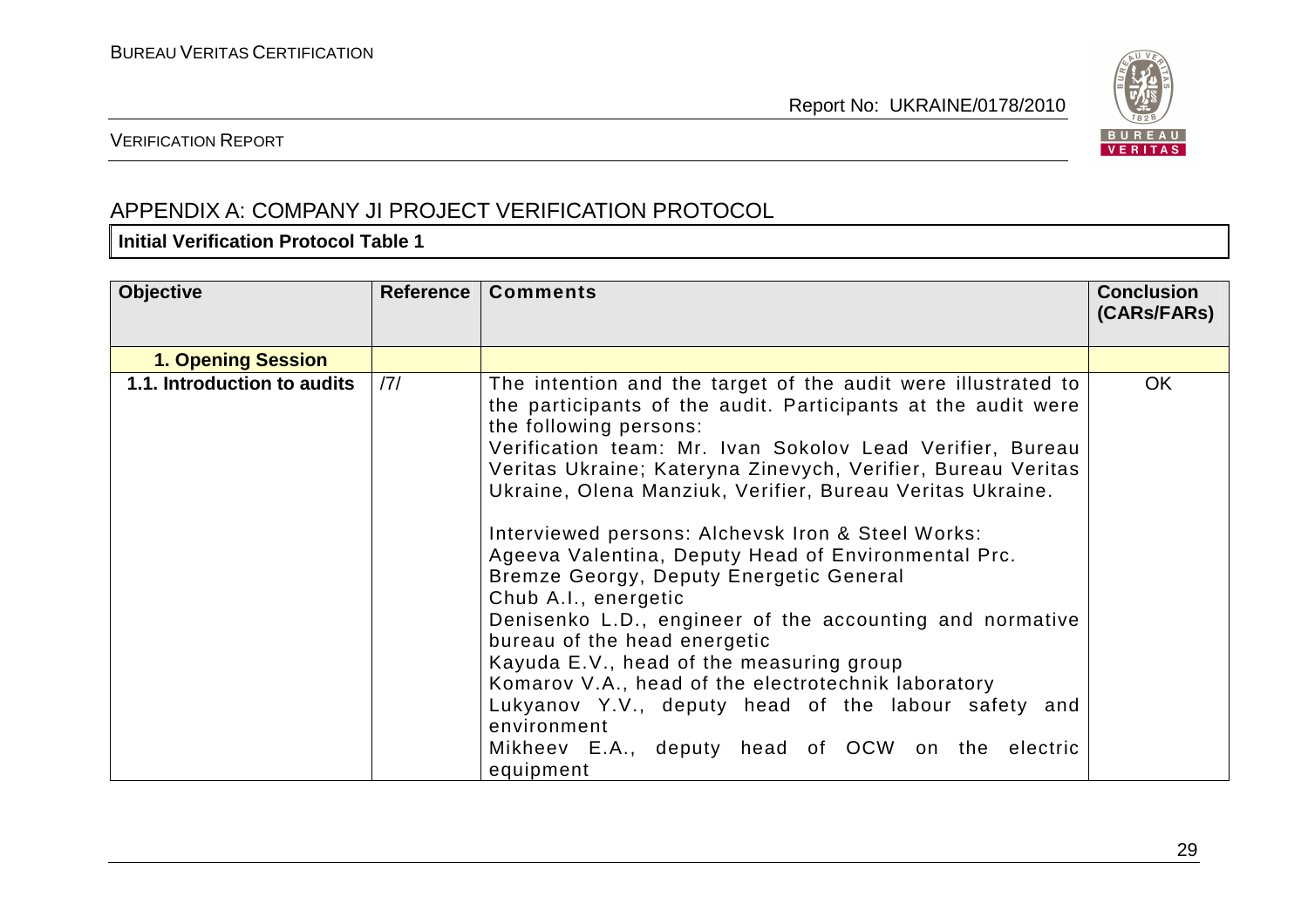

| <b>VERIFICATION REPORT</b>                   |                  |                                                                                                                                                                                                                                                                          | <b>BUREAU</b><br>VERITAS         |
|----------------------------------------------|------------------|--------------------------------------------------------------------------------------------------------------------------------------------------------------------------------------------------------------------------------------------------------------------------|----------------------------------|
| Objective                                    | <b>Reference</b> | <b>Comments</b>                                                                                                                                                                                                                                                          | <b>Conclusion</b><br>(CARs/FARs) |
|                                              |                  | Pashenko Mykola, Engineer-metrologist                                                                                                                                                                                                                                    |                                  |
|                                              |                  | Shulepova L.V., engineer on metrology                                                                                                                                                                                                                                    |                                  |
|                                              |                  | Sidorov Pavel, Metrologist General, Shop PSI Head                                                                                                                                                                                                                        |                                  |
|                                              |                  | Vavilin E.V., energetic                                                                                                                                                                                                                                                  |                                  |
|                                              |                  | Yaroshenko L.N., engineer on metrology of the waging<br>workshop                                                                                                                                                                                                         |                                  |
| 1.2. Clarification of access                 | $\frac{12}{1}$   | The verification team got open access to all required plans,                                                                                                                                                                                                             | <b>OK</b>                        |
| to data archives, records,                   |                  | data, records, drawings and to all relevant facilities.                                                                                                                                                                                                                  |                                  |
| plans, drawings etc.<br>1.3. Contractors for |                  |                                                                                                                                                                                                                                                                          | <b>OK</b>                        |
| equipment and installation                   | /2,7/            | Project has been implemented as defined in the PDD<br>version 4 and the implementation is evidenced by                                                                                                                                                                   |                                  |
| works                                        |                  | statements of work completion. However the financial crisis                                                                                                                                                                                                              |                                  |
|                                              |                  | caused some delays in the project implementation.                                                                                                                                                                                                                        |                                  |
|                                              |                  |                                                                                                                                                                                                                                                                          |                                  |
| 1.4. Actual status of                        | /2/              | Phases #1 and #2 were implemented: Slab Caster #1 was                                                                                                                                                                                                                    | <b>OK</b>                        |
| installation works                           |                  | implemented in August 2005 and Slab Caster $# 2 - in March$<br>2007.                                                                                                                                                                                                     |                                  |
|                                              |                  | The implementation of LD Converter #2 (Phase #3) was<br>completed in January 2008 (it had to be finished in the third<br>quarter of 2007). Such a delay was caused by the financial,<br>technical and customs difficulties and also by the delay of<br>equipment supply. |                                  |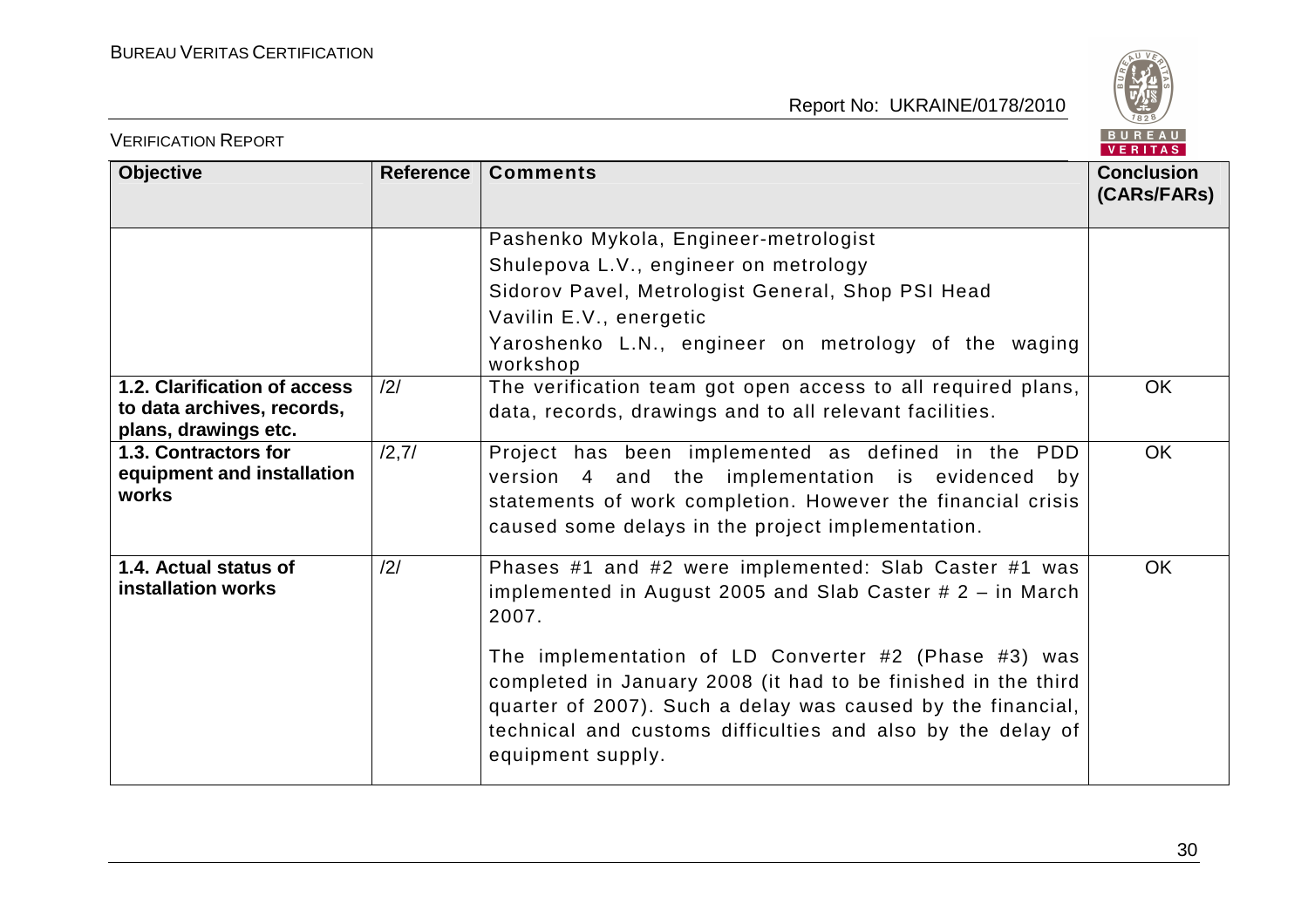

| <b>VERIFICATION REPORT</b> |           |                                                                                                                                                                                                                                                                                                                                                                                                             | <b>BUREAU</b><br>VERITAS         |
|----------------------------|-----------|-------------------------------------------------------------------------------------------------------------------------------------------------------------------------------------------------------------------------------------------------------------------------------------------------------------------------------------------------------------------------------------------------------------|----------------------------------|
| <b>Objective</b>           | Reference | <b>Comments</b>                                                                                                                                                                                                                                                                                                                                                                                             | <b>Conclusion</b><br>(CARs/FARs) |
|                            |           | LD Converter #1 was implemented in September 2008<br>(completion of Phase #4). However then, in about a month,<br>the operation of LD Converter #1 was suspended because of<br>financial and economic crisis. LD Converter #1 was<br>launched again in March 2009.                                                                                                                                          |                                  |
|                            |           | The reconstruction of Oxygen Plant #4 (Phase #5) was<br>completed on 30 <sup>th</sup> of September 2005 (almost together with<br>Slab Caster #1).                                                                                                                                                                                                                                                           |                                  |
|                            |           | The installation of Oxygen Plant #7 (Phase #6) was<br>completed on 19 <sup>th</sup> of March 2008 (according to the previous<br>plan it should have been completed in the third quarter of<br>2007). The delay was caused by the same reasons<br>(financial, technical and customs difficulties), which were<br>mentioned for the Phase #3, because Oxygen Plant #7<br>supplies oxygen for LD Converter #2. |                                  |
|                            |           | The installation of Oxygen Plant #8 (Phase #7) was<br>completed on 10th of December 2009 (according to the<br>previous plan it should have been completed in the third<br>quarter of 2009). Such a delay was caused by a lack of<br>money for balancing and commissioning of the facility,                                                                                                                  |                                  |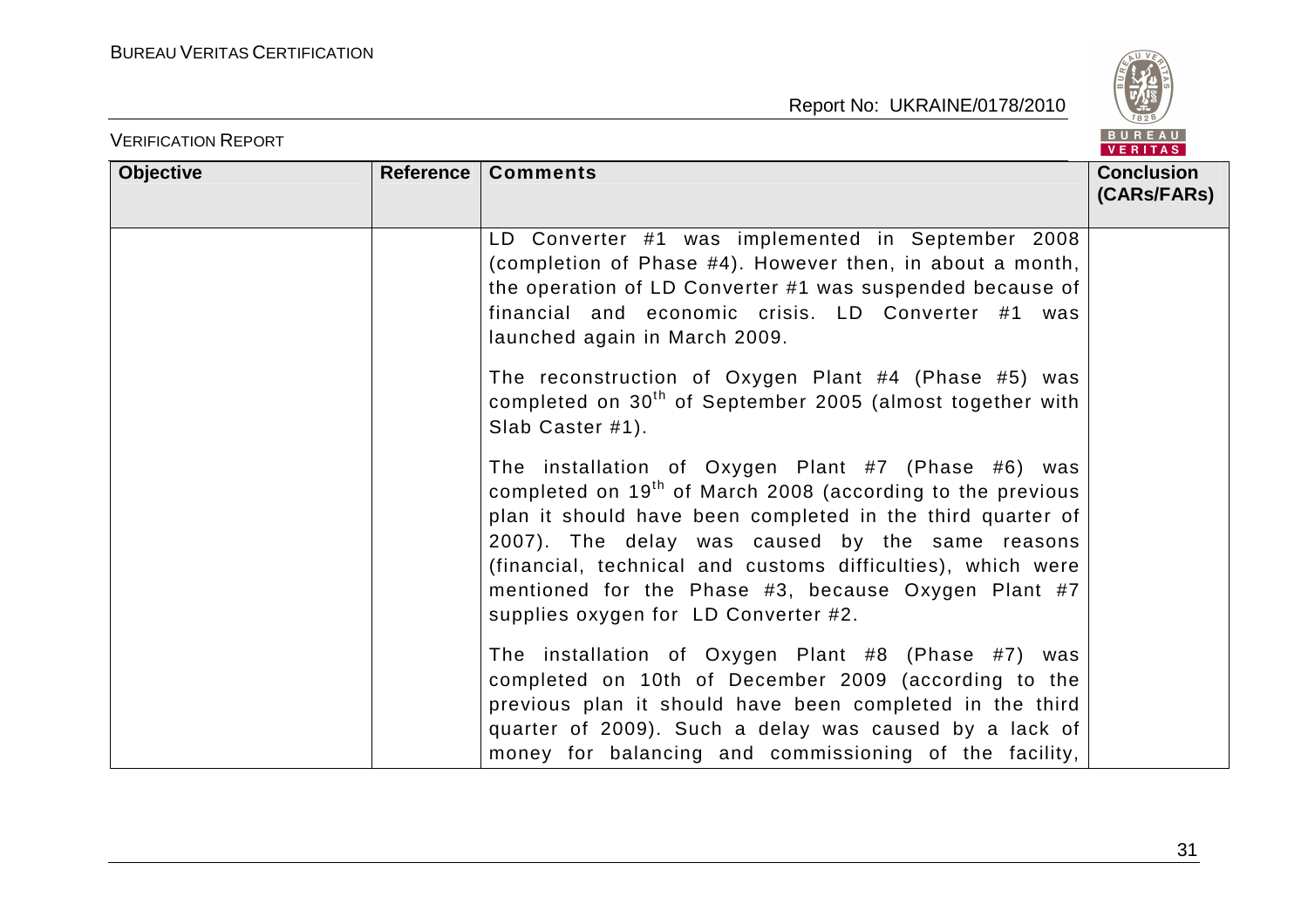

| <b>VERIFICATION REPORT</b>                              |           |                                                                                                                                                                                                                                                                                                                                                                                                                                                                                                                                                                                    | BUREAU<br>VERITAS                |
|---------------------------------------------------------|-----------|------------------------------------------------------------------------------------------------------------------------------------------------------------------------------------------------------------------------------------------------------------------------------------------------------------------------------------------------------------------------------------------------------------------------------------------------------------------------------------------------------------------------------------------------------------------------------------|----------------------------------|
| <b>Objective</b>                                        | Reference | <b>Comments</b>                                                                                                                                                                                                                                                                                                                                                                                                                                                                                                                                                                    | <b>Conclusion</b><br>(CARs/FARs) |
|                                                         |           | which was caused by global financial and economic crisis.<br>Thereby, all basic units, mentioned in Phases of project<br>implementation, were operational in the reporting period.                                                                                                                                                                                                                                                                                                                                                                                                 |                                  |
| 2. Open issues indicated in<br><b>validation report</b> |           |                                                                                                                                                                                                                                                                                                                                                                                                                                                                                                                                                                                    |                                  |
| 2.1. Missing steps to final<br>approval                 | /5, 6/    | Based on the validation report the verification team<br>identified no missing steps. The project has been approved<br>by both NFPs.                                                                                                                                                                                                                                                                                                                                                                                                                                                | <b>OK</b>                        |
| 3. Implementation of the<br>project                     |           |                                                                                                                                                                                                                                                                                                                                                                                                                                                                                                                                                                                    |                                  |
| 3.1. Physical components                                | /2/       | According to the investment plan the project envisages the<br>following basic Phases:<br>#1 – installation of Slab Caster #1 along with LF;<br>#2 - installation of Slab Caster #2 along with VD Plant;<br>#3 - installation of LD Converter #2<br>#4 - installation of LD Converter #1<br>#5 – reconstruction of Oxygen Plant #4<br>#6 - installation of Oxygen Plant #7<br>#7 - installation of Oxygen Plant #8<br>Phases 5-7 aimed to reconstruction and introduction of<br>Oxygen Plants are indissolubly linked with the operation of<br>main steel facilities (Phases #1-4). | <b>OK</b>                        |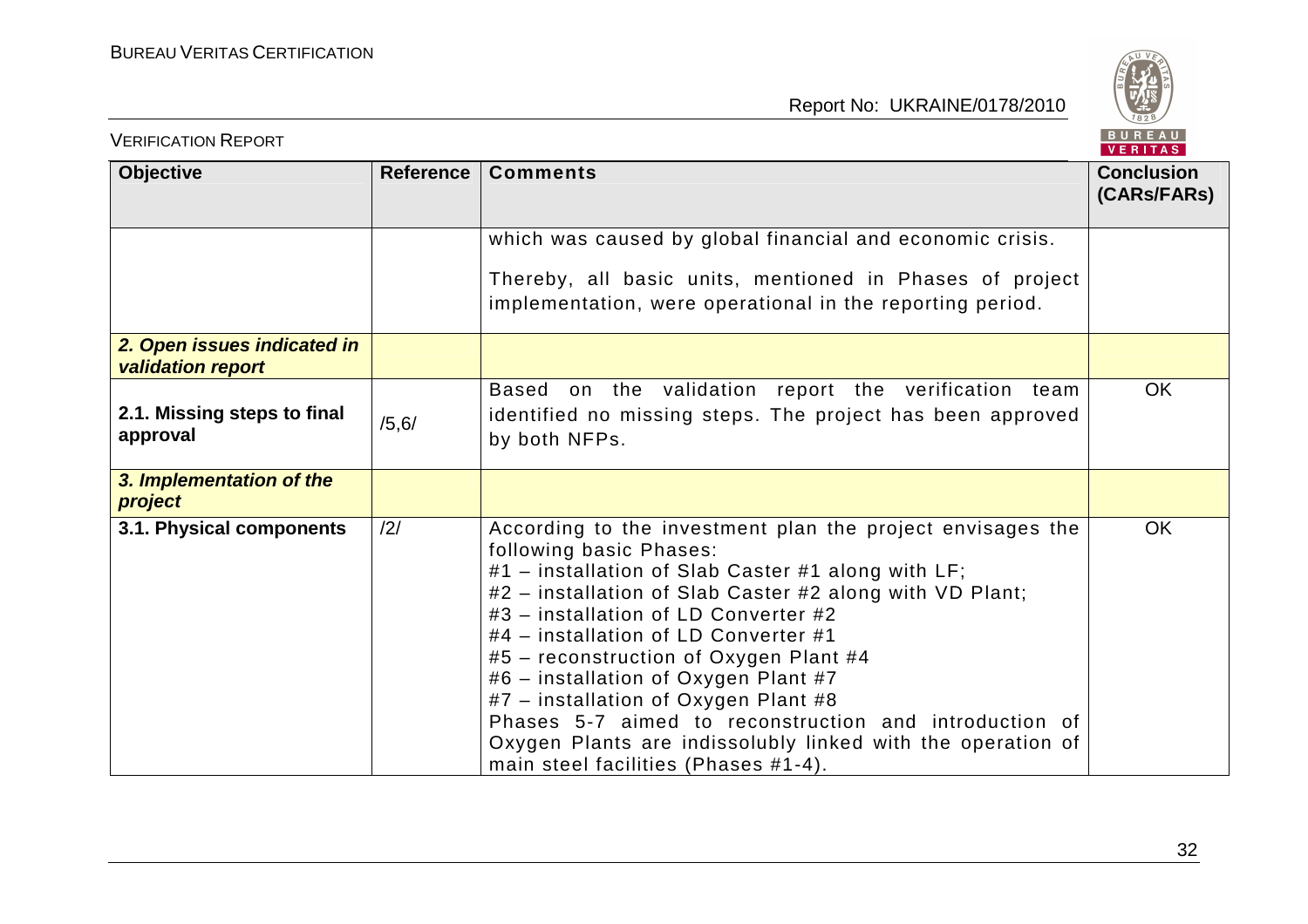

| <b>VERIFICATION REPORT</b>              |                      |                                                                                                                                                                                                                                                                                                                                                                                                                                                                                                                                                                                                                     | BUREAU<br><b>VERITAS</b>         |
|-----------------------------------------|----------------------|---------------------------------------------------------------------------------------------------------------------------------------------------------------------------------------------------------------------------------------------------------------------------------------------------------------------------------------------------------------------------------------------------------------------------------------------------------------------------------------------------------------------------------------------------------------------------------------------------------------------|----------------------------------|
| <b>Objective</b>                        | Reference            | <b>Comments</b>                                                                                                                                                                                                                                                                                                                                                                                                                                                                                                                                                                                                     | <b>Conclusion</b><br>(CARs/FARs) |
|                                         |                      | With the project implementation, generally with introduction<br>of new Slab Casters with LF's and VD Plant, only around 3%<br>of steel in cutoff pieces returns back to OHF's or to the LD<br>Converters for recasting. As a result, such a difference<br>between projectline and baseline scenarios leads to<br>economy of pig iron, natural gas and also blast furnace gas,<br>which is then used as the result of project activity, for blast<br>furnace blowing production at the existing power plant.<br>However the project leads to increase of electricity<br>consumption in comparison with the baseline. |                                  |
| 3.2. Project boundaries                 | 11, 121, 131,<br>/4/ | Yes, the project boundaries are as defined in the PDD<br>version 4.                                                                                                                                                                                                                                                                                                                                                                                                                                                                                                                                                 | <b>OK</b>                        |
| 3.3. Emission reductions<br>achieved    | /2/                  | In the PDD version 4 it is stated that emission reduction<br>units in the first quarter of 2010 are supposed to be 234 065<br>t CO <sub>2</sub> while the Monitoring Report says the amount of ERU's<br>achieved in first quarter of 2010 is 292 553 t CO <sub>2</sub> .<br><b>Clarification Request (CL) 01</b><br>Please provide information on the difference of amount of<br>ERU's for the $1st$ quarter of 2010 according to the<br>calculations in PDD.                                                                                                                                                       | CL <sub>01</sub>                 |
| 3.4. Monitoring and<br>metering systems | /2/                  | The monitoring of JI project indicators at AISW is realized<br>on regular basis where the system of data collection on FER<br>consumption is being used. The data needed for the<br>monitoring of the project is collected during the process of<br>normal equipment use. The production facilities of the plant                                                                                                                                                                                                                                                                                                    | OK                               |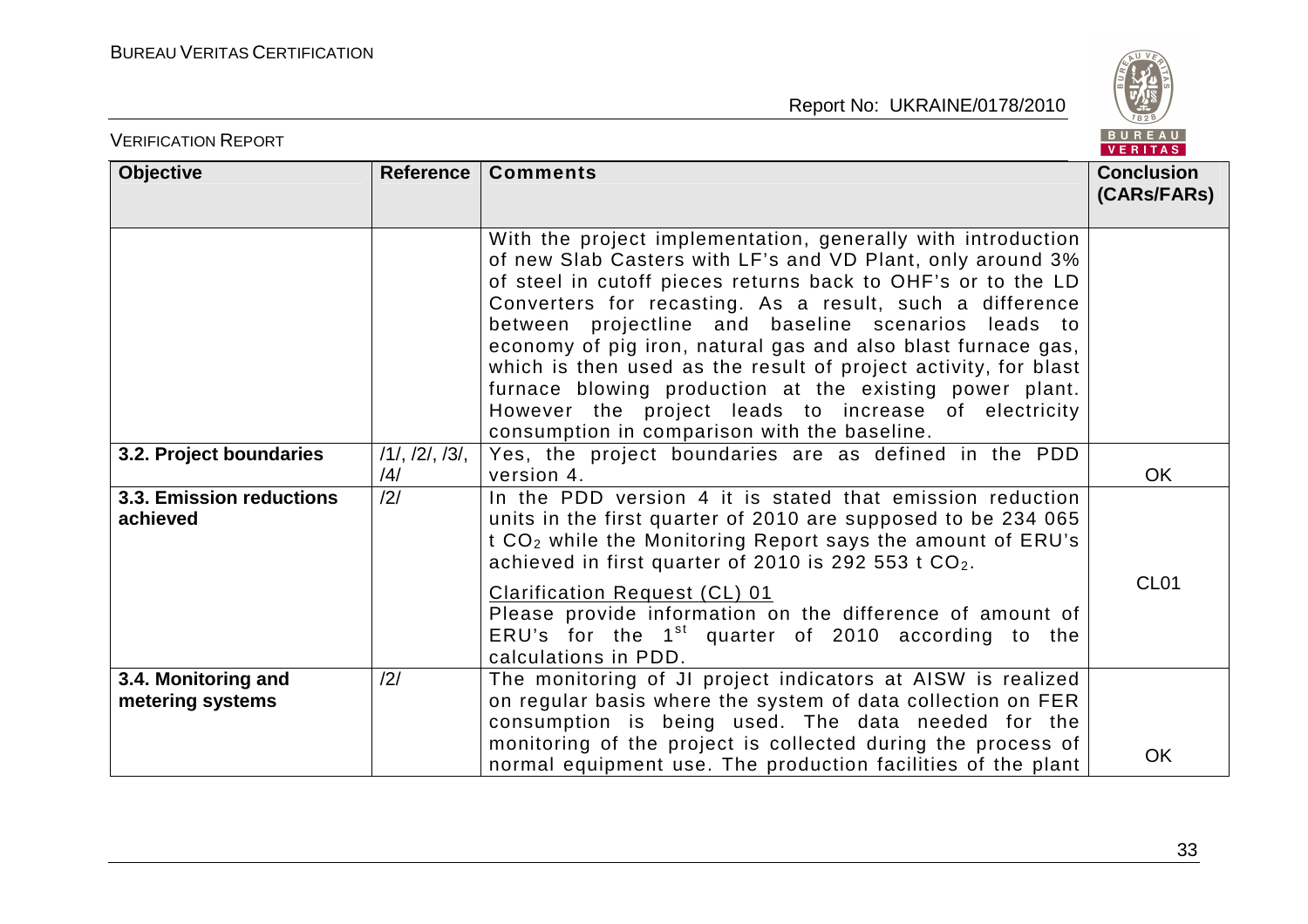

| <b>VERIFICATION REPORT</b> |           |                                                                                                                                                                                                                                                                                                                                                                                                                                                                                                                                                                                                                                       | BUREAU<br><b>VERITAS</b>         |
|----------------------------|-----------|---------------------------------------------------------------------------------------------------------------------------------------------------------------------------------------------------------------------------------------------------------------------------------------------------------------------------------------------------------------------------------------------------------------------------------------------------------------------------------------------------------------------------------------------------------------------------------------------------------------------------------------|----------------------------------|
| <b>Objective</b>           | Reference | <b>Comments</b>                                                                                                                                                                                                                                                                                                                                                                                                                                                                                                                                                                                                                       | <b>Conclusion</b><br>(CARs/FARs) |
|                            |           | are equipped with the measuring devices such as scales,<br>meters and gas, water, steam, electricity consumption<br>meters. The monitoring of the project forms an organic part<br>of routine monitoring of manufacturing process. This allows<br>receiving data regarding the project continuously.                                                                                                                                                                                                                                                                                                                                  |                                  |
|                            |           | The procedures of receiving data for monitoring execution<br>and responsibility for its realization at OJSC "AISW" are<br>regulated by the normative documents of OJSC "AISW" and<br>by the "Guiding Meteorological Instructions" in accordance<br>with project documentation and monitoring plan.                                                                                                                                                                                                                                                                                                                                    |                                  |
| 3.5. Data uncertainty      | /2/       | The monitoring procedures are quite comprehensible,<br>because they had already been used at OJSC "AISW" for<br>measuring input and output production parameters, and also<br>for receiving data on level of FER and raw-materials<br>consumption. The most effective accessible methods are<br>used for the error minimization. Generally the error level is<br>low for all parameters (less than 2%) that are subjected to<br>the monitoring. Thus, the measurements uncertainty level<br>corresponded with technologies, used in the production<br>process, and is taken into the account when the data are<br>taken from devices. |                                  |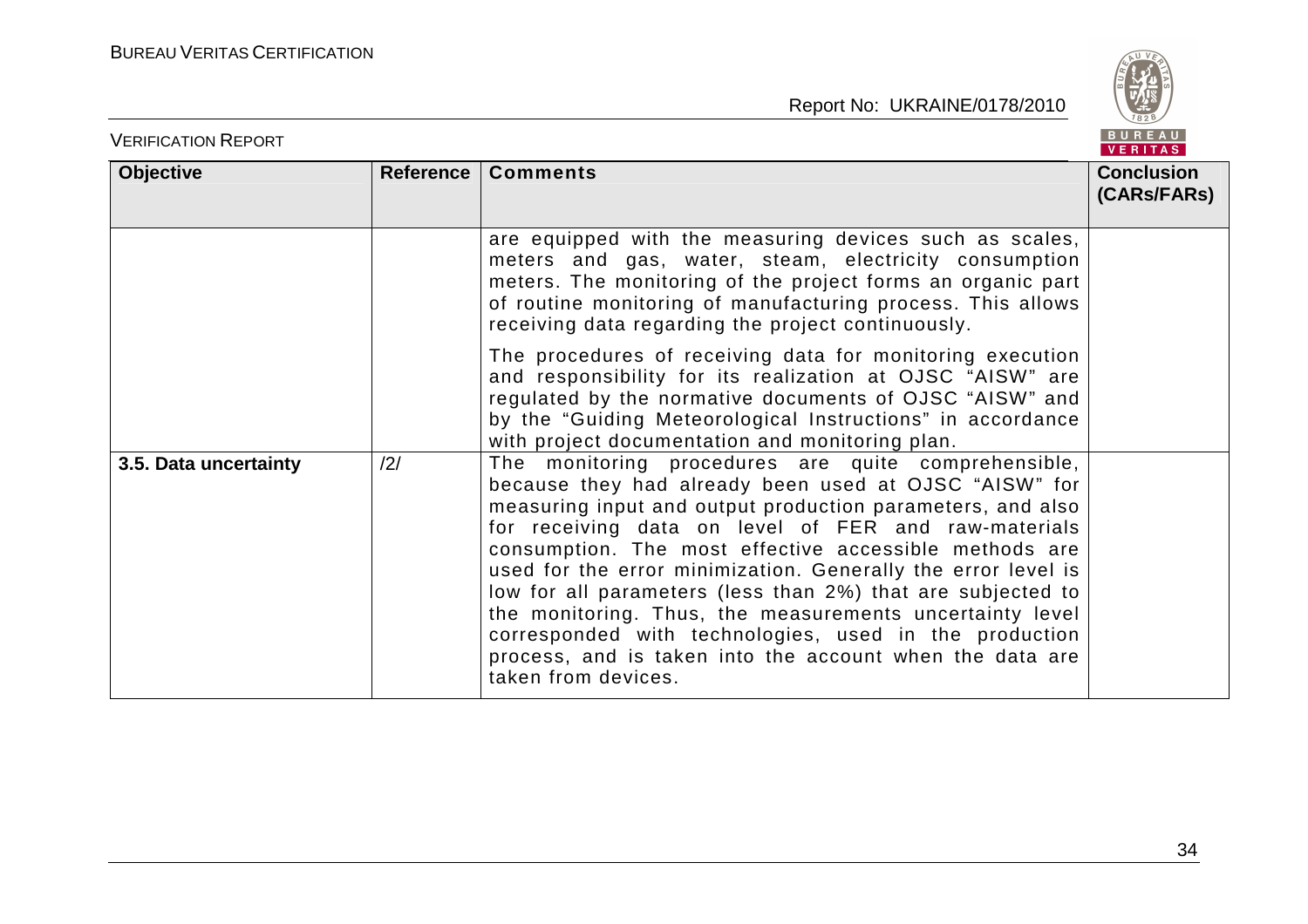

| <b>VERIFICATION REPORT</b>                           |           |                                                                                                                                                                                                                                                                                                                                                                                                                                                                                                                                                                                                                                                                                                                                                                                                                                                                              | BUREAU<br>VERITAS                |
|------------------------------------------------------|-----------|------------------------------------------------------------------------------------------------------------------------------------------------------------------------------------------------------------------------------------------------------------------------------------------------------------------------------------------------------------------------------------------------------------------------------------------------------------------------------------------------------------------------------------------------------------------------------------------------------------------------------------------------------------------------------------------------------------------------------------------------------------------------------------------------------------------------------------------------------------------------------|----------------------------------|
| <b>Objective</b>                                     | Reference | <b>Comments</b>                                                                                                                                                                                                                                                                                                                                                                                                                                                                                                                                                                                                                                                                                                                                                                                                                                                              | <b>Conclusion</b><br>(CARs/FARs) |
| 3.6. Calibration and quality<br>assurance            | /2/       | AISW uses the accredited system of quality regulation<br>according to the requirements of the ISO 9001 standard.<br>The Guiding Metrological Instructions were developed in<br>accordance with ISO 9001. They secure required level of<br>accuracy by using monitoring equipment and by the<br>possibility to crosscheck the data adequacy.                                                                                                                                                                                                                                                                                                                                                                                                                                                                                                                                  |                                  |
|                                                      |           | Monitoring equipment meets the regulatory requirements of<br>Ukraine regarding accuracy and measurement error. All the<br>equipment used for monitoring purposes, are in line with<br>national legislative requirements and standards and also<br>with ISO 9001 standards. The accuracy of devices is<br>guaranteed by the manufacturers; the error is calculated<br>and confirmed by device certificates. All monitoring<br>equipment is covered by the detailed<br>verification<br>(calibration) plan. The verification process is under strict<br>control. All measuring equipment is included in the<br>verification schedule and verified<br>with<br>established<br>periodicity. According to the schedule of verification, all<br>devices are in satisfactory condition. The documented<br>instructions to operate the facilities are stored at the<br>working places. | <b>OK</b>                        |
| 3.7. Data acquisition and<br>data processing systems | /2/       | Data are collected in the electronic AISW database and in<br>printed documents. Also data are systematized in the<br>documents of the daily, monthly and annually registration.                                                                                                                                                                                                                                                                                                                                                                                                                                                                                                                                                                                                                                                                                              | OK                               |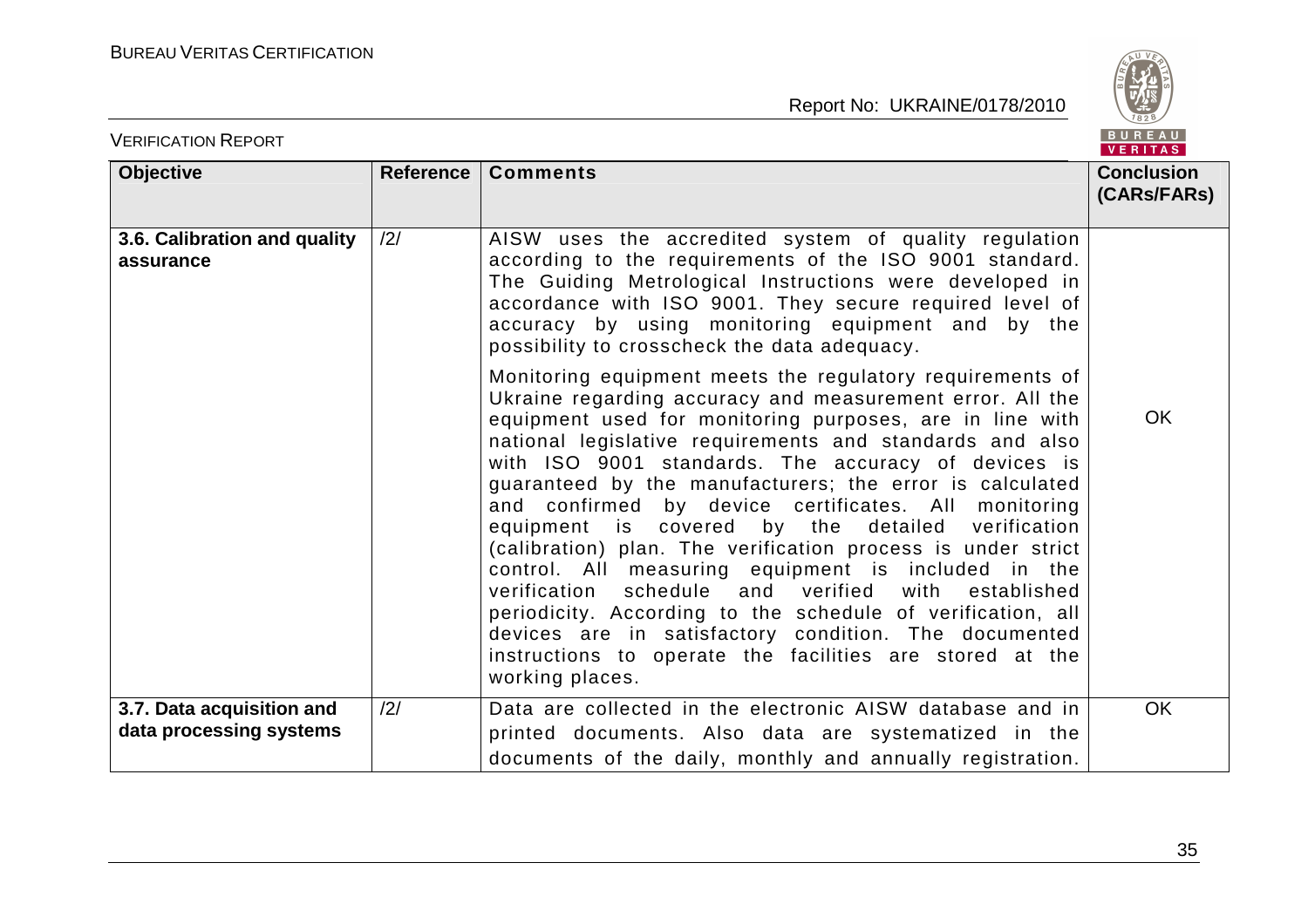

| <b>VERIFICATION REPORT</b>             |           |                                                                                                                                                                                                                                                                                                                                                                                                                                                                               | BUREAU<br><b>VERITAS</b>         |
|----------------------------------------|-----------|-------------------------------------------------------------------------------------------------------------------------------------------------------------------------------------------------------------------------------------------------------------------------------------------------------------------------------------------------------------------------------------------------------------------------------------------------------------------------------|----------------------------------|
| <b>Objective</b>                       | Reference | <b>Comments</b>                                                                                                                                                                                                                                                                                                                                                                                                                                                               | <b>Conclusion</b><br>(CARs/FARs) |
|                                        |           | All those documents are saved in the planning-economic<br>department.                                                                                                                                                                                                                                                                                                                                                                                                         |                                  |
| 3.8. Reporting procedures              | /2/       | Monitoring<br>Plan defines the responsibilities to<br>The<br>consolidate the data required for emission reduction<br>calculations. The monitoring data reports and calculations<br>are under the competence of the Chief power-engineering<br>specialist assistant in accordance to the interior orders of<br>the Steel Mill.                                                                                                                                                 | <b>OK</b>                        |
| 3.9. Documented<br><b>instructions</b> | /2/       | Section 8 of the Monitoring Report. Data processing and<br>archiving (including software used) of the Monitoring Report<br>provides with the necessary information relating the<br>procedures for the monitoring, measurements and reporting.<br>These were verified onsite and found satisfactory.                                                                                                                                                                           | <b>OK</b>                        |
| 3.10. Qualification and<br>training    | /2/       | The direction of OJSC "AISW" has organized appropriate<br>staff training to operate the project equipment. Thus, the<br>trainings were conducted at the Ukrainian and foreign plants<br>in order to operate Slab Casters and LD Converters. With<br>the project equipment introduction the workers of OJSC<br>"AISW" have the opportunity to update their working skills,<br>stimulated by the permanent educational theoretical and<br>practical courses at the Steel Plant. | OK                               |
| 3.11. Responsibilities                 | /2/       | The Chief Metrological Specialist of the AISW is in charge<br>for maintenance of the facilities and monitoring equipment                                                                                                                                                                                                                                                                                                                                                      |                                  |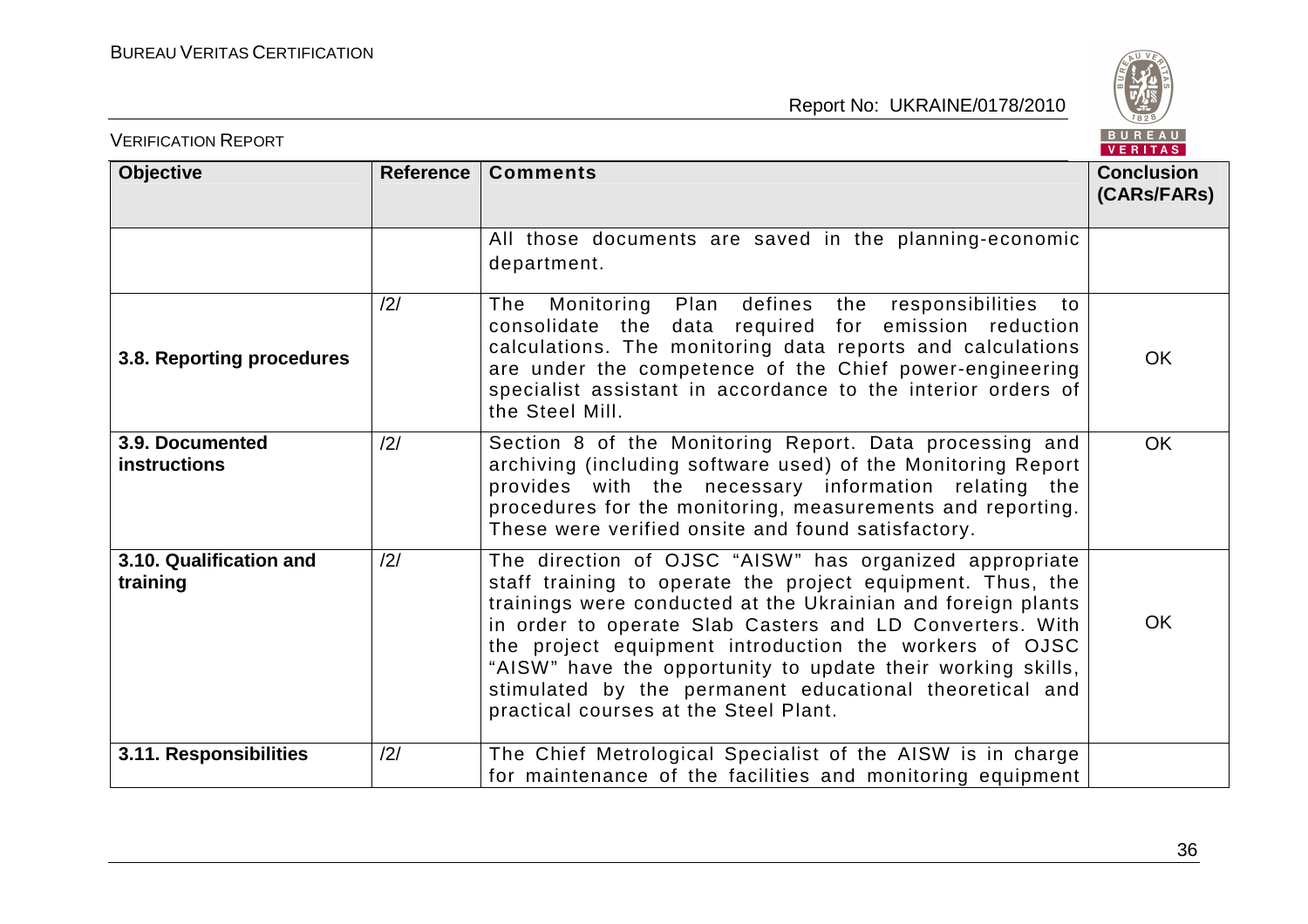

| <b>VERIFICATION REPORT</b>          |           |                                                                                                                                                                                                                                                                                                                                                                                                                                                                                                                                           | BUREAU<br><b>VERITAS</b>         |
|-------------------------------------|-----------|-------------------------------------------------------------------------------------------------------------------------------------------------------------------------------------------------------------------------------------------------------------------------------------------------------------------------------------------------------------------------------------------------------------------------------------------------------------------------------------------------------------------------------------------|----------------------------------|
| <b>Objective</b>                    | Reference | <b>Comments</b>                                                                                                                                                                                                                                                                                                                                                                                                                                                                                                                           | <b>Conclusion</b><br>(CARs/FARs) |
|                                     |           | as well as for their accuracy required by Regulation PP 229-<br>3-056-863/02-2005 of "Metrological services of the<br>metallurgical mills" and<br>by "Guiding Metrological<br>Instructions". In case of defect, discovered in the monitoring<br>equipment, the actions of the staff are determined in<br>Guiding Metrological Instructions. The measurements are<br>conducted constantly in automatic regime.                                                                                                                             | <b>OK</b>                        |
|                                     |           | The measurement results are being used by the Chief<br>power-engineering specialist department, by the following<br>services and technical staff of the Steel Mill. They are<br>reflected in the technological instructions of production<br>processes regime and also in the "Guiding Metrological<br>Instructions" revised versions. The monitoring data reports<br>and calculations are under the competence of the Chief<br>power engineering specialist assistant in accordance to the<br>interior orders of the Steel Mill.         |                                  |
| 3.12. Troubleshooting<br>procedures | /2/       | The Chief Metrological Specialist of the AISW is in charge<br>for maintenance of the facilities and monitoring equipment<br>as well as for their accuracy required by Regulation PP 229-<br>3-056-863/02-2005 of "Metrological services of the<br>by "Guiding Metrological<br>metallurgical mills" and<br>Instructions". In case of defect, discovered in the monitoring<br>equipment, the actions of the staff are determined in<br>Guiding Metrological Instructions. The measurements are<br>conducted constantly in automatic regime. | <b>OK</b>                        |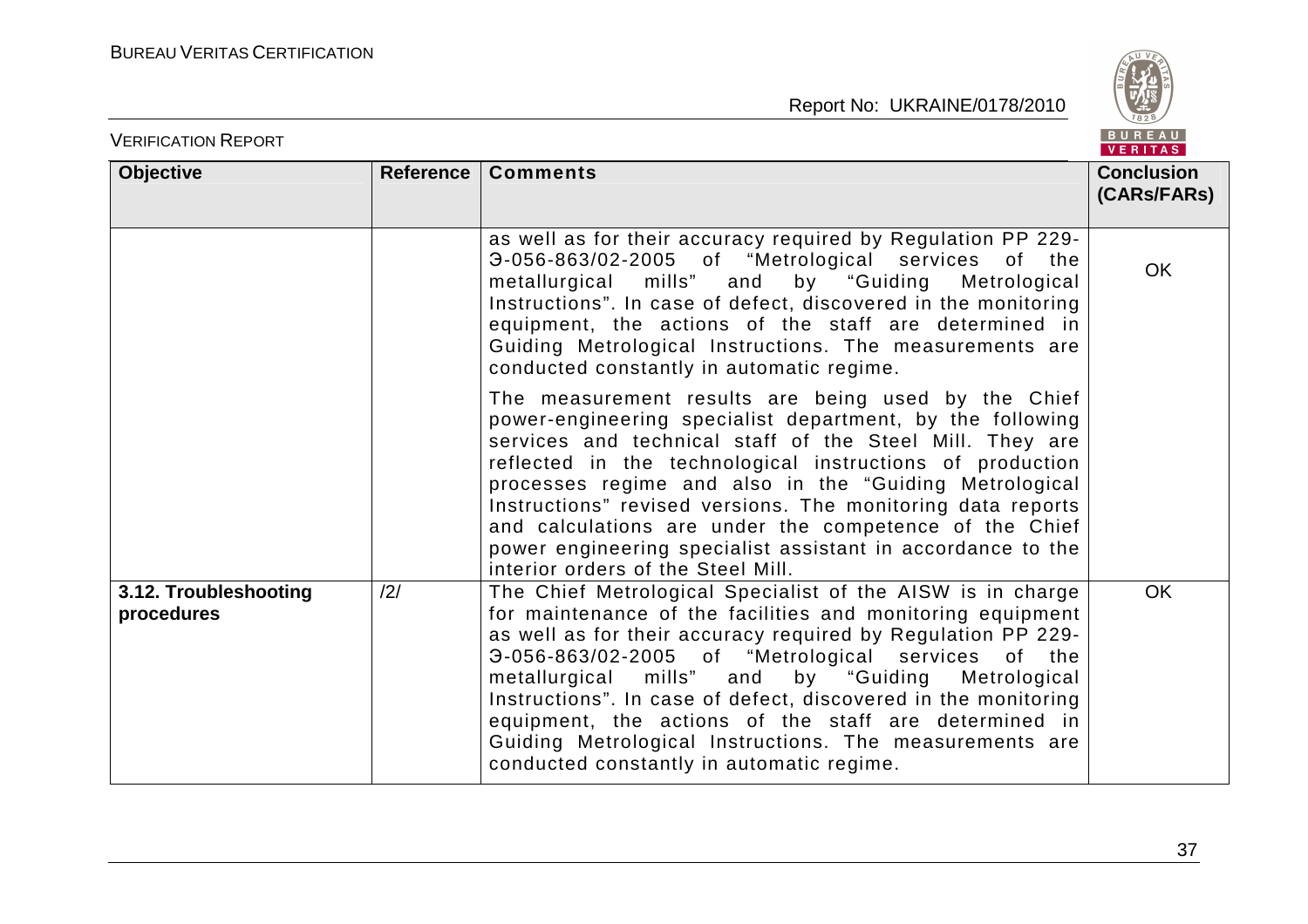

| <b>VERIFICATION REPORT</b>                |           |                                                                                                                                                                                                                                                                                                                                             | BUREAU<br><b>VERITAS</b>         |
|-------------------------------------------|-----------|---------------------------------------------------------------------------------------------------------------------------------------------------------------------------------------------------------------------------------------------------------------------------------------------------------------------------------------------|----------------------------------|
| <b>Objective</b>                          | Reference | <b>Comments</b>                                                                                                                                                                                                                                                                                                                             | <b>Conclusion</b><br>(CARs/FARs) |
| 4. Internal Data                          |           |                                                                                                                                                                                                                                                                                                                                             |                                  |
| 4.1. Type and sources of<br>internal data | /2/       | The internal parameters are obtained according to the<br>monitoring plan:<br>Monitoring report, section 5 contains internal parameters<br>that are monitored.                                                                                                                                                                               | <b>OK</b>                        |
| 4.2. Data collection                      | /2/       | Data are collected in the electronic AISW database and in<br>printed documents. Also data are systematized in the<br>documents of the daily, monthly and annually registration.<br>All those documents are saved in the planning-economic<br>department.                                                                                    | <b>OK</b>                        |
|                                           |           | The procedures of receiving data for monitoring execution<br>and responsibility for its realization at OJSC "AISW" are<br>regulated by the normative documents of OJSC "AISW" and<br>by the "Guiding Meteorological Instructions" in accordance<br>with project documentation and monitoring plan.                                          |                                  |
| 4.3. Quality assurance                    | /2/       | AISW uses the accredited system of quality regulation<br>according to the requirements of the ISO 9001 standard.<br>The Guiding Metrological Instructions were developed in<br>accordance with ISO 9001. They secure required level of<br>accuracy by using monitoring equipment and by the<br>possibility to crosscheck the data adequacy. | <b>OK</b>                        |
| 4.4. Significance and<br>reporting risks  | /2/       | Plan defines the responsibilities to<br>The Monitoring<br>consolidate the data required for emission reduction                                                                                                                                                                                                                              | <b>OK</b>                        |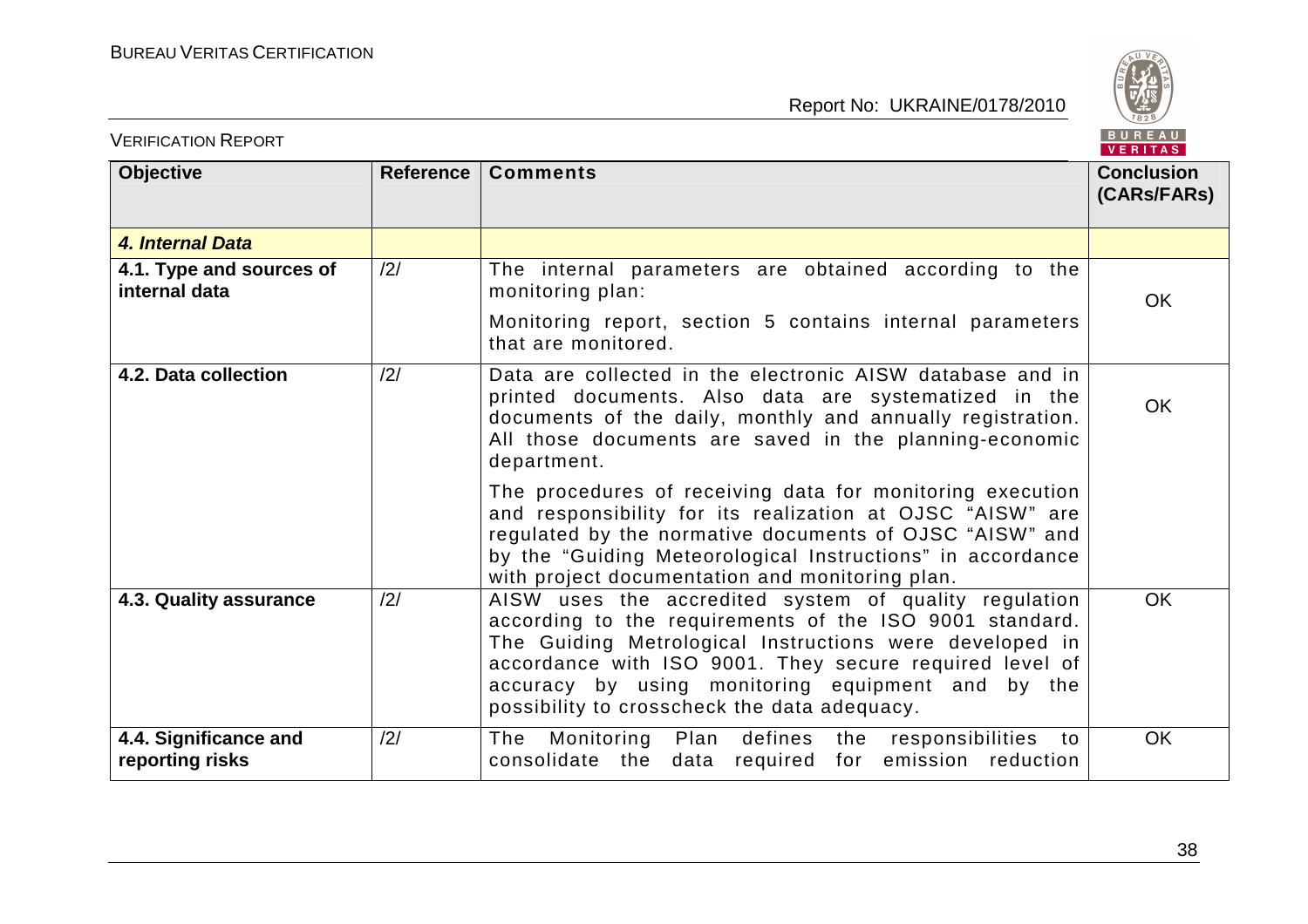

| <b>VERIFICATION REPORT</b>                       |                |                                                                                                                                                                                                          | BUREAU<br>VERITAS                |
|--------------------------------------------------|----------------|----------------------------------------------------------------------------------------------------------------------------------------------------------------------------------------------------------|----------------------------------|
| <b>Objective</b>                                 | Reference      | <b>Comments</b>                                                                                                                                                                                          | <b>Conclusion</b><br>(CARs/FARs) |
|                                                  |                | calculations. The monitoring data reports and calculations<br>are under the competence of the Chief power-engineering<br>specialist assistant in accordance to the interior orders of<br>the Steel Mill. |                                  |
| <b>5. External Data</b>                          |                |                                                                                                                                                                                                          |                                  |
| 5.1. Type and sources of<br>external data        | /2/            | The external parameters are obtained according to the<br>monitoring plan:                                                                                                                                | <b>OK</b>                        |
|                                                  |                | Monitoring report, section 5 contains external parameters<br>that are monitored.                                                                                                                         |                                  |
| 5.2. Access to external data                     | $\frac{12}{1}$ | The external parameters are obtained according to the<br>monitoring plan:                                                                                                                                | <b>OK</b>                        |
|                                                  |                | Monitoring report, section 5 contains external parameters<br>that are monitored.                                                                                                                         |                                  |
| 5.3. Quality assurance                           | /2/            | See section 5.1. of this protocol.                                                                                                                                                                       | <b>OK</b>                        |
| 5.4. Data uncertainty                            | /2/            | See section 5.1. of this protocol.                                                                                                                                                                       | <b>OK</b>                        |
| 5.5. Emergency procedures                        | /2/            | See section 5.1. of this protocol.                                                                                                                                                                       | <b>OK</b>                        |
| 6. Environmental and<br><b>Social Indicators</b> |                |                                                                                                                                                                                                          |                                  |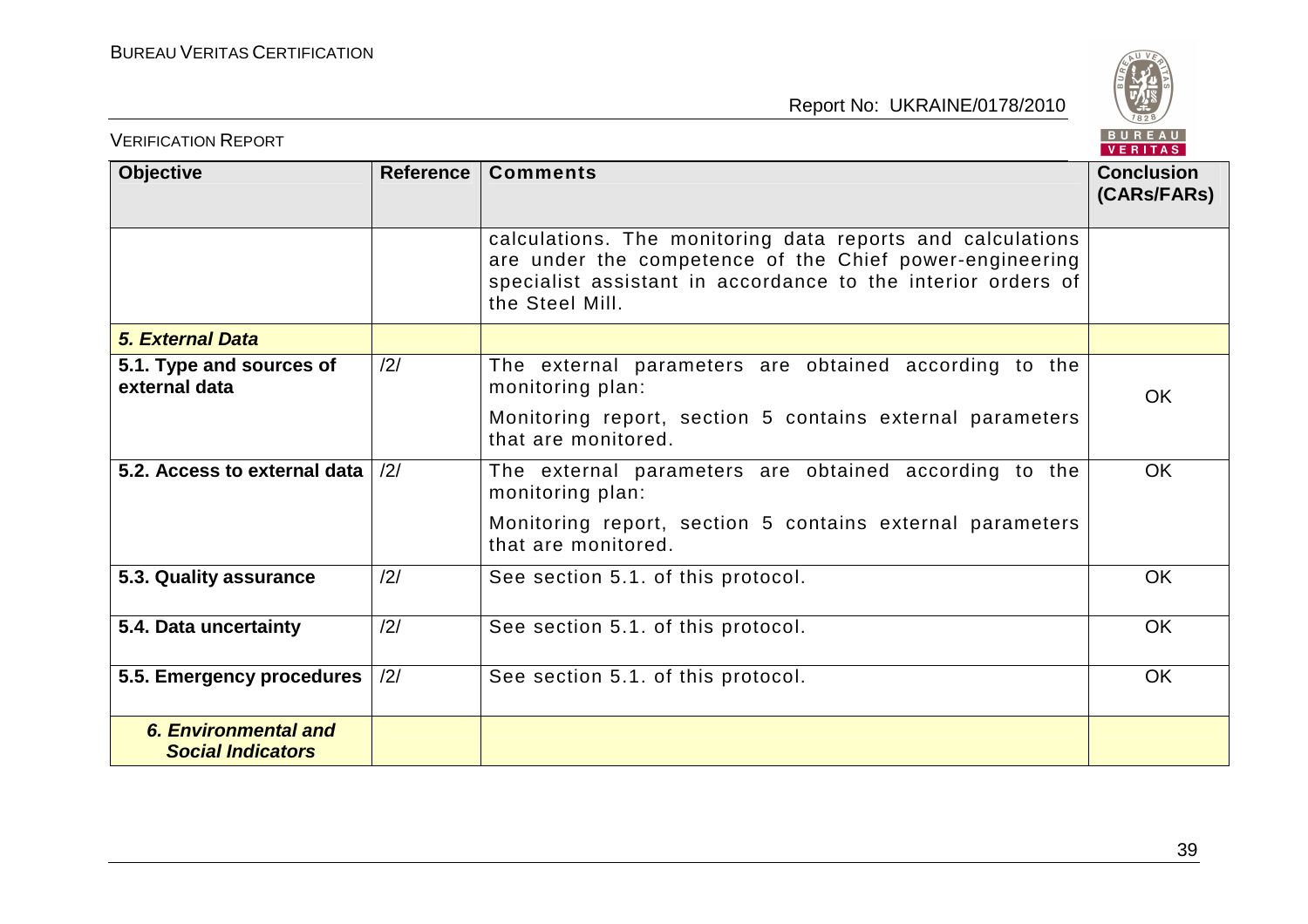

| <b>VERIFICATION REPORT</b>                     |           |                                                                                                                                                                                                                                                                                                                                                                                                                                                                                                                                                                                                                                                                                                                                                                                                                                                                                                                         | BUREAU<br><b>VERITAS</b>         |
|------------------------------------------------|-----------|-------------------------------------------------------------------------------------------------------------------------------------------------------------------------------------------------------------------------------------------------------------------------------------------------------------------------------------------------------------------------------------------------------------------------------------------------------------------------------------------------------------------------------------------------------------------------------------------------------------------------------------------------------------------------------------------------------------------------------------------------------------------------------------------------------------------------------------------------------------------------------------------------------------------------|----------------------------------|
| <b>Objective</b>                               | Reference | <b>Comments</b>                                                                                                                                                                                                                                                                                                                                                                                                                                                                                                                                                                                                                                                                                                                                                                                                                                                                                                         | <b>Conclusion</b><br>(CARs/FARs) |
| 6.1. Implementation of<br>measures             | /2/       | The project consists in the increase of energy efficiency,<br>which reduces consumption of FER per 1 ton of steel output<br>and improvement of the environmental safety due to<br>replacing the main technological components by the modern<br>equipment, highly efficient gas cleaning and aspiration<br>facilities, which stops the increase of mass pollution<br>formation due to raise of output. Besides, according to the<br>project almost all new facilities are constructed with the<br>complex of circulating water supply, which leads to<br>reduction of sewage water and harmful substances spillage<br>into the surface basins.<br>Therefore the realization of joint implementation project<br>leads to significant improvement of environmental and<br>working conditions at the Steel Mill not only because of<br>GHG emission reductions, but also from reduction of<br>harmful substances discharge. | <b>OK</b>                        |
| 6.2. Monitoring equipment                      | /2/       | See section 6.1. of this protocol                                                                                                                                                                                                                                                                                                                                                                                                                                                                                                                                                                                                                                                                                                                                                                                                                                                                                       | OK                               |
| 6.3. Quality assurance<br>procedures           | /2/       | See section 6.1. of this protocol                                                                                                                                                                                                                                                                                                                                                                                                                                                                                                                                                                                                                                                                                                                                                                                                                                                                                       | <b>OK</b>                        |
| 6.4. External data                             | /2/       | See section 6.1. of this protocol                                                                                                                                                                                                                                                                                                                                                                                                                                                                                                                                                                                                                                                                                                                                                                                                                                                                                       | OK                               |
| 7. Management and<br><b>Operational System</b> |           |                                                                                                                                                                                                                                                                                                                                                                                                                                                                                                                                                                                                                                                                                                                                                                                                                                                                                                                         |                                  |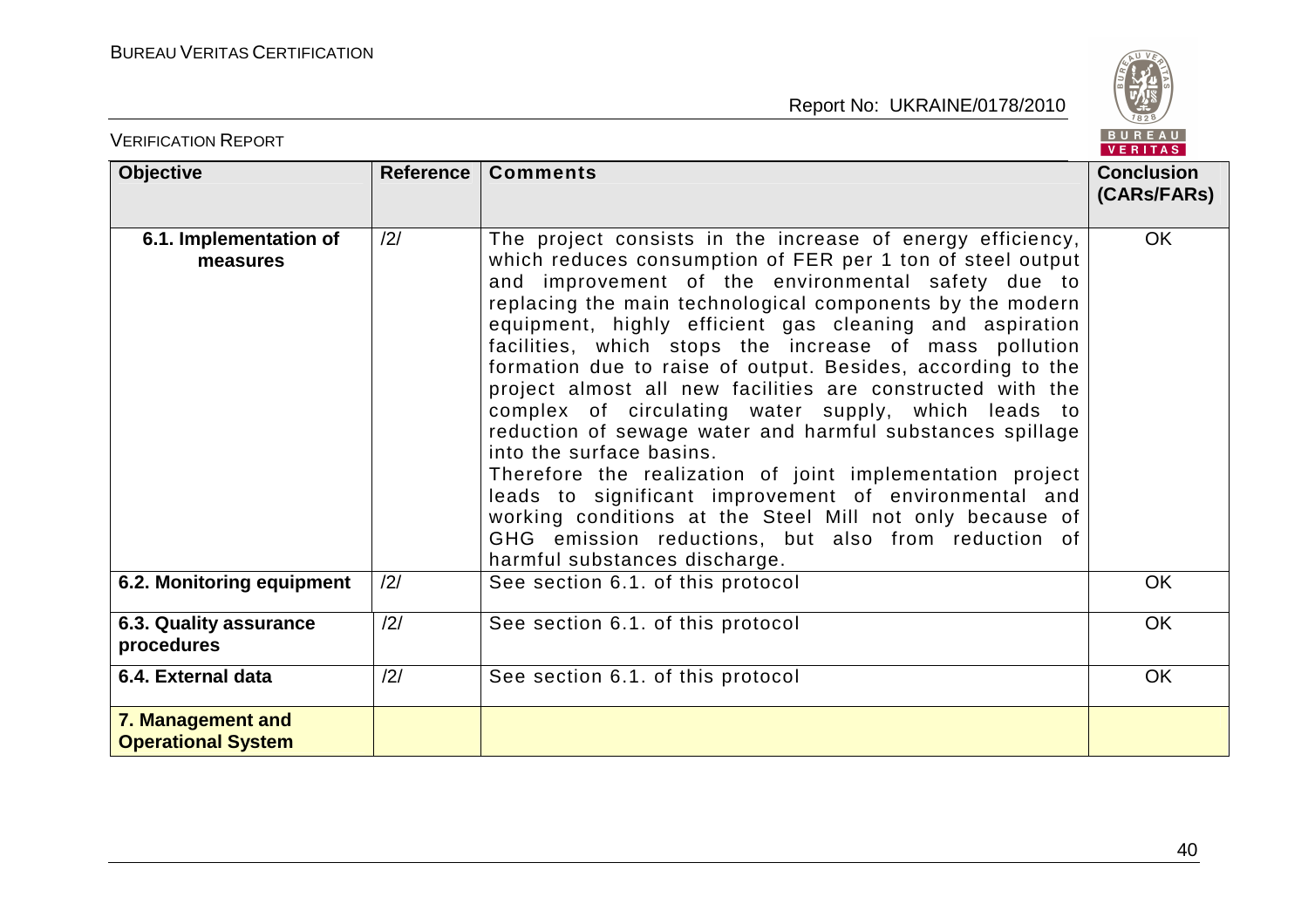

| <b>VERIFICATION REPORT</b>             |           |                                                                                                                                                                                                                                                           | BUREAU<br><b>VERITAS</b>         |
|----------------------------------------|-----------|-----------------------------------------------------------------------------------------------------------------------------------------------------------------------------------------------------------------------------------------------------------|----------------------------------|
| <b>Objective</b>                       | Reference | <b>Comments</b>                                                                                                                                                                                                                                           | <b>Conclusion</b><br>(CARs/FARs) |
| 7.1. Documentation                     | /2/       | The company complies with all legal and statutory<br>requirements of the Ukraine and the same were made<br>available to the verification team. AISW has all the<br>necessary permissions and licenses, issued by the State<br>Inspection on Labor Safety. | OK.                              |
| 7.2. Qualification and<br>training     | /2/       | See section 3.9 of this protocol.                                                                                                                                                                                                                         | <b>OK</b>                        |
| 7.3. Allocation of<br>responsibilities | /2/       | The responsibilities and authorities are described for each<br>individual in job descriptions as required statutorily.<br>Persons working at sites are aware of their responsibilities,<br>and relative records are maintained.                           | <b>OK</b>                        |
| 7.4. Emergency procedures              | /2/       | The emergency procedures with respect to operation<br>controls are available in data control                                                                                                                                                              | <b>OK</b>                        |
| 7.5. Data archiving                    | /2/       | Data are archived in the physical and electronic forms and<br>then stored at Planning Department.                                                                                                                                                         | <b>OK</b>                        |
| 7.6. Monitoring report                 | /2/       | Data information is laid down in the monitoring report.                                                                                                                                                                                                   | OK                               |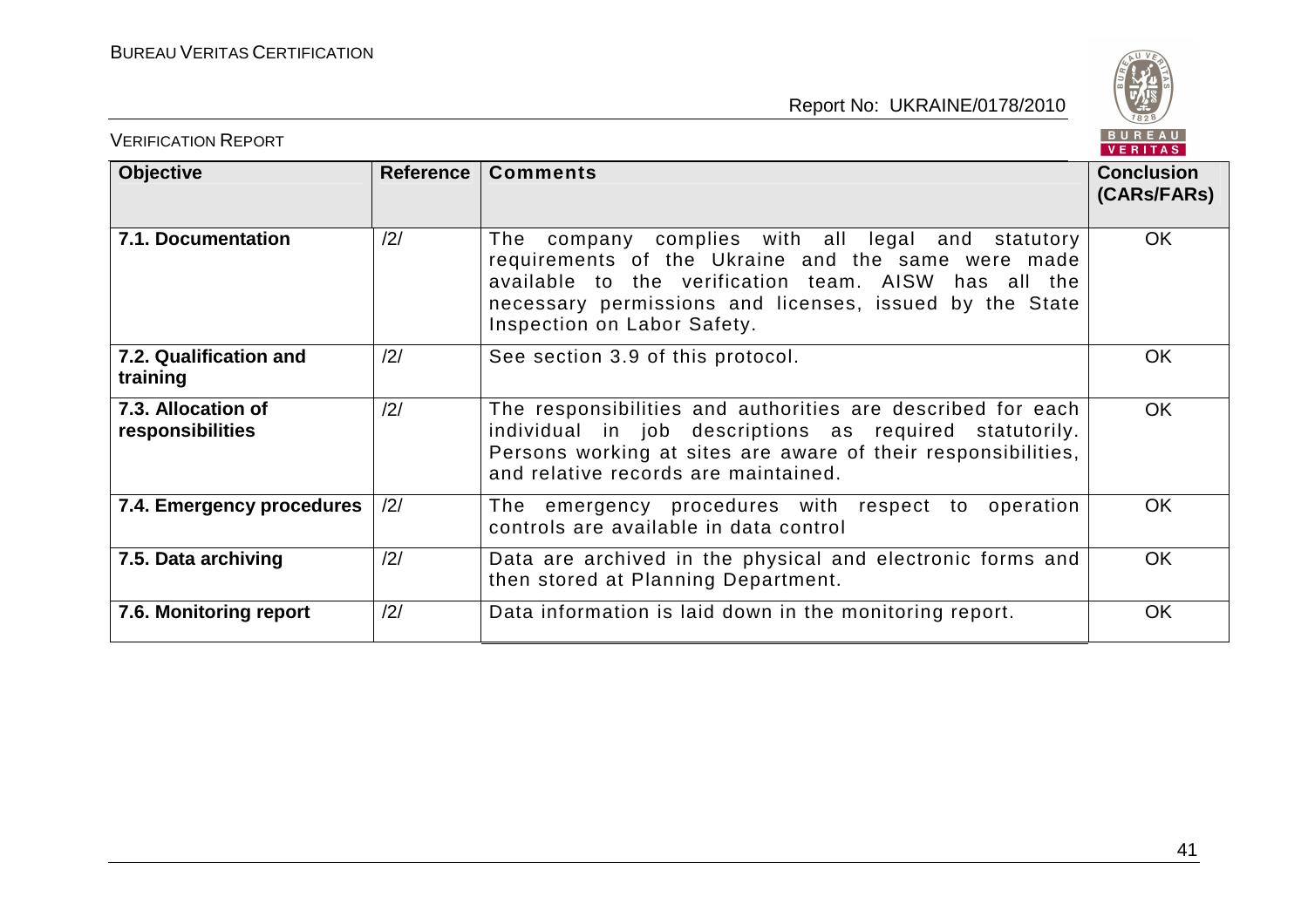

| <b>VERIFICATION REPORT</b>                    |                |                                                                                                                                                                                                                                                                                                                                                                           | BUREAU<br>VERITAS                |
|-----------------------------------------------|----------------|---------------------------------------------------------------------------------------------------------------------------------------------------------------------------------------------------------------------------------------------------------------------------------------------------------------------------------------------------------------------------|----------------------------------|
| <b>Objective</b>                              | Reference      | <b>Comments</b>                                                                                                                                                                                                                                                                                                                                                           | <b>Conclusion</b><br>(CARs/FARs) |
| 7.7. Internal audits and<br>management review | $\frac{12}{1}$ | The data is cross checked as well as internal audits and<br>corrective actions are taken as defined in Instructions. For<br>the project case, similar procedures are followed based on<br>the Order of Director General of the Plant defining the exact<br>JI monitoring procedures. Responsibilities for JI monitoring<br>are indicated in table 6 of the PDD version 4. | OK                               |

#### **Periodic Verification Checklist Protocol Table 2: Data Management System/Controls**

| <b>Identification of</b><br>potential reporting risk                               | Identification,<br>assessment<br>and testing<br><b>of</b><br>management<br>controls | Areas of residual risks |
|------------------------------------------------------------------------------------|-------------------------------------------------------------------------------------|-------------------------|
| 1. Defined<br>organizational<br>structure,<br>responsibilities and<br>competencies |                                                                                     |                         |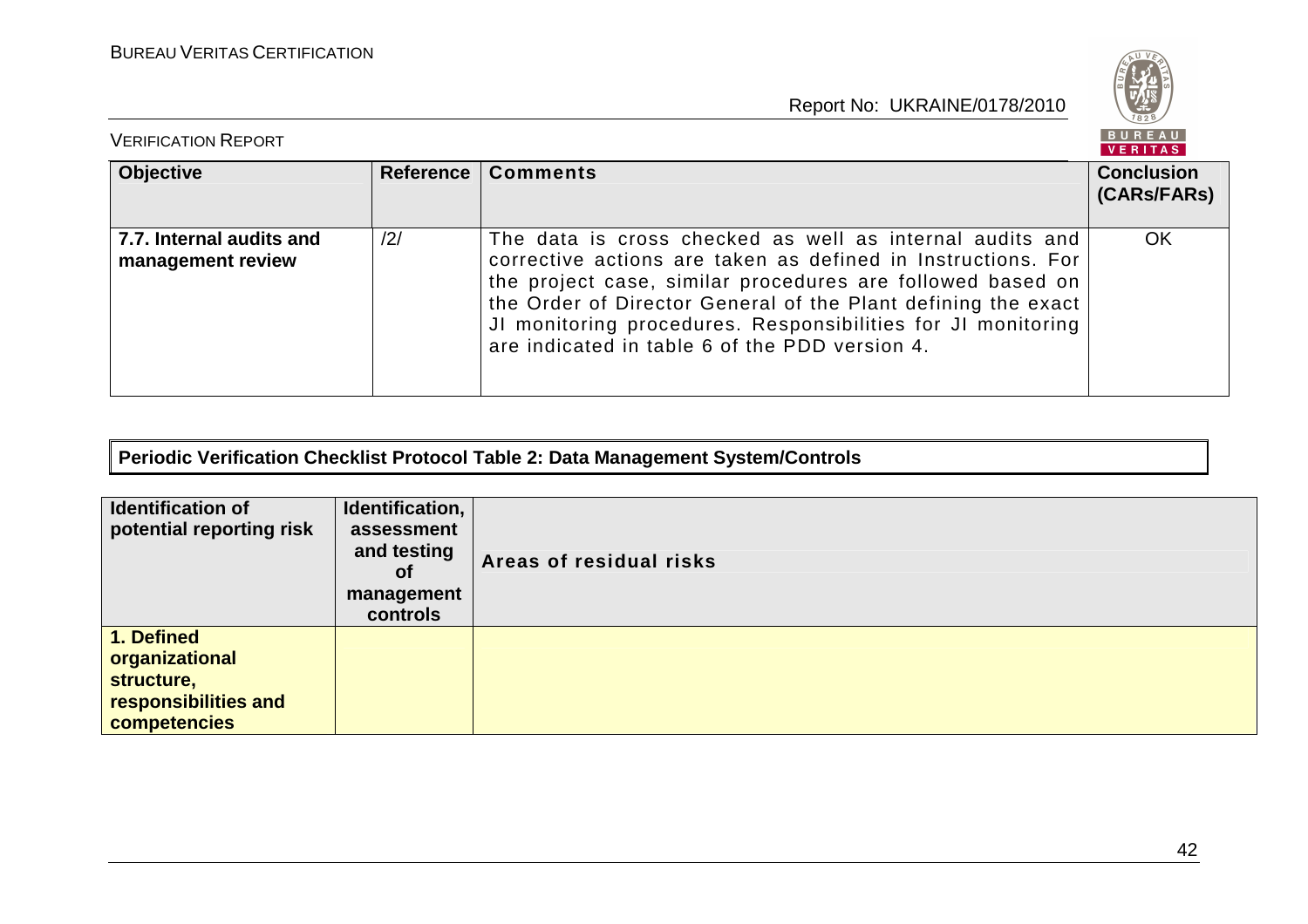

| <b>VERIFICATION REPORT</b>                           |                                                                                     | BUREAU<br>VERITAS                                                                                                                                                                                                                                                                                                                                                                                                                                                                                                                                                                                                                                                                                                                                                                                                                  |
|------------------------------------------------------|-------------------------------------------------------------------------------------|------------------------------------------------------------------------------------------------------------------------------------------------------------------------------------------------------------------------------------------------------------------------------------------------------------------------------------------------------------------------------------------------------------------------------------------------------------------------------------------------------------------------------------------------------------------------------------------------------------------------------------------------------------------------------------------------------------------------------------------------------------------------------------------------------------------------------------|
| <b>Identification of</b><br>potential reporting risk | Identification,<br>assessment<br>and testing<br><b>of</b><br>management<br>controls | Areas of residual risks                                                                                                                                                                                                                                                                                                                                                                                                                                                                                                                                                                                                                                                                                                                                                                                                            |
| 1.1. Position and roles                              | Full                                                                                | The Chief Metrological Specialist of the AISW is in charge for maintenance of<br>the monitoring equipment and installations as well as for their accuracy<br>required Regulation PP 229-3-056-863/02-2005 "On metrological services of<br>the iron works" and on Guiding Metrological Instructions.                                                                                                                                                                                                                                                                                                                                                                                                                                                                                                                                |
| 1.2. Responsibilities                                | Full                                                                                | The Chief Metrological Specialist of the AISW is in charge for maintenance of<br>the monitoring equipment and installations as well as for their accuracy<br>required Regulation PP 229-3-056-863/02-2005 "On metrological services of<br>the iron works" and on Guiding Metrological Instructions. The measurement<br>results are being used by the Chief power-engineering specialist department,<br>by the following services and technical staff of the Steel Mill. They are<br>reflected in the technological instructions of production processes regime and<br>also in the "Guiding Metrological Instructions" revised versions. The<br>monitoring data reports and calculations are under the competence of the<br>Chief power engineering specialist assistant in accordance to the interior<br>orders of the Steel Mill. |
| 1.3. Competencies<br>needed                          | Full                                                                                | The responsibilities and authorities are described for each individual in job<br>descriptions as required statutorily. Training needs were identified in advance<br>and training was delivered that was checked onsite.                                                                                                                                                                                                                                                                                                                                                                                                                                                                                                                                                                                                            |
| 2. Conformance with<br>monitoring plan               |                                                                                     |                                                                                                                                                                                                                                                                                                                                                                                                                                                                                                                                                                                                                                                                                                                                                                                                                                    |
| 2.1. Reporting<br>procedures                         | Full                                                                                | The monitoring plan is as per the registered PDD version 4. The uploaded<br>version<br>of PDD<br>version<br>4 is<br>publicly<br>available<br>at<br>the<br>site                                                                                                                                                                                                                                                                                                                                                                                                                                                                                                                                                                                                                                                                     |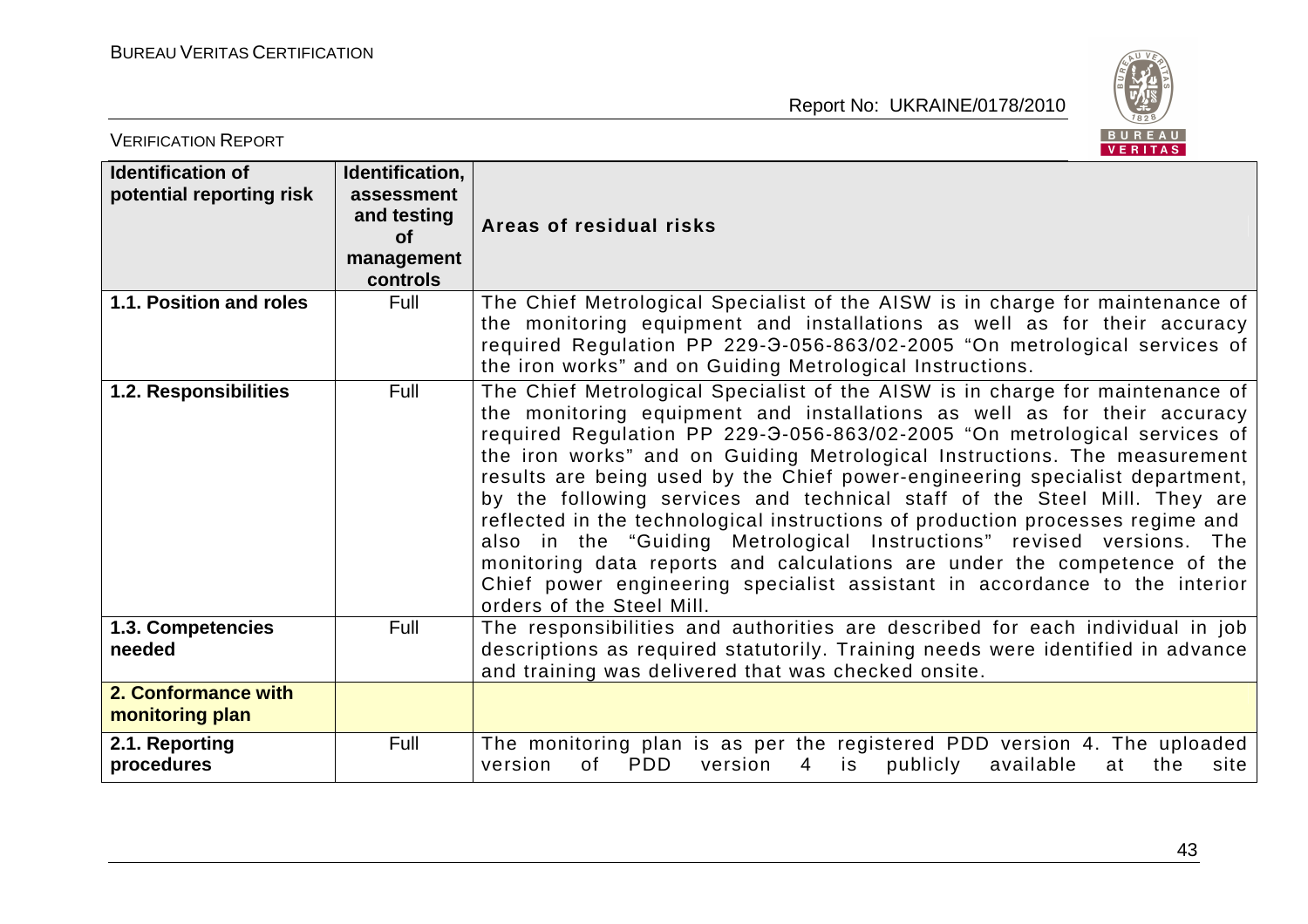

| <b>VERIFICATION REPORT</b>                           |                                                                                     | BUREAU<br><b>VERITAS</b>                                                                                                                                                                                                                                                                                                                                                                                                                                                                                                                                                                                                                                                                                                                                                                                                                                                                                                                                                                                                                                                                                                                                                                                                                                                           |  |
|------------------------------------------------------|-------------------------------------------------------------------------------------|------------------------------------------------------------------------------------------------------------------------------------------------------------------------------------------------------------------------------------------------------------------------------------------------------------------------------------------------------------------------------------------------------------------------------------------------------------------------------------------------------------------------------------------------------------------------------------------------------------------------------------------------------------------------------------------------------------------------------------------------------------------------------------------------------------------------------------------------------------------------------------------------------------------------------------------------------------------------------------------------------------------------------------------------------------------------------------------------------------------------------------------------------------------------------------------------------------------------------------------------------------------------------------|--|
| <b>Identification of</b><br>potential reporting risk | Identification,<br>assessment<br>and testing<br><b>of</b><br>management<br>controls | Areas of residual risks                                                                                                                                                                                                                                                                                                                                                                                                                                                                                                                                                                                                                                                                                                                                                                                                                                                                                                                                                                                                                                                                                                                                                                                                                                                            |  |
|                                                      |                                                                                     | http://ji.unfccc.int/JIITLProject/DB/V75OZ8TQOFTB325LEDMXE2628ZD548/de<br>tails<br>where it was placed during determination process.<br>The monitoring methodology developed for specifically for this project was<br>used in monitoring process.                                                                                                                                                                                                                                                                                                                                                                                                                                                                                                                                                                                                                                                                                                                                                                                                                                                                                                                                                                                                                                  |  |
| 2.2. Necessary Changes                               | Full                                                                                | Phases #1 and #2 were implemented: Slab Caster #1 was implemented in<br>August 2005 and Slab Caster # 2 - in March 2007.<br>The implementation of LD Converter #2 (Phase #3) was completed in January<br>2008 (it had to be finished in the third quarter of 2007). Such a delay was<br>caused by the financial, technical and customs difficulties and also by the<br>delay of equipment supply.<br>LD Converter #1 was implemented in September 2008 (completion of Phase<br>#4). However then, in about a month, the operation of LD Converter #1 was<br>suspended because of financial and economic crisis. LD Converter #1 was<br>launched again in March 2009.<br>The reconstruction of Oxygen Plant #4 (Phase #5) was completed on 30th of<br>September 2005 (almost together with Slab Caster #1).<br>The installation of Oxygen Plant #7 (Phase #6) was completed on 19th of<br>March 2008 (according to the previous plan it should have been completed in<br>the third quarter of 2007). The delay was caused by the same reasons<br>(financial, technical and customs difficulties), which were mentioned for the<br>Phase #3, because Oxygen Plant #7 supplies oxygen for LD Converter #2.<br>The installation of Oxygen Plant #8 (Phase #7) was completed on 10th of |  |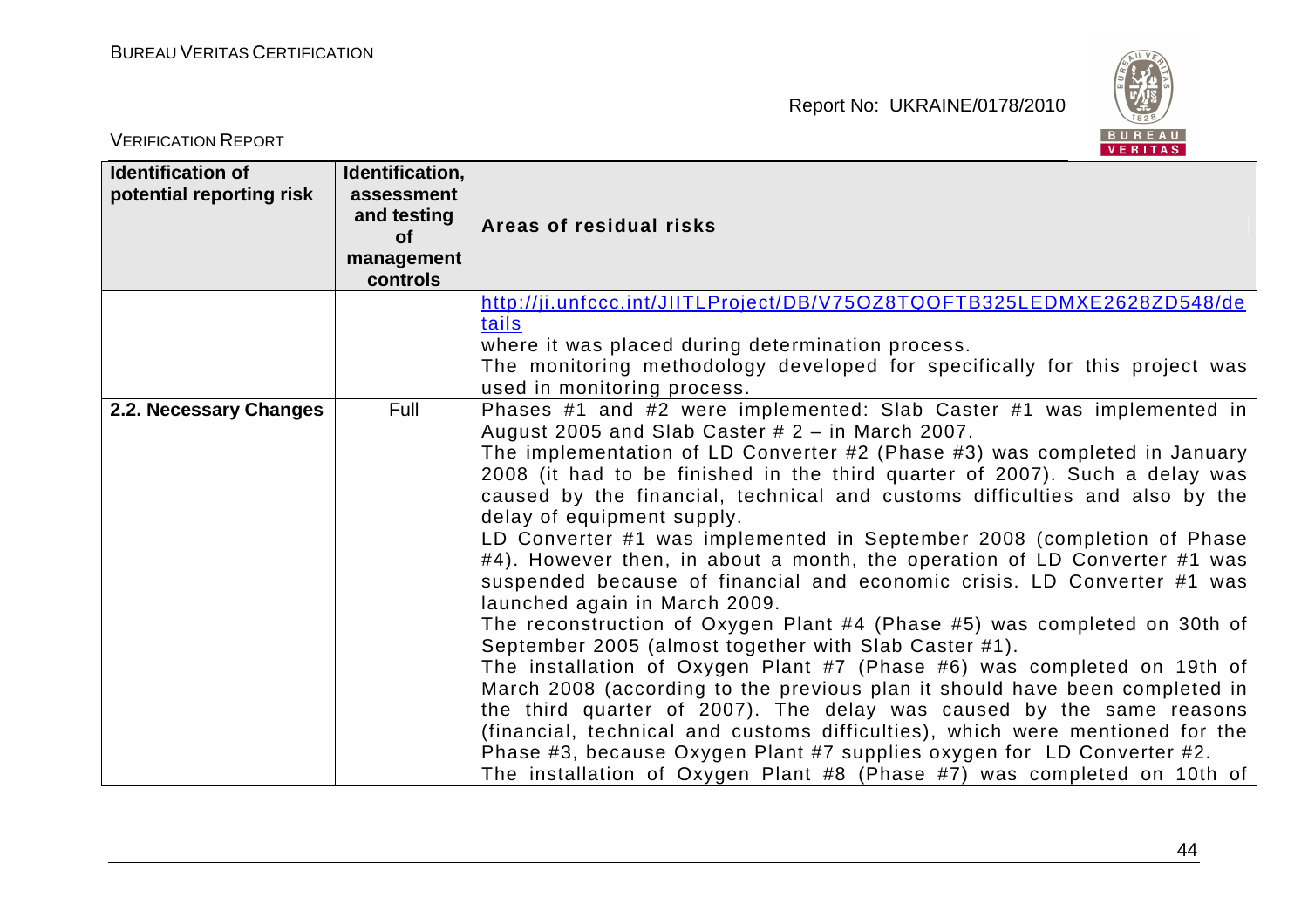

| <b>VERIFICATION REPORT</b>                           |                                                                                     | BUREAU<br><b>VERITAS</b>                                                                                                                                                                                                                                                                                                                                                                                                                                                                                                                                   |  |
|------------------------------------------------------|-------------------------------------------------------------------------------------|------------------------------------------------------------------------------------------------------------------------------------------------------------------------------------------------------------------------------------------------------------------------------------------------------------------------------------------------------------------------------------------------------------------------------------------------------------------------------------------------------------------------------------------------------------|--|
| <b>Identification of</b><br>potential reporting risk | Identification,<br>assessment<br>and testing<br><b>of</b><br>management<br>controls | Areas of residual risks                                                                                                                                                                                                                                                                                                                                                                                                                                                                                                                                    |  |
|                                                      |                                                                                     | December 2009 (according to the previous plan it should have been<br>completed in the third quarter of 2009). Such a delay was caused by a lack of<br>money for balancing and commissioning of the facility, which was caused by<br>global financial and economic crisis.<br>Thereby, all basic units, mentioned in Phases of project implementation, were<br>operational in the reporting period.                                                                                                                                                         |  |
| 3. Application of GHG<br>determination methods       |                                                                                     |                                                                                                                                                                                                                                                                                                                                                                                                                                                                                                                                                            |  |
| 3.1. Methods used                                    | Full                                                                                | The reporting procedures reflect the monitoring plan content. The calculation<br>of the emission reduction is correct.                                                                                                                                                                                                                                                                                                                                                                                                                                     |  |
| 3.2. Information/process<br>flow                     | Full                                                                                | Data are collected in the electronic AISW database and in printed documents.<br>Also data are systematized in the documents of the daily, monthly and<br>annually registration. All those documents are saved in the planning-economic<br>department. The results of the measurements are being used by relevant<br>services and technical personnel of the iron works. They will be reflected in<br>the technological instructions for the regimes of conducting the technological<br>processes and in the revision of Guiding Metrological Instructions. |  |
| 3.3. Data transfer                                   | Full                                                                                | The procedures of receiving data for monitoring execution and responsibility<br>for its realization at OJSC "AISW" are regulated by the normative documents<br>OJSC "AISW" and by the "Guiding Meteorological Instructions" in<br>0f.<br>accordance with project documentation and monitoring plan.                                                                                                                                                                                                                                                        |  |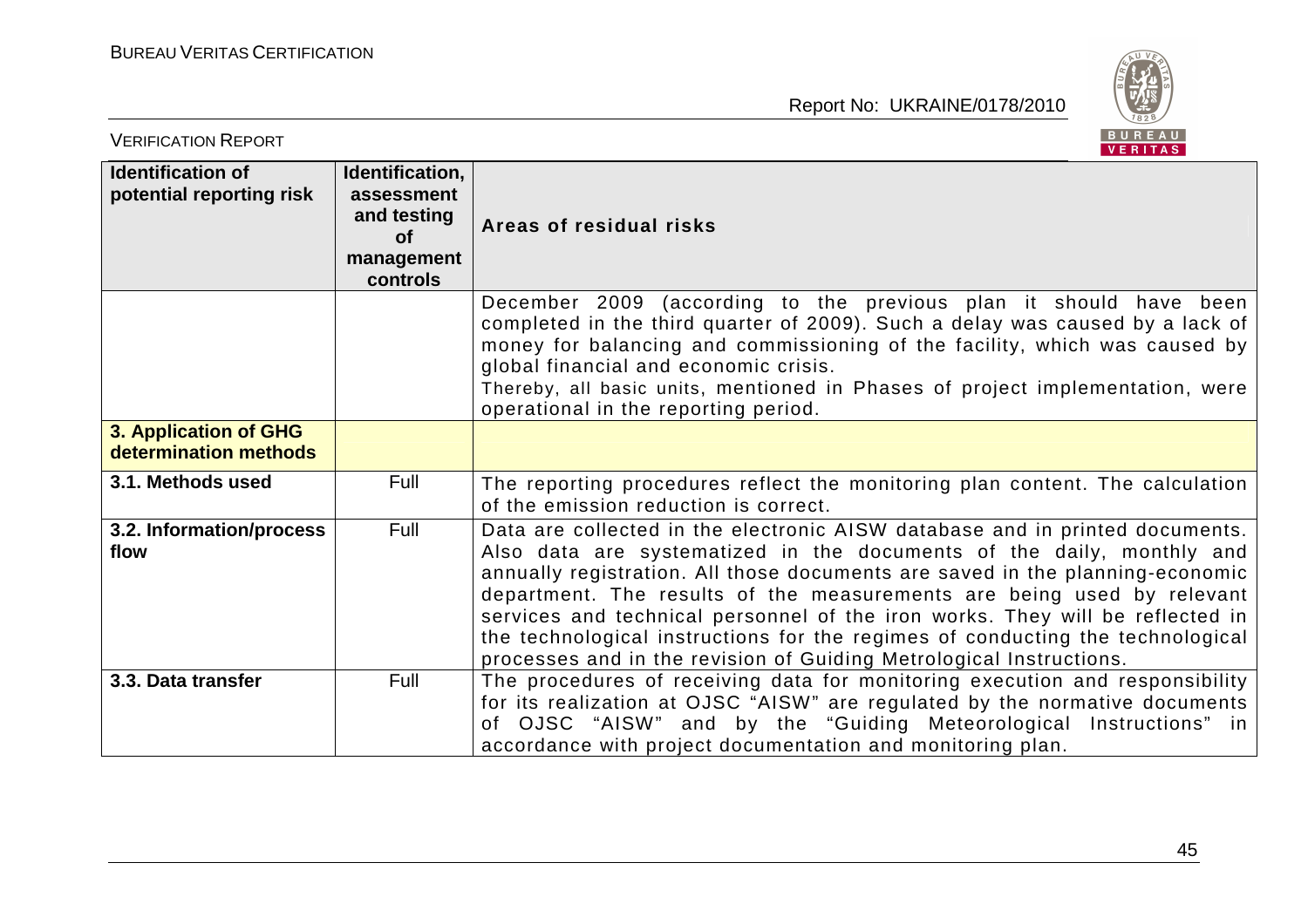

| <b>VERIFICATION REPORT</b>                                        |                                                                              | BUREAU<br><b>VERITAS</b>                                                                                                                                                                                                                                                                                                                                                                                                                                                                                                                                               |
|-------------------------------------------------------------------|------------------------------------------------------------------------------|------------------------------------------------------------------------------------------------------------------------------------------------------------------------------------------------------------------------------------------------------------------------------------------------------------------------------------------------------------------------------------------------------------------------------------------------------------------------------------------------------------------------------------------------------------------------|
| <b>Identification of</b><br>potential reporting risk              | Identification,<br>assessment<br>and testing<br>of<br>management<br>controls | Areas of residual risks                                                                                                                                                                                                                                                                                                                                                                                                                                                                                                                                                |
| 3.4. Data trails                                                  | Full                                                                         | The necessary procedures have been defined in internal procedures and<br>additional internal documents relevant for the determination of the all the<br>parameters listed in the monitoring plan. List of documents verified onsite is<br>attached to the Verification report.                                                                                                                                                                                                                                                                                         |
| 4. Identification and<br>maintenance of key<br>process parameters |                                                                              |                                                                                                                                                                                                                                                                                                                                                                                                                                                                                                                                                                        |
| 4.1. Identification of key<br>parameters                          | Full                                                                         | The critical parameters for the determination of GHG emissions are the<br>parameters listed in section D of the approved PDD version 4.                                                                                                                                                                                                                                                                                                                                                                                                                                |
| 4.2.<br><b>Calibration/maintenance</b>                            | Full                                                                         | The company maintains the elaborate calibration plan for the equipment. The<br>audit team verified the status for all the equipment at the sites sampled for<br>the audit and found them to be complying with the plan.                                                                                                                                                                                                                                                                                                                                                |
| <b>5. GHG Calculations</b>                                        |                                                                              |                                                                                                                                                                                                                                                                                                                                                                                                                                                                                                                                                                        |
| 5.1. Use of estimates<br>and default data                         | <b>Full</b>                                                                  | Emission factor of each fuel in Pig Iron Production, Emissions Factor for<br>Electricity Consumption in Pig Iron Production, Emission factor of each fuel in<br>Sintering, Emissions Factor for Electricity Consumption in Sintering, Emission<br>factor of each fuel in used in steam production, Emission factor of each fuel in<br>the furnace process, Emissions Factor for Electricity Consumption in the<br>furnace process, Emission factor of each fuel in the furnace process,<br>Emission factor of each fuel in compressed air production, Emissions Factor |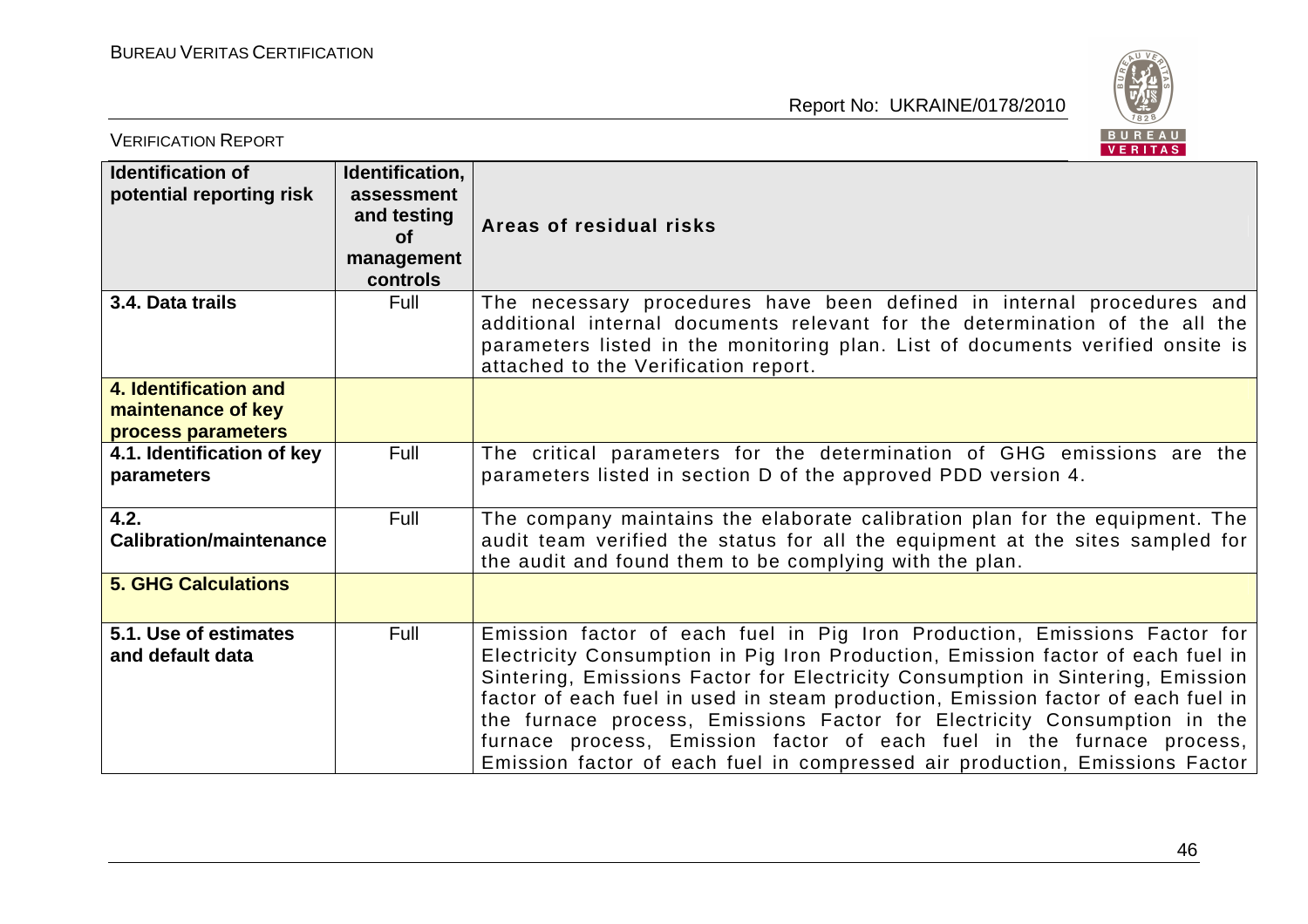

| <b>VERIFICATION REPORT</b>                           |                                                                                     | BUREAU<br>VERITAS                                                                                                                                                                                                                                                                                                                                                                                                                                                                                                                    |
|------------------------------------------------------|-------------------------------------------------------------------------------------|--------------------------------------------------------------------------------------------------------------------------------------------------------------------------------------------------------------------------------------------------------------------------------------------------------------------------------------------------------------------------------------------------------------------------------------------------------------------------------------------------------------------------------------|
| <b>Identification of</b><br>potential reporting risk | Identification,<br>assessment<br>and testing<br><b>of</b><br>management<br>controls | Areas of residual risks                                                                                                                                                                                                                                                                                                                                                                                                                                                                                                              |
|                                                      |                                                                                     | for Electricity Consumption in compressed air production, Emission factor of<br>each fuel in oxygen production, Emissions Factor for Electricity Consumption<br>in making oxygen, Emission factor of each fuel used in casting, Emissions<br>Factor for Electricity Consumption in casting are used as a predetermined<br>default value which have been defined in the PDD version 4 and confirmed<br>during validation of the project.                                                                                              |
| 5.2. Guidance on<br>checks and reviews               | Full                                                                                | The data is cross checked as well as internal audits and corrective actions<br>were taken as defined in Instructions were verified. For the project case,<br>procedures are followed based on the Order of Director General of the Plant<br>defining the exact JI monitoring procedures. Responsibilities for JI monitoring<br>are indicated in table 6 of the PDD version 4. Information obtained during site-<br>visit was analyzed with the view of technological requirements, legal<br>requirements and general home situation. |
| 5.3. Internal validation<br>and verification         | Full                                                                                | Monitoring procedure for JI Project includes the responsibility and frequency<br>for carrying out internal audits. Internal audits did not reveal any non-<br>conformances. The audit team did verify all the parameters listed in<br>monitoring report.                                                                                                                                                                                                                                                                             |
| 5.4. Data protection<br>measures                     | Full                                                                                | The necessary procedures relating to Information technology are in place to<br>provide necessary data security, and also prevent the unauthorized use of the<br>same.                                                                                                                                                                                                                                                                                                                                                                |
| 5.5. IT systems                                      | Full                                                                                | Data is collected in electronic database.                                                                                                                                                                                                                                                                                                                                                                                                                                                                                            |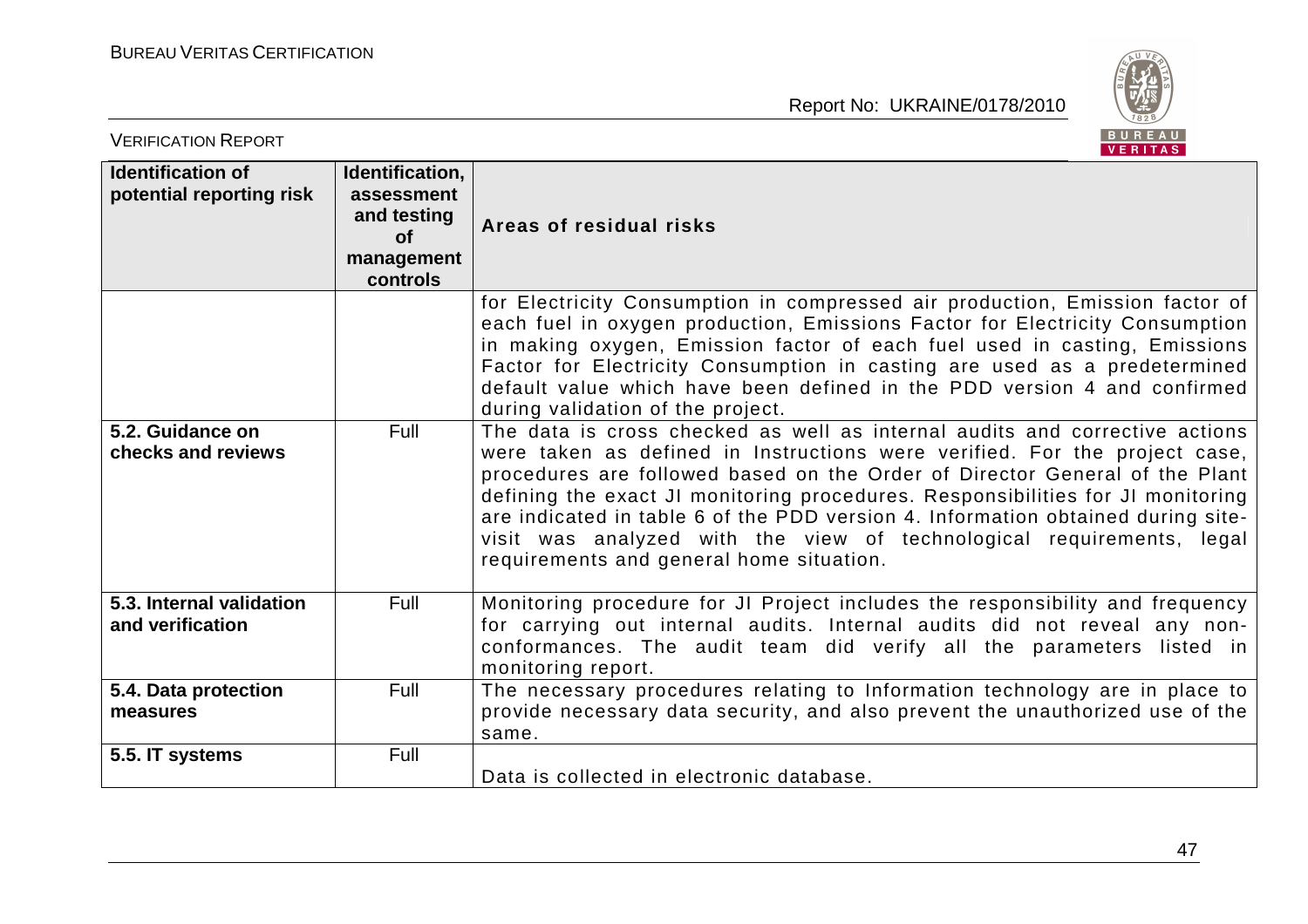

#### VERIFICATION REPORT

**Periodic Verification Protocol Table 3: GHG calculation procedures and management control testing** 

| Identification of potential<br>reporting<br>risk                                         | Identification, assessment and testing<br>of management controls | Areas of residual risks                    |
|------------------------------------------------------------------------------------------|------------------------------------------------------------------|--------------------------------------------|
| Potential reporting risks based on an                                                    | Regarding the potential reporting risks                          | The issue remaining is the way the data    |
| assessment of the emission estimation                                                    | identified in the left column the following                      | obtained is used to calculate the emission |
| procedures can be expected in the                                                        | mitigation measures have been observed                           | reduction in a conservative manner         |
| following fields of action:                                                              | during the document review and the on                            | according to the approach prescribed in    |
| the calculation methods,<br>➤                                                            | site mission:                                                    | the PDD version 4 as well as the way       |
| raw data collection and sources of                                                       |                                                                  | data obtained is used to calculate the     |
| supporting documentation,                                                                |                                                                  | emissions reductions.                      |
| $\triangleright$ reports/databases/information<br>is<br>systems<br>from<br>which<br>data | Key source data for this parameter are:                          |                                            |
| obtained.                                                                                | • meter reading.                                                 |                                            |
| Key source data applicable to the project                                                |                                                                  |                                            |
| assessed are hereby:                                                                     | • Invoices and record for Fuels (and coal)                       |                                            |
| metering records,<br>➤                                                                   | for consumption and purchase.                                    |                                            |
| process monitors,<br>➤                                                                   |                                                                  |                                            |
| operational<br>(metering<br>logs<br>➤                                                    |                                                                  |                                            |
| records),                                                                                | The metering equipments are installed                            |                                            |
| laboratory/analytical<br>data<br>(for                                                    | appropriately in the enclosure panels and                        |                                            |
| energy content of fuels),                                                                | same are of reputed make.                                        |                                            |
| accounting records,                                                                      |                                                                  |                                            |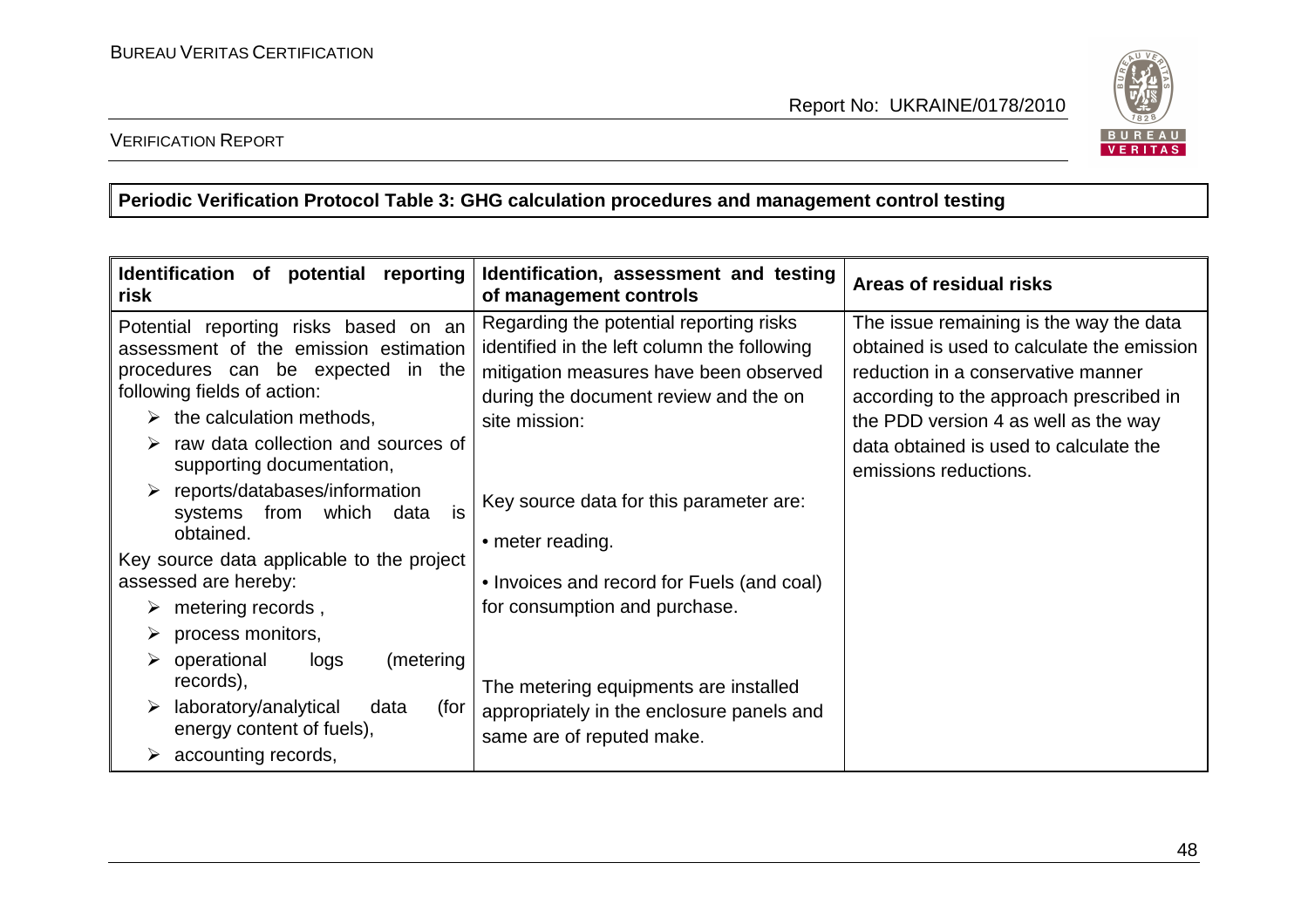VERIFICATION REPORT



| Identification of potential reporting<br>risk                                                                                                                                                                                                                                                                                                                                                                                                                                                                                                                                                                                                                                                                                  | Identification, assessment and testing<br>of management controls                                                                                                                                                                       | Areas of residual risks |
|--------------------------------------------------------------------------------------------------------------------------------------------------------------------------------------------------------------------------------------------------------------------------------------------------------------------------------------------------------------------------------------------------------------------------------------------------------------------------------------------------------------------------------------------------------------------------------------------------------------------------------------------------------------------------------------------------------------------------------|----------------------------------------------------------------------------------------------------------------------------------------------------------------------------------------------------------------------------------------|-------------------------|
| Appropriate calibration and maintenance<br>of equipment resulting in high accuracy of<br>data supplied should be in place.<br>It is hereby needed to focus on those<br>that<br>risks<br>impact<br>the<br>accuracy,<br>completeness and consistency of the<br>reported data. Risks are weakness in the<br>GHG calculation systems and<br>may<br>include:<br>manual transfer of data/manual<br>calculations,<br>$\triangleright$ position<br>metering<br>of<br>the<br>equipment,<br>$\triangleright$ unclear origins of data,<br>accuracy due to technological<br>limitations,<br>lack of appropriate data protection<br>measures (for example, protected<br>calculation cells in spreadsheets<br>and/or password restrictions). | Calculation methods:<br>The reporting procedures reflect the<br>monitoring plan content and the<br>calculation of the emission reduction is<br>correct and also additionally deducting the<br>project emissions caused by fossil fuel. |                         |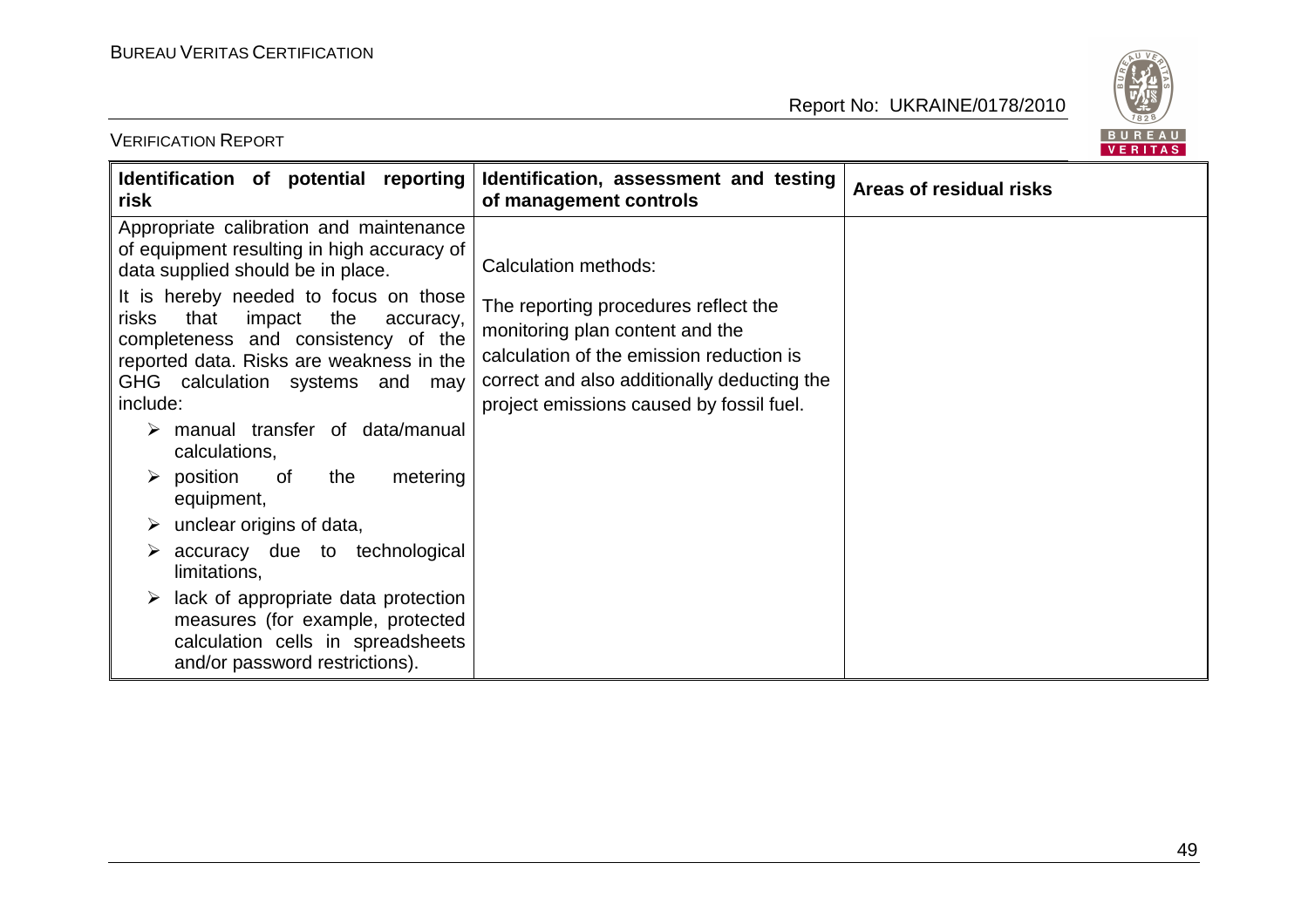

#### VERIFICATION REPORT

#### **Periodic Verification Protocol Table 4: Detailed audit testing of residual risk areas and random testing**

| Areas of residual<br>risks                                                                                                                                                                 | <b>Additional</b><br>verification<br>testing performed                                                                                                                                                                                                                                                                         | <b>Requiring</b><br><b>Conclusions</b><br><b>Areas</b><br>Improvement<br>and<br>(including Forward Action Requests)                                                                                                                                                                                   |
|--------------------------------------------------------------------------------------------------------------------------------------------------------------------------------------------|--------------------------------------------------------------------------------------------------------------------------------------------------------------------------------------------------------------------------------------------------------------------------------------------------------------------------------|-------------------------------------------------------------------------------------------------------------------------------------------------------------------------------------------------------------------------------------------------------------------------------------------------------|
| The<br>issue<br>remaining is the<br>data<br>the<br>way<br>obtained is used to<br>the<br>calculate<br>in a conservative<br>manner according<br>to the approach<br>prescribed in the<br>PDD. | <b>There</b><br>has<br>been<br>a<br>complete check of data<br>transferred<br>daily<br>from<br>consumption<br>and<br>generation readings to<br>emission reduction   the calculation tool. There<br>was no error in such<br>transfer.<br>The<br>correct<br>installation<br>the<br>of.<br>metering equipment can<br>be confirmed. | Having investigated the residual risks, the audit team comes to the following<br>conclusion:<br>Immediate action is not needed with respect to the current emission reduction<br>calculation. Those corrections have been considered during the verification<br>process, so no residual risk is open. |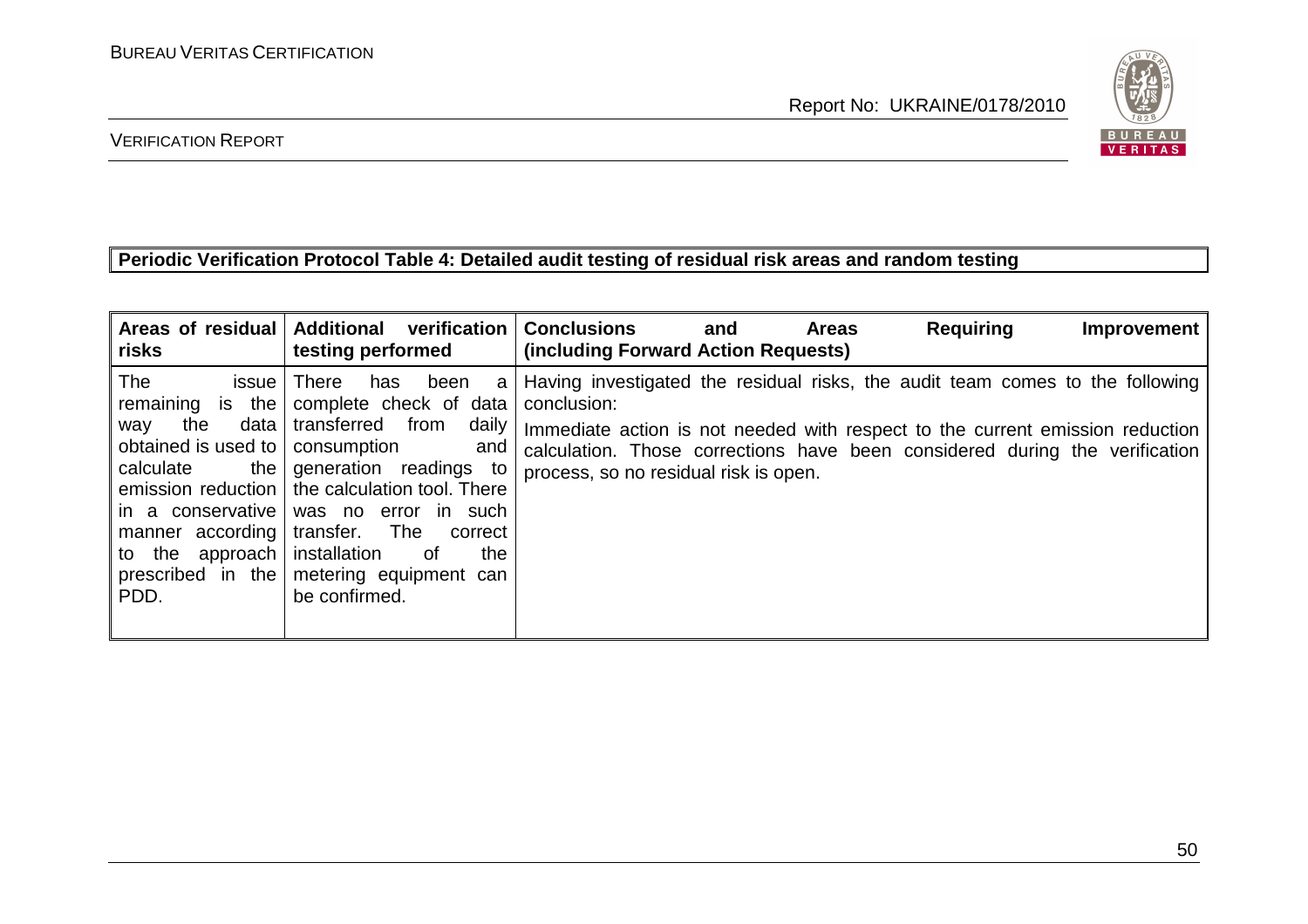

VERIFICATION REPORT

**Verification Protocol Table 5: Resolution of Corrective Action and Clarification Requests** 

| Report clarifications<br>and corrective action<br>requests                                                                                                                                                               | Ref.<br>$\mathsf{to}$<br>checklist<br>question<br>in tables<br>2/3 | Summary of project owner response                                                                                                                                                                                                                                                                                                                                                                                                                                                                                                                                                                                                                                                                                            | <b>Verification conclusion</b>                     |
|--------------------------------------------------------------------------------------------------------------------------------------------------------------------------------------------------------------------------|--------------------------------------------------------------------|------------------------------------------------------------------------------------------------------------------------------------------------------------------------------------------------------------------------------------------------------------------------------------------------------------------------------------------------------------------------------------------------------------------------------------------------------------------------------------------------------------------------------------------------------------------------------------------------------------------------------------------------------------------------------------------------------------------------------|----------------------------------------------------|
| Clarification<br>Request<br>(CL) 01<br>Please<br>provide<br>information<br>on<br>the<br>difference of amount<br>of ERU's for the 1 <sup>st</sup><br>of<br>2010<br>quarter<br>according to<br>the<br>calculations in PDD. | 3.3.                                                               | The amount of emission reductions is  <br>actually higher than it was expected in  <br>PDD because of the following reasons.<br>baseline of the project is<br>The<br>developed based on the real steel<br>manufacturing process as well as<br>projectline. Taking into account the<br>implication of economy of scale and<br>the fact that loading factor<br>tor –<br>baseline was much lower than for<br>projectline, The emission reductions<br>were more sensitive to change of<br>specific energy consumption per tonne<br>of slabs produced than actually<br>envisaged in the PDD. However this<br>influence was beyond of<br>project<br>participants' control and fully based<br>on market situation and requirements. | Based on provided explanation,<br>issue is closed. |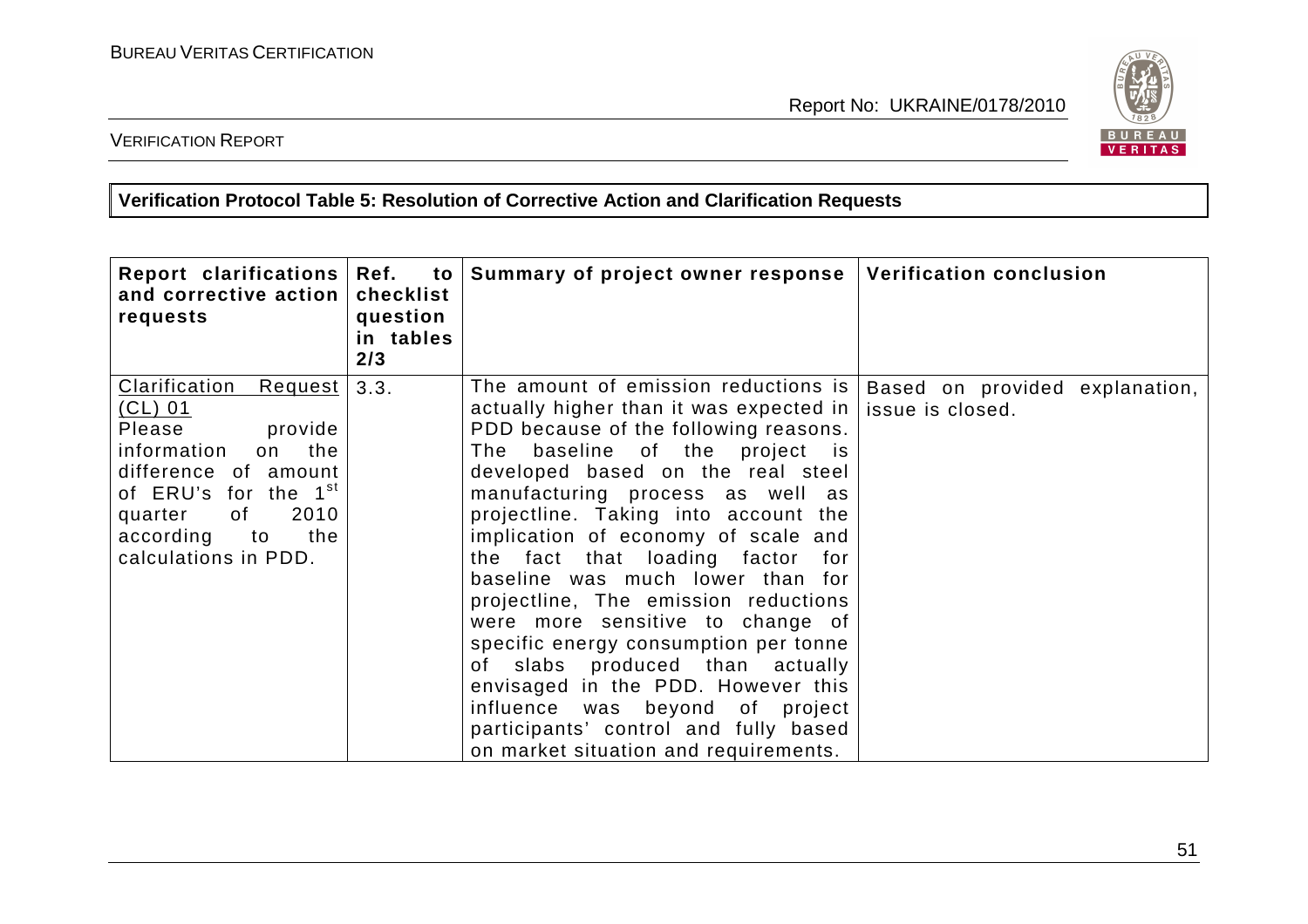

# APPENDIX B: VERIFICATION TEAM

The verification team consists of the following personnel:

#### **Ivan G. Sokolov, Dr. Sci. (biology, microbiology)**

Climate Change Lead Verifier, Bureau Veritas Certification Holding SAS Local Climate Change Product Manager for Ukraine

Acting CEO Bureau Veritas Black Sea District

He has over 25 years of experience in Research Institute in the field of biochemistry, biotechnology, and microbiology. He is a Lead auditor of Bureau Veritas Certification for Environment Management System (IRCA registered), Quality Management System (IRCA registered), Occupational Health and Safety Management System, and Food Safety Management System. He performed over 140 audits since 1999. Also he is Lead Tutor of the IRCA registered ISO 14000 EMS Lead Auditor Training Course, and Lead Tutor of the IRCA registered ISO 9000 QMS Lead Auditor Training Course. He is Lead Tutor of the Clean Development Mechanism /Joint Implementation Lead Verifier Training Course and he was involved in the determination/verification over 60 JI/CDM projects.

#### **Kateryna Zinevych, M.Sci. (environmental science)**

Climate Change Verifier

Bureau Veritas Ukraine Health, Safety and Environment Project Manager

Kateryna Zinevych has graduated from National University of Kyiv-Mohyla Academy with the Master Degree in Environmental Science. She has successfully completed IRCA registered Lead Auditor Training Course for Environment Management Systems and Quality Management Systems. She has undergone a training course on Clean Development Mechanism /Joint Implementation and she is involved in the determination/verification of 26 JI projects.

#### **Olena Manziuk, M.Sci. (environmental science)**

Climate Change Verifier,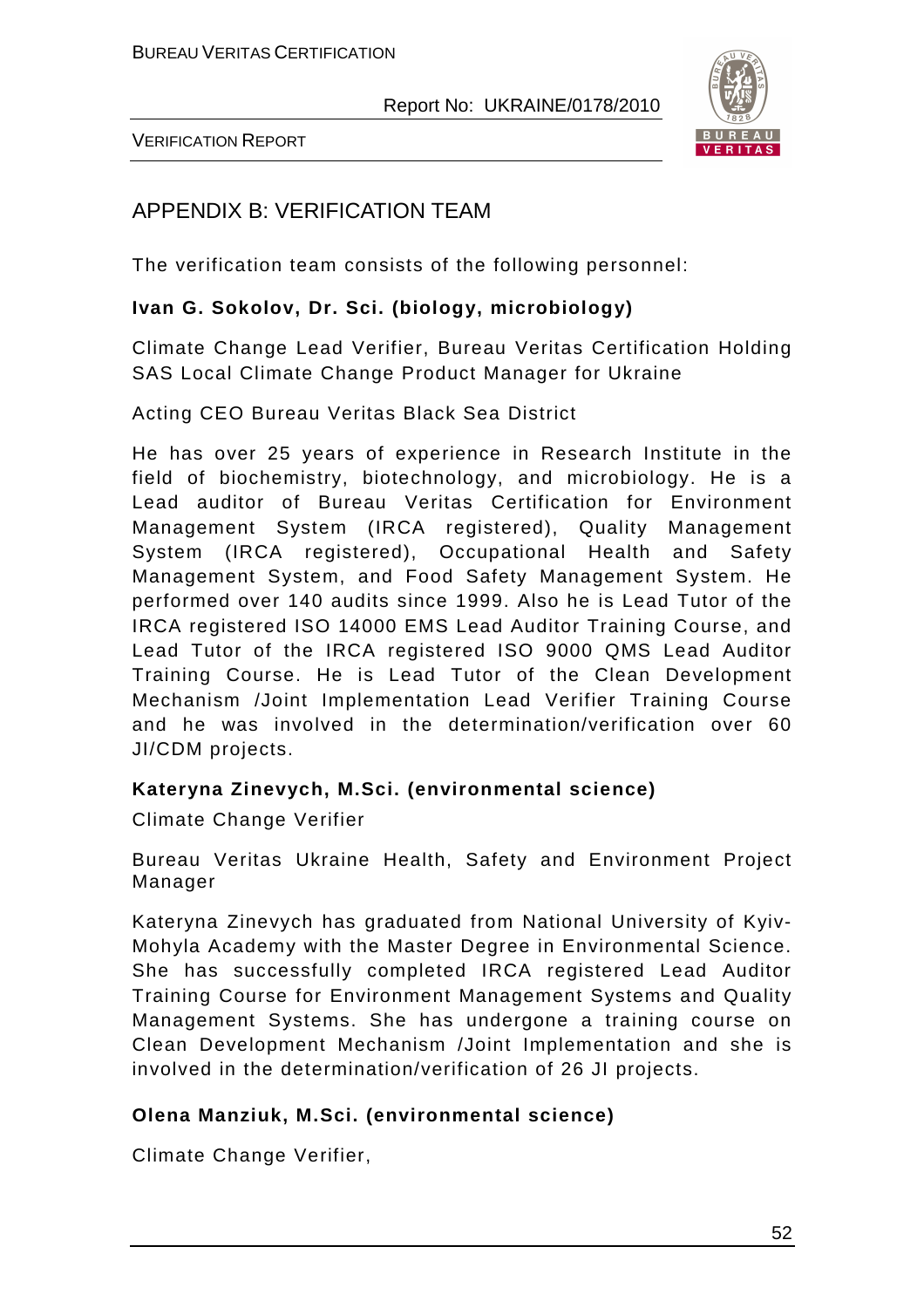

VERIFICATION REPORT

Bureau Veritas Ukraine Health, Safety and Environment Department specialist

Manager of JI/CDM Project

She has graduated from National University of "Kyiv-Mohyla Academy" with the Master Degree in Environmental Science. She has successfully completed IRCA registered Lead Auditor Training Course for Environment Management Systems and Quality Management Systems. Also, Olena has completed training intensive course on Clean Development Mechanism (CDM) /Joint Implementation (JI), and is involved in the verification of 8 JI projects.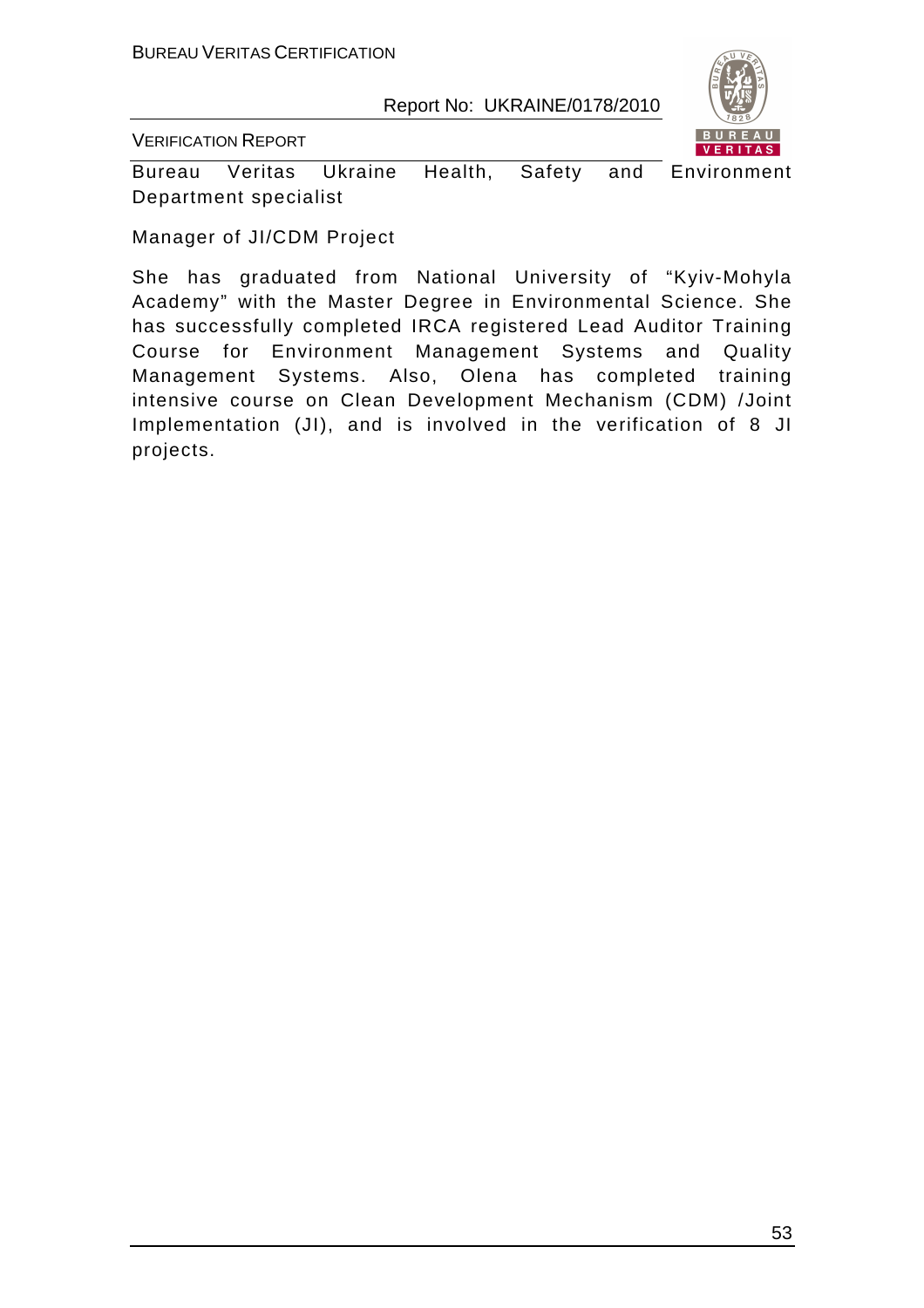VERIFICATION REPORT

APPENDIX C: DOCUMENTS CHECKED DURING VERIFICATION

- 1. Natural gas balance of the industrial complex for February 2009 Уксир-АБК-3. 1.1211.
- 2. Natural gas balance of the industrial complex for January 2009. #7867.
- 3. Journal of the acceptance and commission of the electric devices from the repair.
- 4. Training application to ККЦ for 2009.
- 5. Information of the training for oxigen-converter production unit. OJSC "АМК".
- 6. Passport Б26/10 of the flowmeter (variable difference) serial #91FCO4555. Results of the periodical verification 28/01/2009.
- 7. Passport Б26/10 of OJSC "Alchevsk iron and steel plant" production unit ЦНРС of the measurement canal that measuring flow of the natural gas for production unit from 28/01/2009. Verificatin 28/01/2009.
- 8. Passport Б26/11of the flowmeter (variable difference) serial #91FCO4556. Results of the periodical verification 28/01/2009.
- 9. Passport Б26/11 OJSC "Alchevsk iron and steel works" ЦНРС instrument channel shop measuring technical oxygen consumption for the shop dated 28.01.2009. Calibration (verification) 28.01.2009.
- 10. Passport СИТ Б26/11 OJSC "Alchevsk iron and steel works" the shop КИП and automatic equipment, area of the converter plant started on 31.01.2008. Name of measurement: technical oxygen consumption for the shop dated 28.01.2009. Calibration (verification) 28.01.2009.
- 11. Passport СИТ Б26/9 OJSC "Alchevsk iron and steel works" the shop КИП and automatic equipment, area of the converter plant started on 31.01.2008. Name of measurement: technical oxygen consumption for the shop dated 28.01.2009. Calibration (verification) 28.01.2009.
- 12. Product quality index 2001, 2002.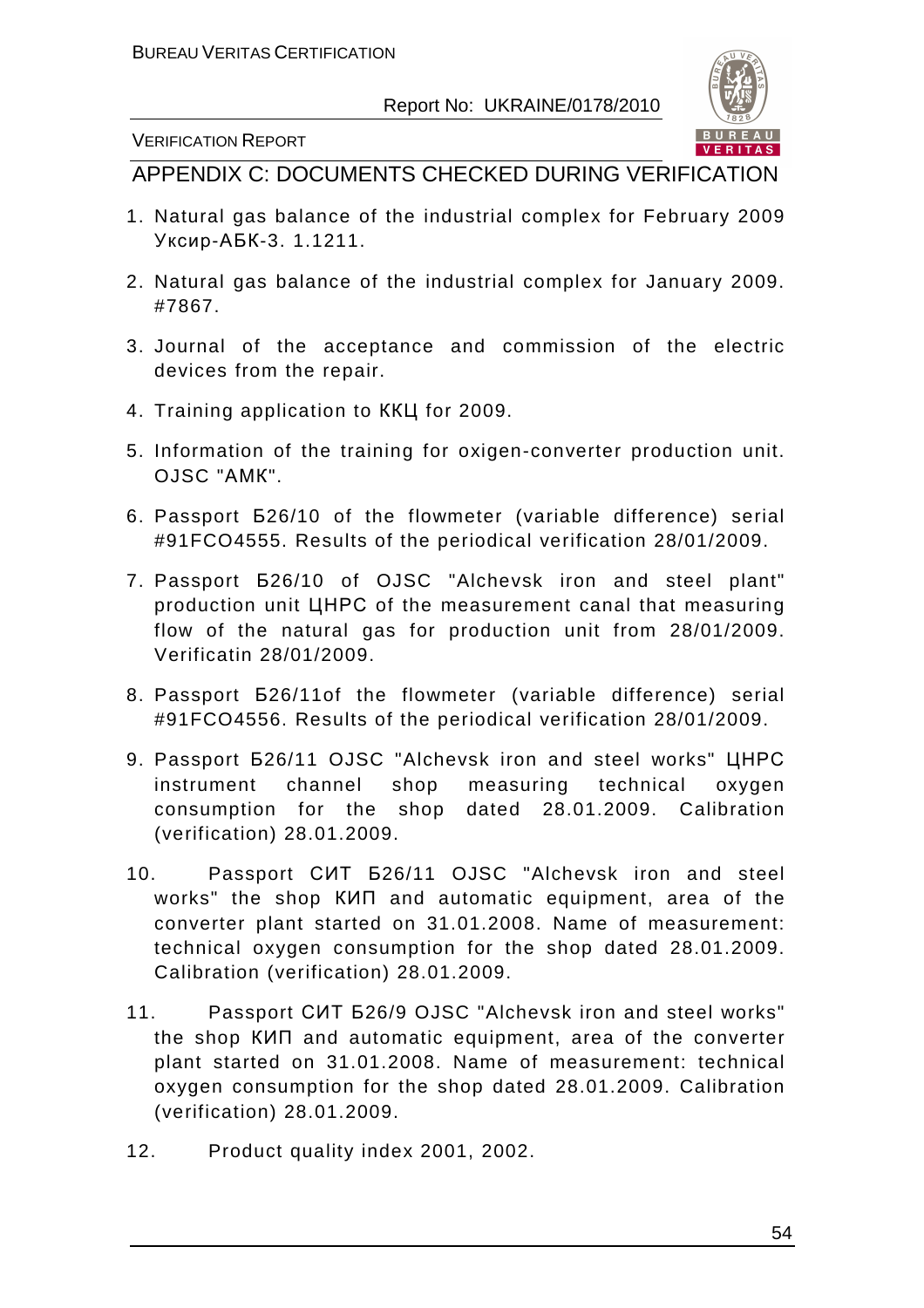

- 13. Results of prime cost of ЦВС, th.UAH.
- 14. Daily balance of natural gas at OJSC "Alchevsk iron and steel works". February 2009.
- 15. Photo Dpharp transmitter. Style S1. Model EJA11SA
- 16. Photo Meter СПГ762 №1104, 2005
- 17. Photo Meter СПГ762 №1130, 2006
- 18. Photo HMI 2 VOD/VD №74906
- 19. Photo Slab А09К22690101
- 20. Photo Chamber 2. Siemens. VAI. PC-VAC.VO
- 21. Photo Ло гика. СПГ762 №1059. 2005.
- 22. Photo, factual calculation for March 2009 at the blastfurnace workshop for pig iron
- 23. Photo, balance of the natural gas at the field for March 2009
- 24. Photo, balance of the coke oven gas at the field for March 2009
- 25. Photo, balance of the oxygen at the field for March 2009
- 26. Photo, diagaram of the natural gas usage dated 10.03.2009
- 27. Photo, diagaram of the coke oven gas usage dated 10.03.2009
- 28. Photo, diagaram of the natural gas usage dated 07.03.2009
- 29. Photo, screenshot of the meters data for 16.03.2009
- 30. List of monitoring and measuring equipment
- 31. Electricity meter LZQM 321.02.534 #346797
- 32. Passport for electricity meter LZQM 321.02.534 #346797 dated 26.04.2006
- 33. Calibaration certificate of Electricity meter LZQM